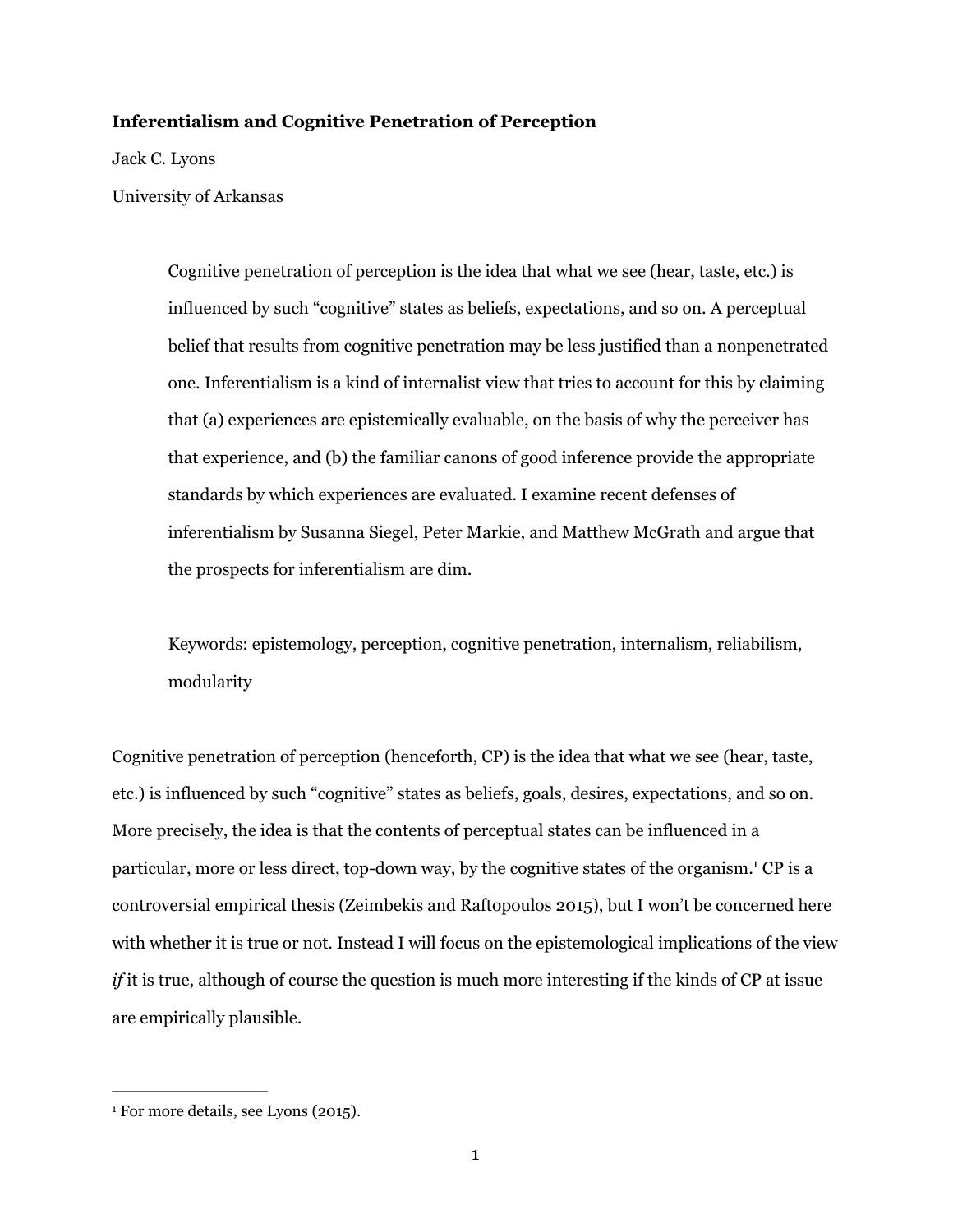It is generally thought that CP might have negative epistemological implications; after all, if perception is determined by our antecedent expectations, then this would threaten to cut us off from the world outside of us, to undermine perception's role as tribunal (Fodor 1984, Raftopoulos 2009).

 More recently, it has been suggested that CP might offer counterexamples to certain kinds of internalist epistemologies (Markie 2005, 2006; Lyons 2011; Siegel 2012). A traditional internalist view holds that perceptual experiences are simply *given*: they are not something we are in any interesting sense responsible for—rather, we simply find ourselves having certain experiences and lacking others. They serve as an epistemological starting point in the sense that epistemic evaluation only enters the picture downstream from experiences. Experiences are not the sort of thing that can be justified or unjustified, but their epistemic consequences are the same as they would be if experiences were justified: perceptual experiences can confer justification on beliefs, and beliefs that conflict with experience are to that extent epistemically undermined.<sup>[2](#page-1-0)</sup> These epistemic consequences of experiences obtain simply due to their being perceptual experiences. Experiences may differ in their epistemic potency, on this traditional view, but only in virtue of their intrinsic features (e.g., an experience might be fleeting, or hazy, or ambiguous, etc.), *not* in virtue of their causal histories.[3](#page-1-1)

<span id="page-1-2"></span> The possibility of CP, however, might offer counterexamples to this traditional view. Consider two influential examples.

<span id="page-1-3"></span>**ANGRY JACK** (Siegel 2012): Jill believes for no good reason that Jack is angry, and this affects the way Jack looks to her, producing in her a visual experience as of Jack's being angry. She thus believes, even more firmly than before, that Jack is angry.

<span id="page-1-0"></span><sup>&</sup>lt;sup>[2](#page-1-2)</sup> All discussion here of justification will be concerned with doxastic, rather than propositional, justification, and with prima facie, rather than ultima facie, justification.

<span id="page-1-1"></span><sup>&</sup>lt;sup>3</sup>Obviously, the agent's background beliefs will partially determine exactly which beliefs an experience might eventually justify. Whether an experience has *any justifying power at all*, however, is determined entirely by its intrinsic features, according to the traditional view.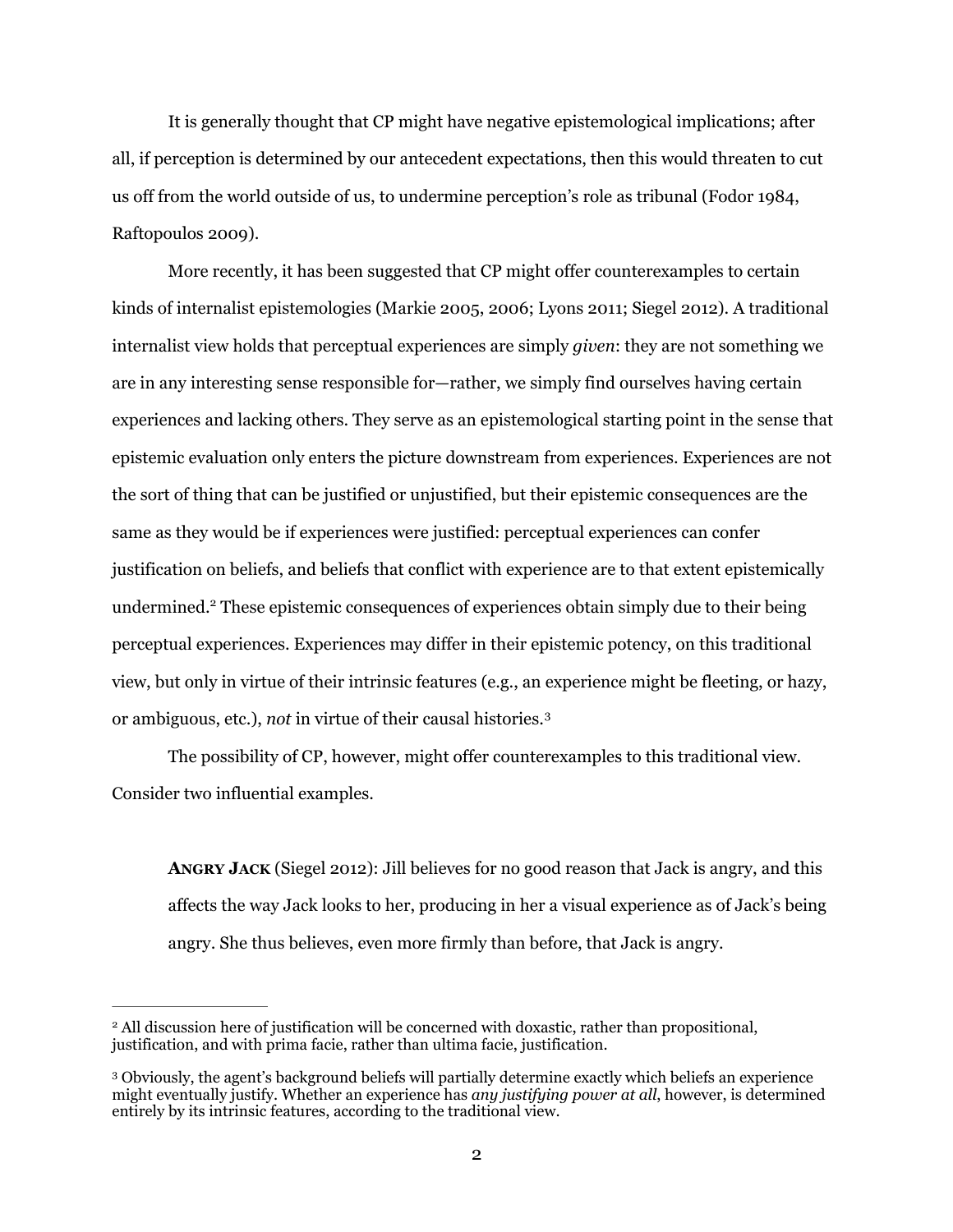Intuitively, Jill's belief is not now justified, even though she has the kind of experience that would ordinarily justify the belief that Jack is angry, and the failure to justify is presumably not due to differences in her belief system (she doesn't, for example, believe or have any reason to believe that her experience has resulted from CP).

**PROSPECTORS** (Markie 2005, 2006): Gus is a seasoned prospector; Virgil is a novice. While out prospecting for gold, they both look at a rock. The rock looks like gold to Gus, as the result of his perceptual expertise; it also looks like gold to Virgil, but only as the result of wishful thinking.

Virgil's belief, like Jill's, seems to lack prima facie justification. Thus, we have putative cases of cognitive penetration of perception, where the experience loses some or all of the justifying power it would ordinary have had, apparently because the experience has the wrong kind of etiology.

 Here then is the problem of cognitive penetration: some beliefs fail to be justified, because they result from CP, even though the experiences those beliefs are responses to are of a type that would ordinarily justify such beliefs (i.e., the respective contents and intrinsic characters of the experiences and beliefs are such that experiences with those contents and characters would normally justify beliefs with those contents). An adequate epistemology has to make room for this fact. The traditional view seems not to be able to do so.

 One obvious and natural response to these cases is to reject the traditional view in favor of some kind of externalist epistemology (Lyons 2011). An alternative—and this is what I want to focus on in this paper—is to develop an internalist view I will call "inferentialism," which holds that (a) experiences are indeed epistemically evaluable, on the basis of why the perceiver has that experience, and (b) the familiar canons of proper belief-formation provide the appropriate standards by which experiences are evaluated. Versions of inferentialism have been recently defended by Susanna Siegel (2013a, 2013b, 2013c, forthcoming, in prep), Peter Markie (2005,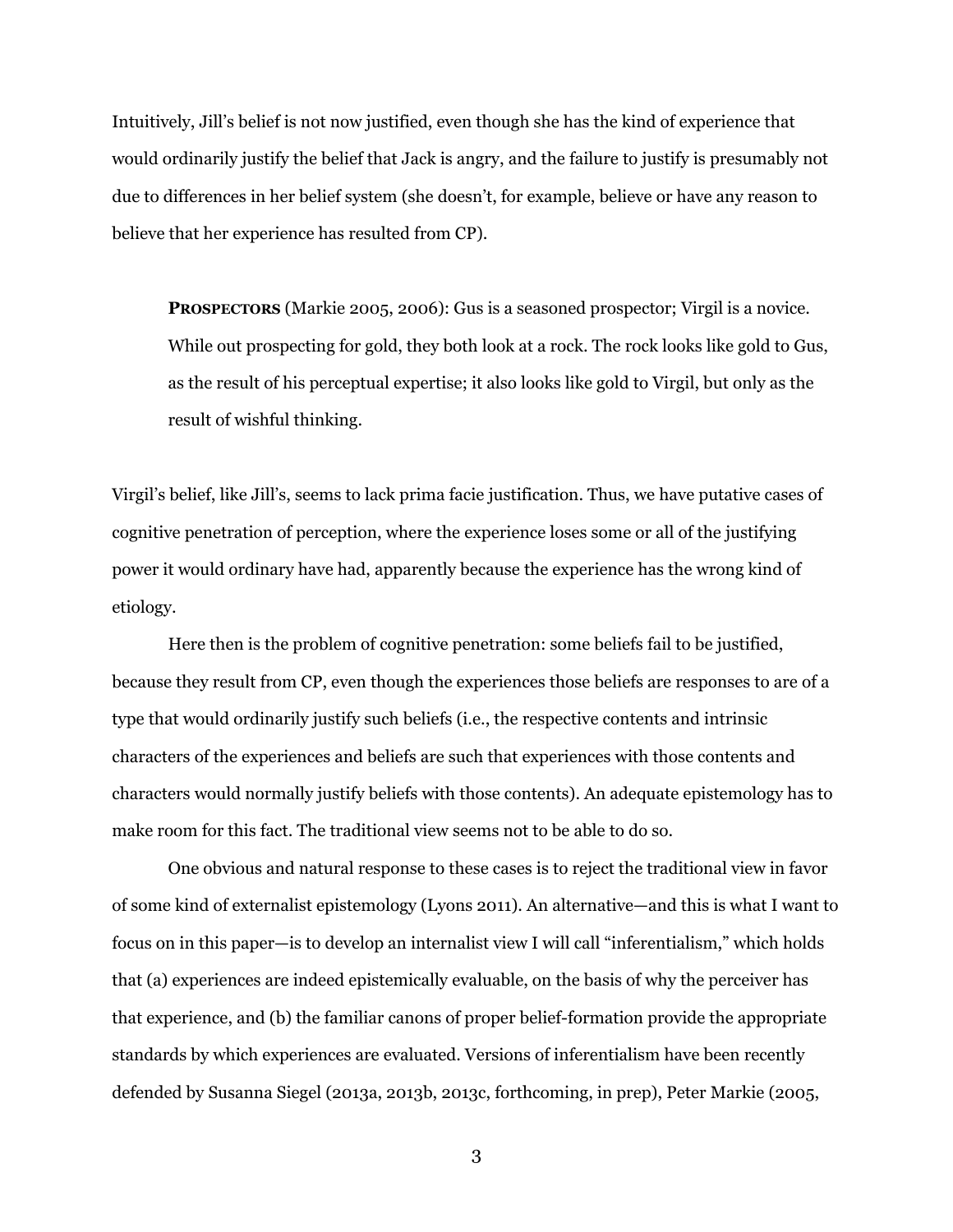2006, 2013), and Matthew McGrath (2013a, 2013b). I will argue that all of these inferentialist views are incapable of solving the kinds of problems they set for themselves. If CP really does pose a problem for the traditional view, then the externalist solution looks a lot more promising than the inferentialist solution.

# **1. Internalism and Externalism**

 A reliabilist epistemology offers a natural and straightforward explanation of what's wrong with CP: it makes us less reliable. More exactly, CP is epistemically bad—when it is bad because and when it cuts us off from the world around us, when it makes us less sensitive to our environments, when it makes us more likely to believe *p* whether or not *p* is actually true. This seems to capture nicely what's going wrong in the central cases: Jill's belief is unreliably formed; she would believe Jack was angry even if he weren't. Virgil would believe of any yellowish rock that it's gold. Jill and Virgil would have had accurate beliefs or been agnostic, were it not for the pernicious influence of cognition on perception; this influence makes them worse at avoiding falsehood, at maintaining a high ratio of true to false beliefs; it makes them less reliable. This reliabilist explanation of what is epistemically wrong with CP leads to a reliabilist view about *when* CP is epistemically pernicious: exactly when it leads to a decrease in reliability (Lyons 2011). This is important, as CP does not always have negative epistemic consequences, as we will see shortly. Any treatment of the problem of CP will have to explain what is epistemically bad about CP and to do so in a way that delineates the pernicious cases of CP from the innocuous ones.

 This is just a sketch, and a worked-out version of reliabilism would have to make good on this initial promise and show that the bad cases of CP really are cases of reduction in reliability of the relevant sort (different versions of reliabilism understanding the relevant sort of reliability differently). But for the aforementioned reasons, some kind of generic reliabilism seems well suited for handling cases of CP. Notice that the reliabilist view as sketched here finds a middle path between inferentialism and the traditional view. Like the inferentialist, the reliabilist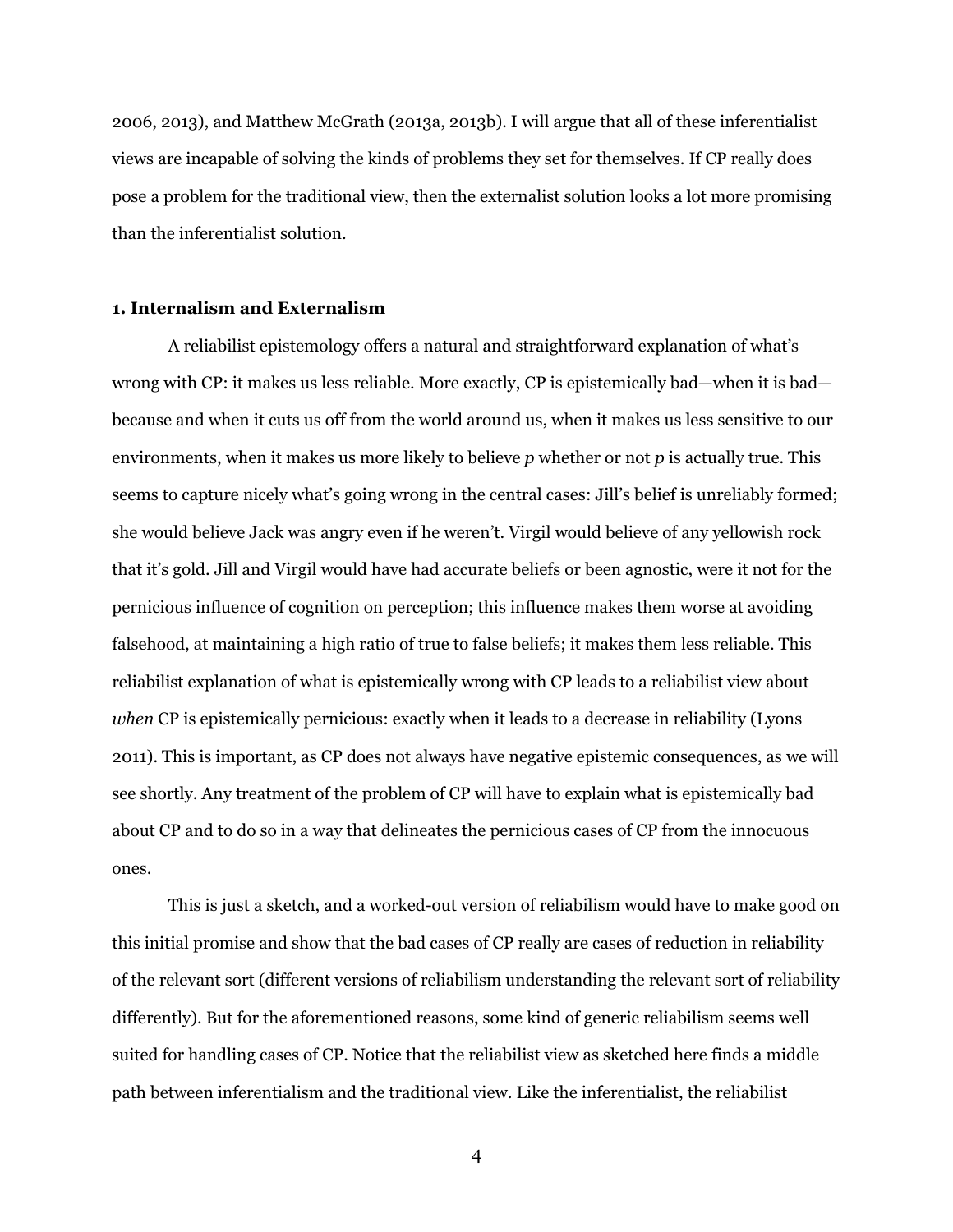<span id="page-4-1"></span>denies that experiences are ipso facto beyond epistemic reproach: some experiences have, by dint of their etiology, more justification conferring power than other intrinsically similar experiences[.](#page-4-0)<sup>[4](#page-4-0)</sup> The reliabilist can agree with the traditionalist, however, that experiences are beyond *evidential* reproach: the epistemic status of any beliefs or inferences causally responsible for an experience is irrelevant to the epistemic status of that experience.

 I have suggested that the reliabilist thinks of CP (at least in the bad cases) as cutting us off from the world outside of us. Is there an internalist way to understand this cutting off? If not, is there an internalist alternative to understanding CP's epistemic significance in terms of such cutting off?

 Internalism is the view that justification is determined entirely by factors "internal" to the agent. The appeal here to the "internal" tends to get unpacked in one of two ways, in terms of reflective access, or in terms of supervenience. *Access internalism* is the view that the only factors relevant to justification are those that the agent can know to be present (or not) by reflection, where reflection is generally understood to include introspection, rational intuition, and a priori reasoning. *Mentalism* is the view that justification supervenes on the (nonfactive) mental states of the agent. We could get different versions of internalism within these two major groups depending on whether we include or omit the above parenthetical expressions, and depending on what exactly we claim can be known by introspection, or what counts as mental, and so on. For the current purposes, these rough characterizations will do.

 The relevant cases of CP, like ANGRY JACK or PROSPECTORS, can be specified in such a way that the epistemic agent is not in a position to know on the basis of reflection that her perceptual belief is being cognitively penetrated. (In fact, I won't be concerned here with any *other* kinds of cases of CP.) An access internalist will have to say that these penetrated beliefs have the same epistemic status as their non-penetrated counterparts would have, since the only differences are

<span id="page-4-0"></span>I am granting, for the sake of argument, that experiences really do play an epistemic role. If not, the [4](#page-4-1) situation is all the more favorable for reliabilism, since even though many reliabilists endorse the standard view about the role of experience in perceptual justification (e.g., Goldman 2011), reliabilism can be made to work even on the assumption that experiences per se are epistemically irrelevant (Lyons 2009).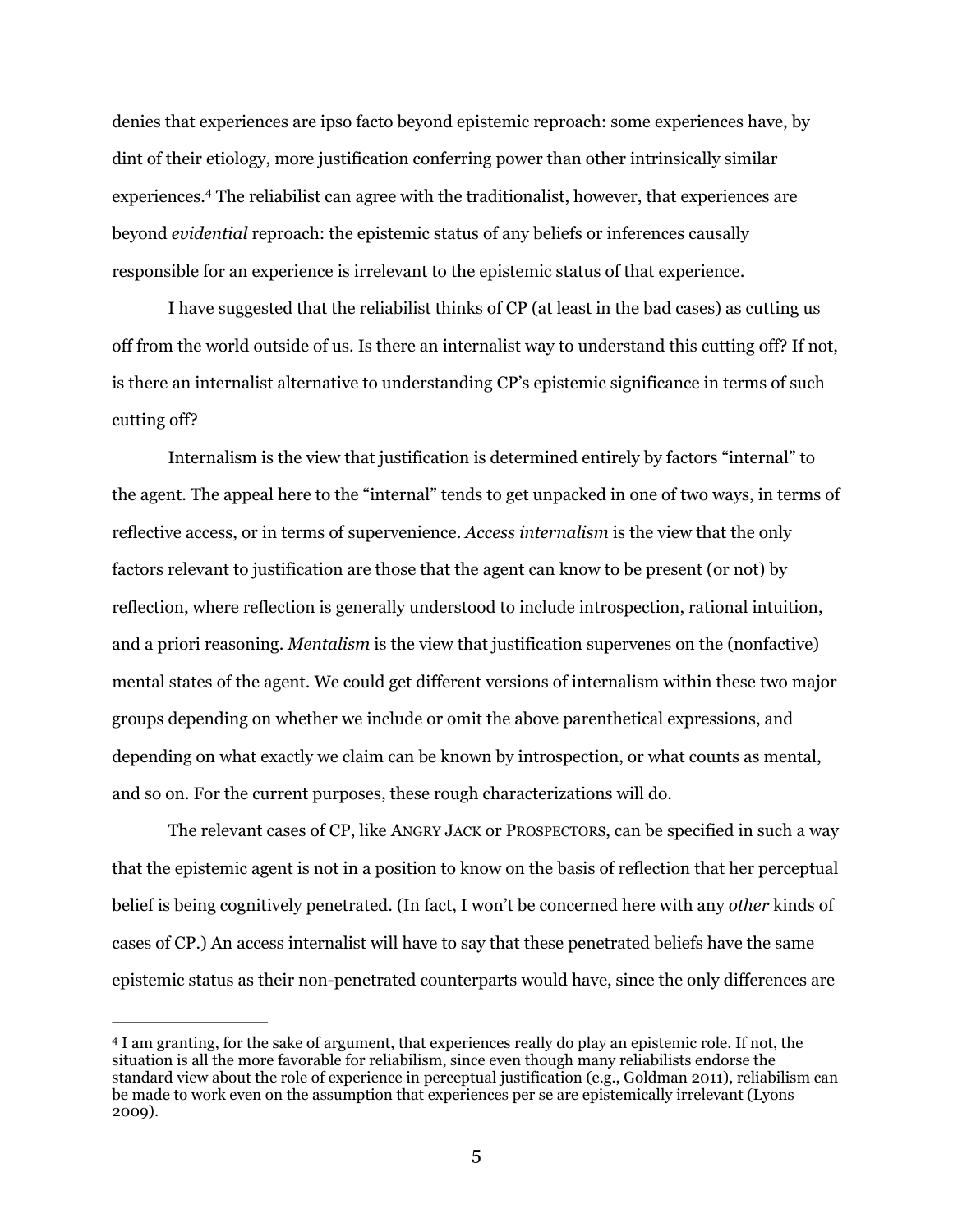factors not available to reflection. One popular such theory is a view that is sometimes called "dogmatism" (Pryor 2000, Tucker 2010) or "phenomenal conservatism" (Huemer 2007). It claims that a belief that *p* is prima facie justified if it is based on an experience that *p*. Phenomenal conservatism is a claim about what makes a particular belief an epistemically proper response to experience: sameness of content. It is *only* content relations that determine which beliefs an experience justifies and only intrinsic properties of the experience (e.g., forcefulness, clarity, etc.) that determine how strong that prima facie justification is, so penetration can't matter epistemically so long as the penetration isn't reflected in the intrinsic properties of the experience. Where the content comes from—why the agent is having an experience with that content—is deliberately excluded from having any epistemic significance. Coherentism and classical foundationalism offer different, competing accounts of what makes a beliefa proper response to experience,<sup>[5](#page-5-0)</sup> but they both imply that the agent with the penetrated experience is in the same epistemic position as the agent with the normal, non-penetrated experience. Consequently, proponents of all of these views have to bite the bullet, and claim that CP doesn't have any epistemic significance (Fumerton 2013, Huemer 2013, Tucker 2014).<sup>6</sup>

<span id="page-5-3"></span><span id="page-5-2"></span> I myself find this move of biting the bullet fairly implausible, and this is because I think that wishful *seeing* is very similar epistemically to wishful *thinking*, which I take to be a paradigmatic instance of unjustified belief. After all, someone who wishfully believes that *p* isn't generally aware that she's doing so (or capable of being so on reflection); she generally believes *p* because it seems to her that *p*. Unbeknownst to her, unfortunately, it only seems to her that *p*  because she wants *p* to be true (Lyons 2011). Whatever the merits of biting the bullet, however, my concern here is with internalist theories that propose to offer non-bullet-biting responses to

<span id="page-5-0"></span><sup>&</sup>lt;sup>5</sup>The best known versions of coherentism, of course, don't leave any role for experiences (Sellars 19[5](#page-5-2)6, BonJour 1985, Davidson 1986), but some coherentist theories do (Conee 1988, Kvanvig and Riggs 1992, Gupta 2006).

<span id="page-5-1"></span>The claim is not that all coherentists and classical foundationalists are ipso facto committed to access [6](#page-5-3) internalism; it is that coherentists and classical foundationalists claim that experiences themselves are epistemically beyond reproach and that what makes a particular belief a proper response to such an experience is embodied in other beliefs of the agent. Thus two agents who are experientially and doxastically identical must be epistemically identical, even if one is the victim of CP and the other not.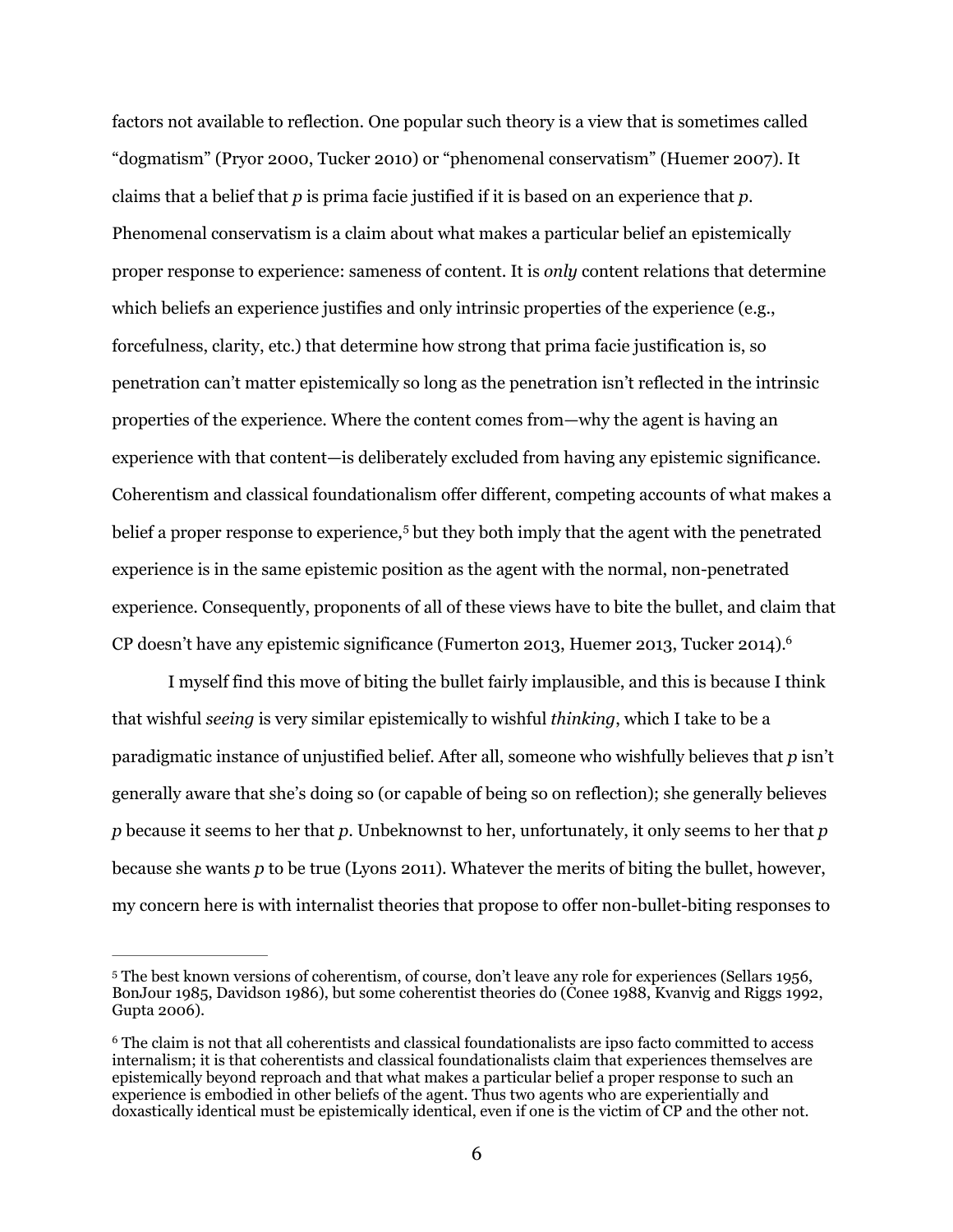the problem of CP. Such a theory would have to be an internalism of the mentalist variety, since the cases of interest are cases where the fact of penetration is not available on reflection to the perceiver.

<span id="page-6-2"></span> There are two ways a mentalist might go here. One is to claim that some mental factors, though not accessible by reflection, affect what counts as a proper response to experience. That is, these factors fully or partially determine which beliefs a given experience justifies. Then the mentalist can make the further claim that the causal history of the experience is one such factor.<sup>[7](#page-6-0)</sup> A second route for the mentalist is to claim that the fact of CP (or CP of the pernicious sort) somehow results in a "downgrade" of the experience, where a downgraded experience is one that, perhaps due to nonaccessible factors, has less justification-conferring power than an experience of that type normally would have. This is the inferentialist's move. Furthermore, the inferentialist holds that an experience is downgraded *as the result of having an etiology that is rationally assessable*. On this view, CP, at least in its pernicious forms, provides an etiology for perceptual experiences that undermines those experiences' epistemic potency, because that etiology fares poorly vis-a-vis the standard canons of epistemic rationality.<sup>[8](#page-6-1)</sup> The theory thus seems to be squarely internalist, even if it rejects access internalism in favor of mentalism.

<span id="page-6-3"></span> Inferentialism, at least in its extant forms, claims that experiences, even though nondoxastic, are epistemically evaluable. It is worth pausing briefly to explain this unusual claim.

 When a belief appraises positively epistemically, it has two logically distinct but connected properties: it is *justified* (i.e., proper, rational, the right thing for the agent to believe), and it is epistemically *potent* (i.e., it has the ability to confer justification on other beliefs to

<span id="page-6-0"></span>Conee and Feldman (2004—especially pp. 105-7) seem to have once endorsed the general view that [7](#page-6-2) nonaccessible mental factors partially determine what counts as evidence for what, though in Conee and Feldman (2008), they explicitly claim that evidential relations are necessary, and even when they held the earlier view, they never endorsed the further claim. If they had, they could have used it to address the problem of CP.

<span id="page-6-1"></span><sup>&</sup>lt;sup>8</sup>Markie (2005, 2006), as we will see below, pursues both of these two routes, though the first is importantly subservient to the second; this is why he counts as an inferentialist. That is, although other mental states help determine what counts as evidence for what, the primary outcome of this concerns the epistemic status of *experiences*, rather than beliefs.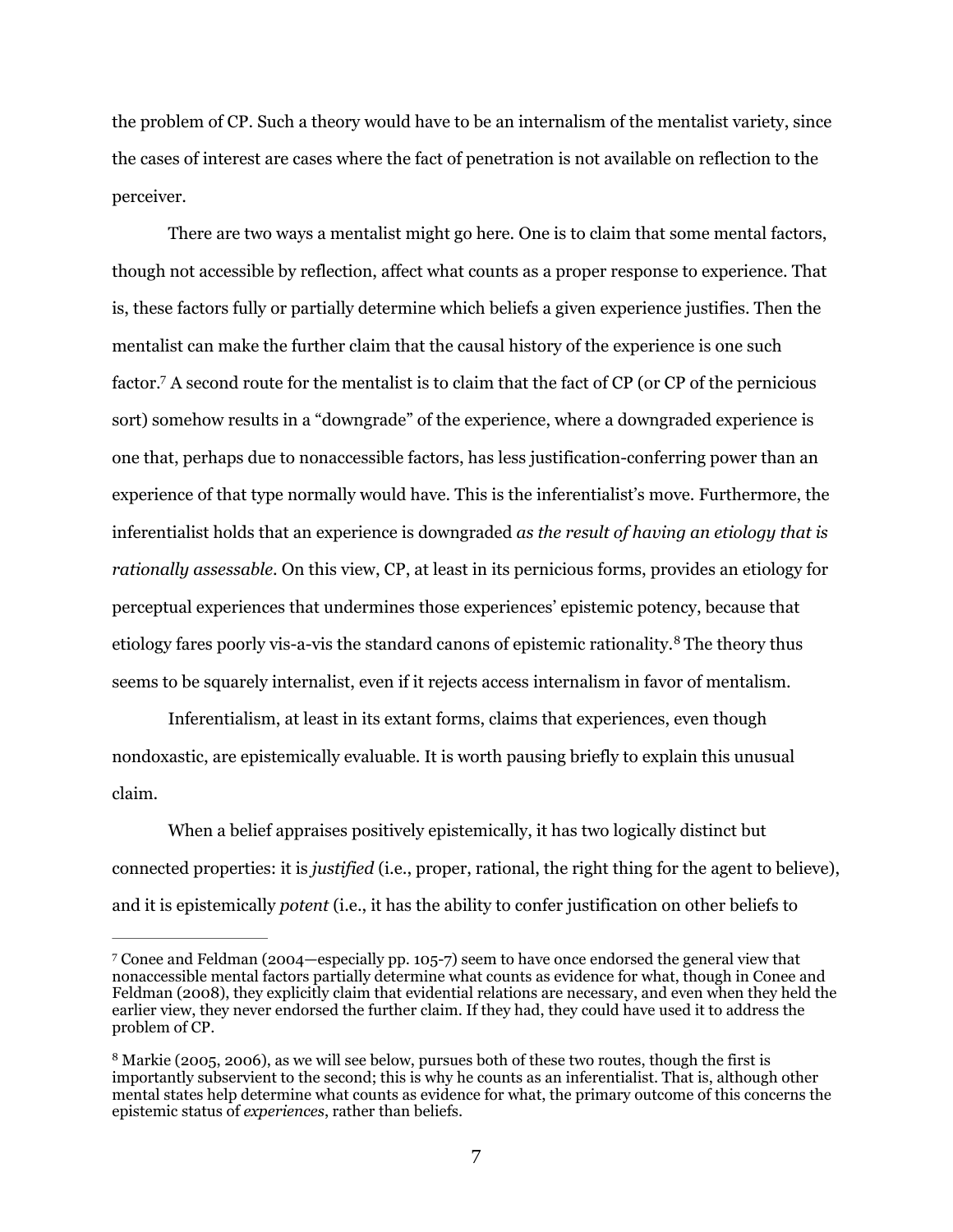which it's properly related). For beliefs, justifiedness and potency go hand-in-hand; no belief has one of these unless it has both. Most epistemologists hold that things are quite different when it comes to experiences, for these can have potency without having justifiedness. The difference between the traditionalist and the inferentialist is that the traditionalist holds that all experiences have epistemic potency simply in virtue of being experiences, while the inferentialist holds that the potency of an experience is determined by the causal history of that experience. This is all that is normally meant by claiming that experiences are rationally or epistemically assessible.[9](#page-7-0)

# **2. Process Inferentialism**

<span id="page-7-3"></span><span id="page-7-2"></span> In some recent papers, Siegel (2013a, 2013b) endorses something like the following: An experience *e* with etiology *x* is downgraded if a belief with the same content as *e* and etiology *x*\*, structurally similar to *x* but involving no intervening experience, would be unjustified in virtue of having *x*\*[.10](#page-7-1)

The general idea here is clear enough: it's that causal histories matter to the epistemic status of beliefs, and if a given causal history isn't good enough for beliefs, then it isn't good enough for perceptual experiences either. And the general idea is initially plausible: ANGRY JACK seems to be broadly analogous to a case of circular reasoning, and we can easily imagine variants on the case where Jill's experience is influenced by her *fear* that Jack is angry, in which case the overall process is analogous to a case of fearful thinking (Siegel 2013a); PROSPECTORS seems analogous to wishful thinking, etc.

 What *exactly* the proposal is claiming, however, is quite a bit less clear, because it is unclear how to individuate etiologies and unclear just what is going to count as structural similarity. Obviously, she means for some experiences to be downgraded and some not to be, so

<span id="page-7-0"></span>Markie (2013) does hold that experiences can be irrational in much the sense that beliefs can be, but this [9](#page-7-2) isn't an essential feature of the inferentialist view.

<span id="page-7-1"></span><sup>&</sup>lt;sup>[10](#page-7-3)</sup> To streamline discussion, I'm combining here Siegel's definitions of "checkered experience," (p. 716) "rationally assessable etiology of experience" (p. 714) and a principle connecting downgrade with checkered experiences (p. 703).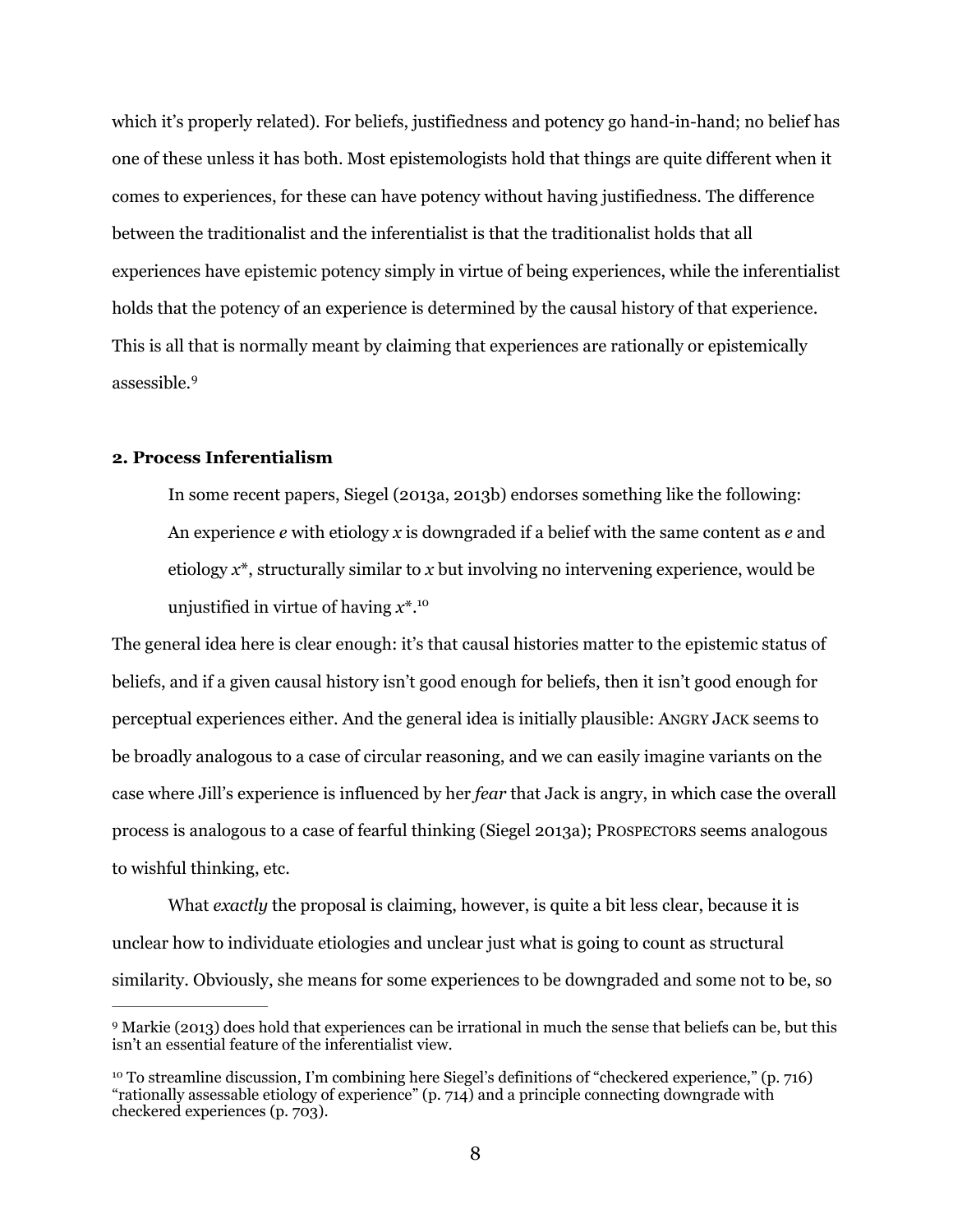<span id="page-8-1"></span>if the proposal is going to do any explanatory work, the relevant degree of similarity has to be neither too strict nor too lax. In short, Siegel faces something like the famous generality problem for reliabilism. An etiology is a process by which a belief or experience is causally generated, and because Siegel endorses a process theory of justification, she needs to specify the relevant level of generality for typing inferential/inference-like processes/etiologies.In particular, a [11](#page-8-0) proponent of process inferentialism will have to (a) offer some reasonable hint as to what counts as the relevant degree or kind or dimension of similarity or analogy, one that neither trivializes the claim nor attributes downgrade to far too many experiences, and (b) does so in a way that is poised to explain, rather than presupposes, their normative status.

 My main emphasis here will be on (a), but regarding (b), note that it is not explanatory in this context to claim that an experience is downgraded because, for example, it results from a process relevantly analogous to wishful thinking. 'Wishful thinking' is a thick normative term; to count as an instance of wishful thinking, a belief must be caused in a particular way by a wish or desire, but it must also exhibit a certain kind of normative, epistemic defect. Wishful thinking is thus not a psychological process in the relevant sense (nor, similarly, is fearful thinking, etc.). If there is a class of genuinely psychological processes, all and only the instances of which exhibit this particular epistemic flaw, then we can explain the epistemic status by appeal to membership in this class. Importantly (and as I'll discuss in more detail below), not every belief that is caused by a wish is a case of wishful thinking, and not every perceptual experience that's caused by a wish is a case of wishful seeing. We don't explain why Virgil's experience is downgraded, for example, if all we can say about it is that its etiology is analogous to a case of wishful thinking, unless we can show that in saying this, we are saying more than simply that the experience is causally dependent on desire and that it's epistemically defective.

 Once we set aside such appeals to wishful thinking, and fearful thinking, and the like, Siegel is surprisingly silent about just which bad belief-forming processes the bad cases of CP

<span id="page-8-0"></span> $11$  I take it there's no real difference between saying that process tokens  $a$  and  $b$  are similar/analogous in the relevant respects and saying that they're tokens of the same relevant type, so long as it's not assumed that the "relevant types" must also be psychological (or some other natural) *kinds*.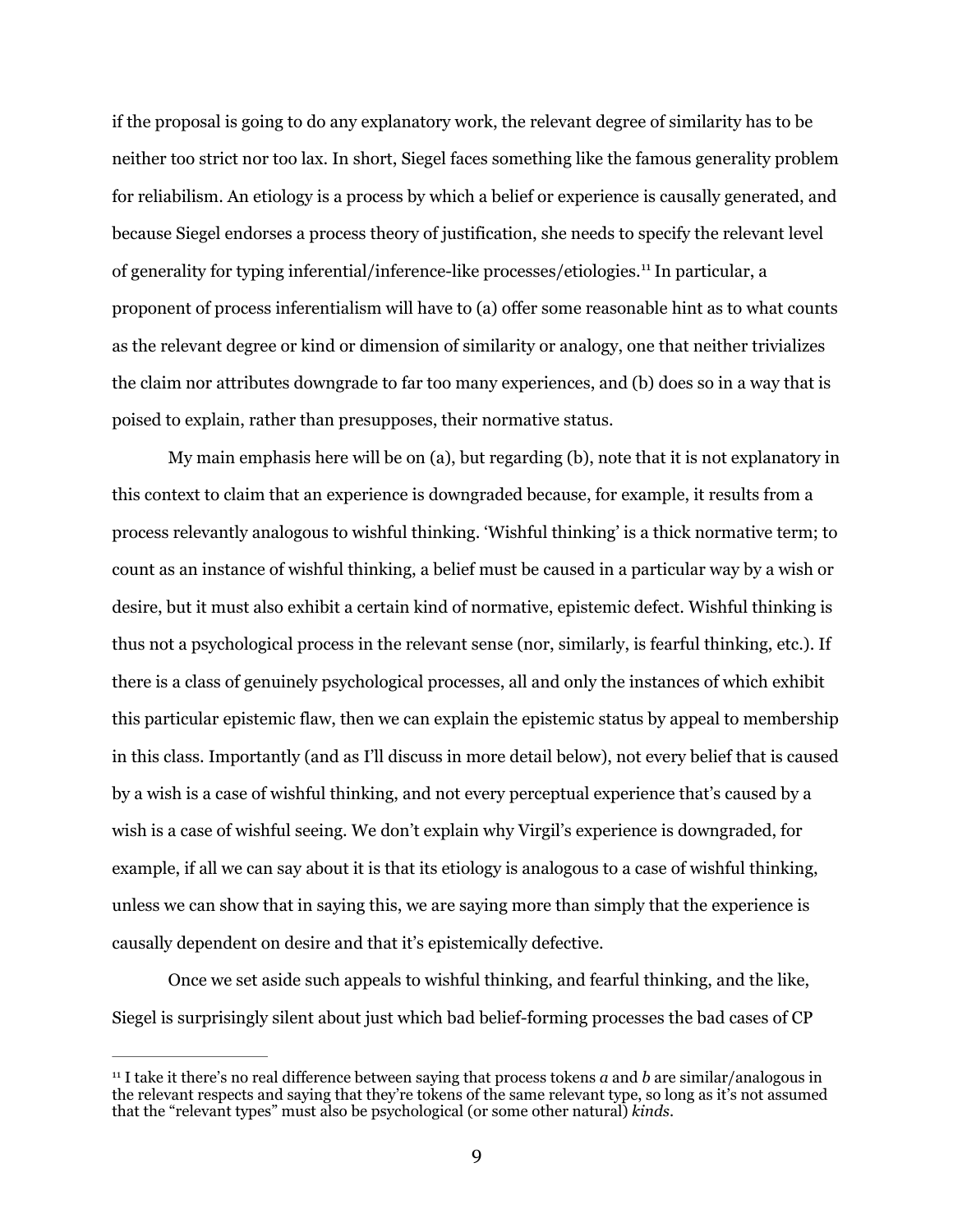are analogous to, except to note for the one example that ANGRY JACK is structurally analogous to a case of belief perseverance, where one's believing that *p* at time *t* causes one to believe that *p* at *t+n*. On the assumption that belief perseverance is epistemically bad, she claims, this explains why Jill's experience is downgraded (2013a, p. 714). However, belief perseverance and the ANGRY JACK process are structurally similar only at a very coarse level of description. At this high level of abstraction, many perfectly good experiences will have bad psychological analogues and will thus wrongly count as downgraded if this very rough degree of similarity is enough to account for the downgrade in ANGRY JACK.

 For example, the following case strikes me as a case of innocuous CP, of CP where the resulting belief is perfectly well justified, despite resulting from CP.

**SNAKES** (Lyons 2011): You and I are out hiking in the woods, and I believe (for no good reason) that these woods are full of snakes. This belief primes my visual system for snakes, enabling me to see through their camouflage, and it does so in a way that increases my accuracy without producing any more false positives. I end up visually spotting snakes that you don't see but that are really there in the woods around us.

Intuitively, these perceptual beliefs are perfectly well justified. But my snake beliefs are analogous to belief perseverance beliefs in exactly the way that Siegel claims Jill's belief is; my believing that *p* at time *t* causes me to believe that *p* at *t+n*. So Siegel's proposal seems to downgrade beliefs that shouldn't be downgraded[.12](#page-9-0)

<span id="page-9-1"></span> Another psychological process that involves believing that *p* at time *t* causing belief that *p* at *t+n*, of course, is memory, although memory clearly doesn't constitute a bad-making etiology for beliefs. In fact, the ANGRY JACK process is psychologically more similar to memory

<span id="page-9-0"></span> $12$ I am focusing on a circularity/belief perseverance version of ANGRY JACK and of SNAKES, rather than wishful thinking or fearful thinking versions of the cases, but the nature of the penetrator doesn't make any difference, if the way it affects experience is the same. It's easy enough to modify ANGRY JACK and SNAKES, so that the penetrator is a desire or a fear, while everything else is the same. (Siegel's 2013a version of ANGRY JACK, in fact, takes the penetrator to be fear, rather than belief.) These changes don't affect the intuitive epistemic verdicts.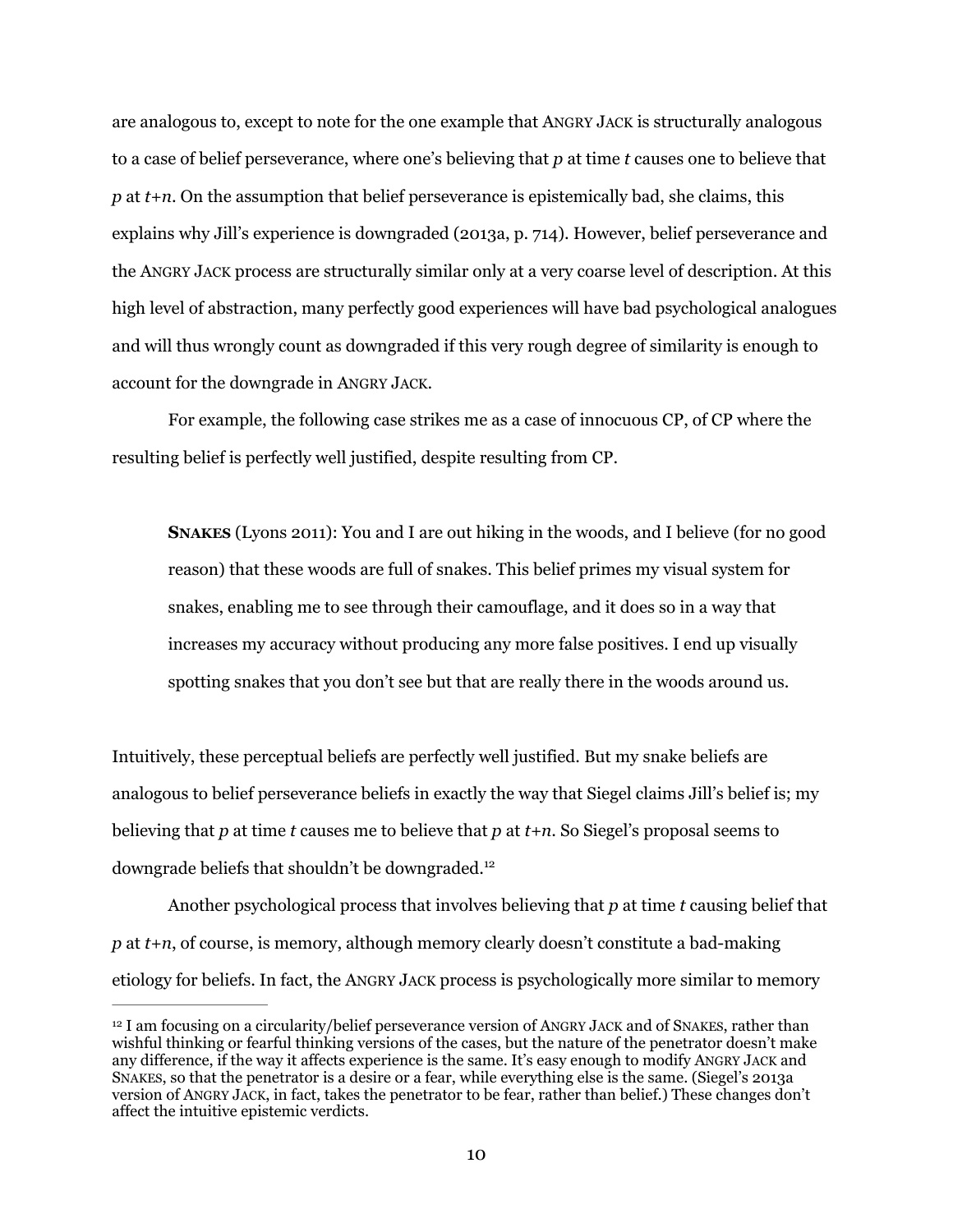than to belief perseverance. In all three cases, believing that *p* at *t* causes one to believe that *p* at *t+n*. But what is psychologically distinctive and epistemically relevant about belief perseverance is that the agent receives information between *t* and *t+n* that undermines her reasons for believing *p* in the first place, even though she continues to go on believing *p* anyway. This is absent in Jill's case and in standard memory cases. It seems therefore to be something of a stretch to say that what accounts for the epistemic flaw in Jill's belief is the fact that it has an etiology similar to that of belief perseverance. There is a similarity here, but it's no greater than the similarity to other, epistemically innocuous, etiologies.

 Siegel is more impressed by the analogy between ANGRY JACK and perseverance than between ANGRY JACK and memory, even though, as I have just argued, the latter analogy is a closer one than the former. Perhaps it can be pointed out in her defense that her proposal is *not* to derive the epistemic status of an experience etiology from the epistemic status of the *most similar* doxastic etiology. Instead, her view is that as long as there is *any* bad-making doxastic etiology sufficiently similar to a given experience etiology, that experience is downgraded. But this hurts her more than it helps her, for unless the threshold criteria for sufficient similarity are quite strict, the proposal is sure to overattribute downgrade. If they are strict, on the other hand, we have very little idea what they are. She has suggested that having the form 'belief that *p* at *t* ⇒ belief that *p* at *t+n*' suffices to make two etiologies sufficiently similar (otherwise the analogy with perseverance wouldn't explain ANGRY JACK's downgrade). But then SNAKE would be a case of unjustified belief, which it isn't.

 She also suggests, however, (2013a, p. 716) that merely having the form 'belief that *p* at *t* ⇒ belief that *p* at *t+n*' *does not* thereby make two etiologies sufficiently similar, since that structure is not sufficient for downgrade. This, of course, is the right thing to say, but there are two problems with her saying it. First, it rescinds the only real explanation she gives for why Jill's belief is downgraded. We're assured that it's downgraded because her experience etiology is sufficiently similar to some bad-making doxastic etiology, but if it's no longer belief perseverance, then *which* doxastic etiology?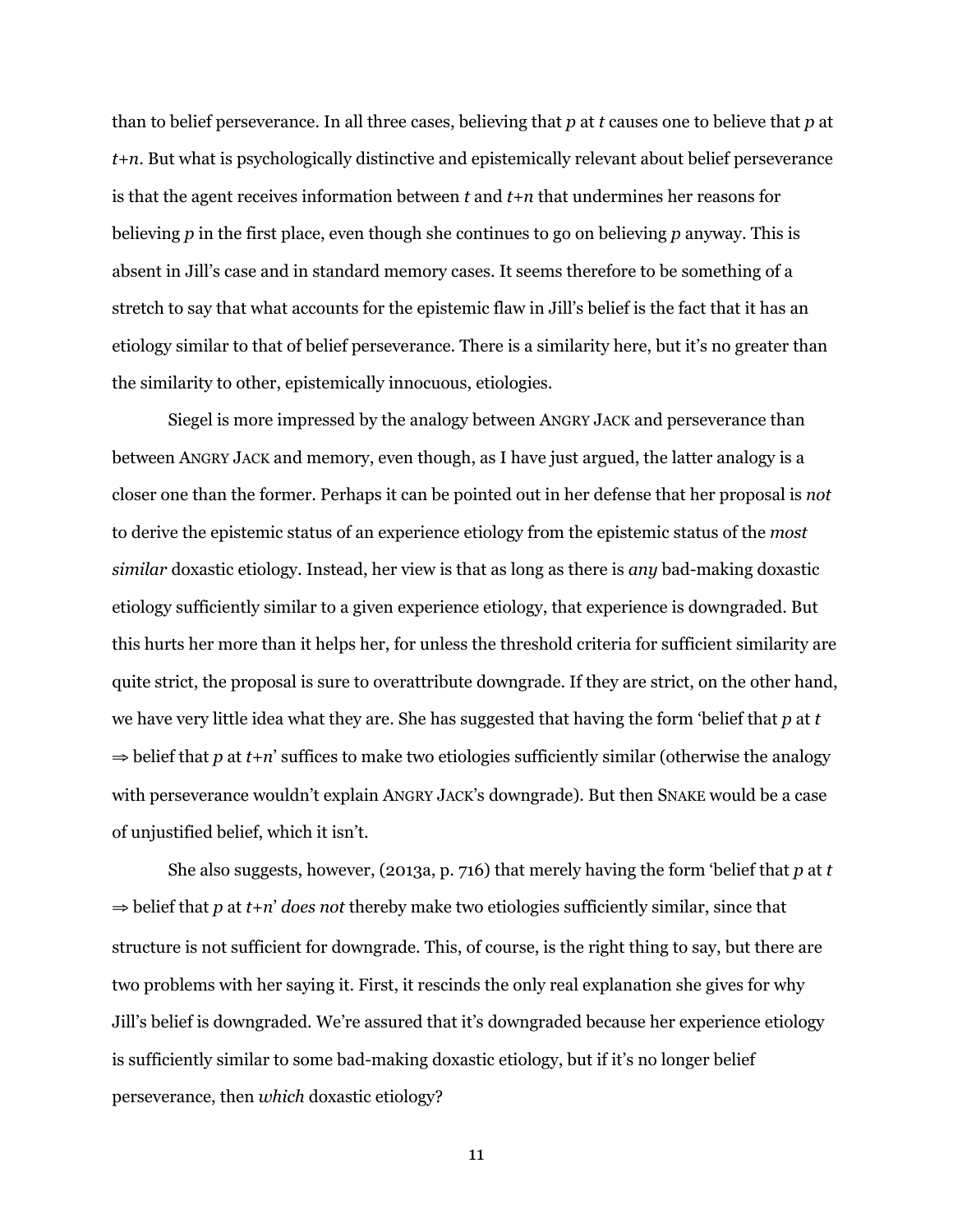Second, in discussing the relevant cases, she seems to be helping herself to reliabilist considerations that she doesn't have a right to:

suppose Jill's fear that Jack will get angry has triggered a learning process by which she gets *better* at detecting anger from facial cues, *without many false positives* along the way. . . . [Or suppose that] Jill's fear that Jack will get angry *improves* her theory of mind (or her theory of Jack's mind), making her *good at* figuring out what will make him angry. Anger-beliefs that are influenced by fear in this way are not, intuitively, illfounded [i.e., downgraded] (2013a, p. 716, all emphases mine).

It is natural to invoke reliabilist elements like *getting better* and *avoiding false positives*, but none of these factors can figure into an internalist account, which is what Siegel promises to provide. Instead, the internalist would have to make a convincing case either that our intuitions about downgrade don't really track these reliability considerations (in which case, why mention them?), or that for every reliability difference there is a corresponding difference specifiable in her preferred internalist idiom: namely the canons of proper belief-formation (in which case, we should be told what they are). So far, Siegel hasn't pursued either approach. An alternative would be to find some *other* internalist (mentalist) way to capture the relevant differences, without appeal to rationality, or to canons of good inference. Siegel, however, is explicitly committed here to an internalism that holds the canons that govern proper experience formation are the very same canons that govern proper belief formation.

 My argument so far has been this: Siegel claims that a cognitively penetrated experience is downgraded when and because it results from a cognitive process that is sufficiently analogous to a belief-forming process that would violate the canons that govern the latter. But we haven't yet been given any good idea of how to individuate processes or what is required for two etiologies to count as sufficiently analogous. Following up on the brief suggestions Siegel offers, we don't end up with a plausible theory, one that distinguishes the good CP cases from the bad ones. The ANGRY JACK and PROSPECTORS cases do bear a certain similarity to cases of circular reasoning or to belief perseverance or to wishful thinking. But we've been given no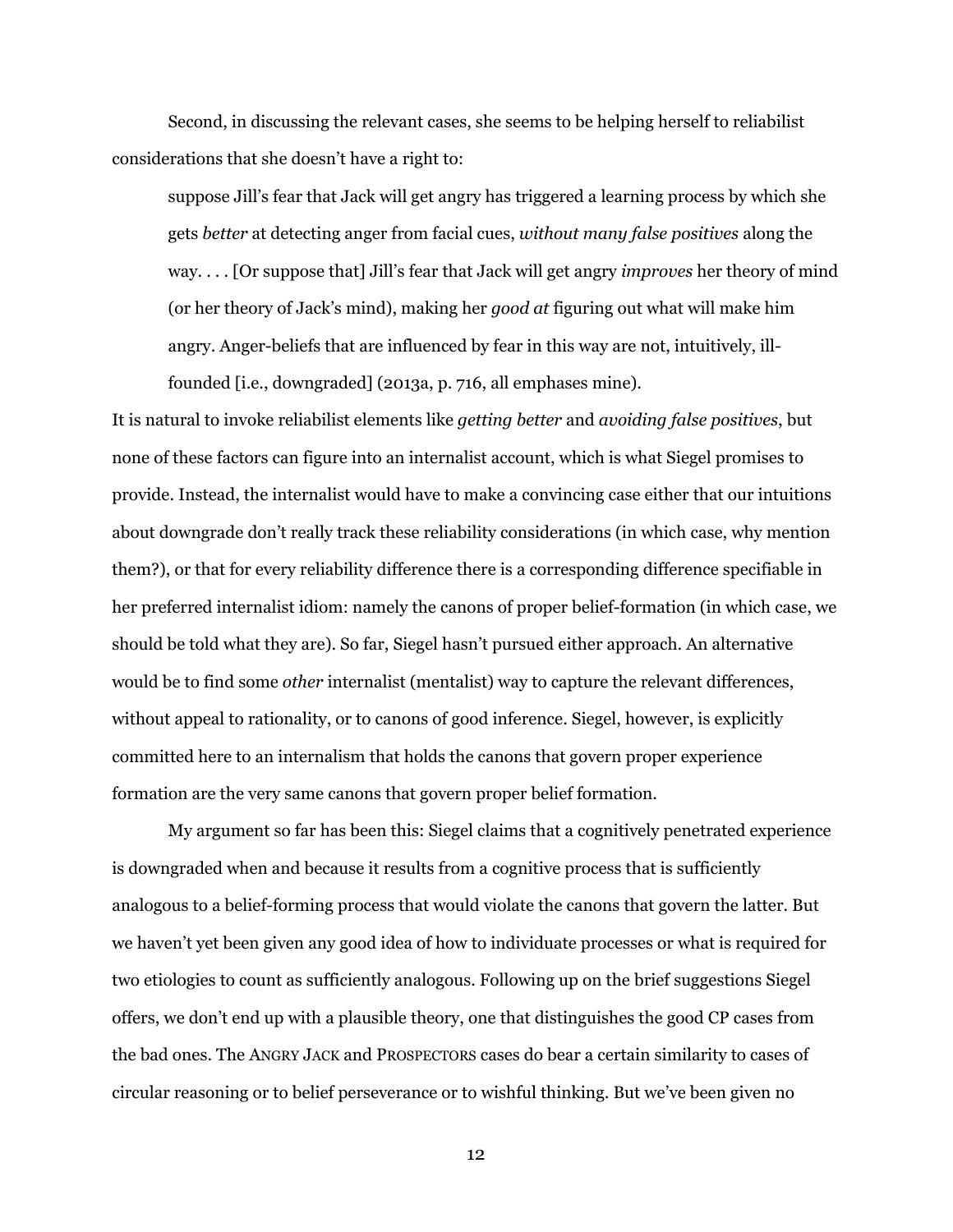reason to believe that these similarities *explain* what's epistemically wrong in ANGRY JACK or PROSPECTORS, especially, since SNAKES bears these same similarities but doesn't exhibit epistemic downgrade.

 Perhaps the problem is that we've been individuating etiologies at too high a level of abstraction, along the lines of 'belief that *p* at  $t \Rightarrow$  belief that *p* at  $t+n'$ . This limits us to a correspondingly lax understanding of structural analogy. Maybe the inferentialist could insist on a finer grained individuation of etiologies and thus a stricter degree of analogy/similarity? It seems independently plausible, after all, that the details will matter to whether a given instance of CP is bad or not. My SNAKES case is one where the CP is good, or at least innocuous. But we can easily imagine a variant where the prior belief penetrates perception in such a way that I'm mistaking sticks and roots and such for snakes. Now the CP seems epistemically pernicious. Assuming we don't want to account for this difference by appeal to the obvious but internalistically prohibited facts about reliability, we'll have to find some relevant difference in the inner workings of the perceptual processes. And it's clear that there must be some such difference, since two agents could have their perceptual beliefs penetrated in these two—the good and the bad—ways, even though they're confronted with the same stimuli, in the same environment.

 Suppose, for example, that visual object recognition involves the construction of high level representations of the current distal stimuli and the comparison of these representations to stored templates in visual long term memory; if the current stimulus is sufficiently similar to the template, the visual system registers a match and categorizes the stimulus accordingly (e.g., Marr 1982, Riesenhuber and Poggio 1999). A visual object template for *F*s thus serves as an *F* detector. Compare two scenarios:

**BAD SNAKE**: Perceiver BS's expectation of snakes cognitively penetrates her perception by selectively shifting down the match criteria or threshold for her snake template. The "tuning curve" of this snake detector is thereby broadened, and a wider range of stimuli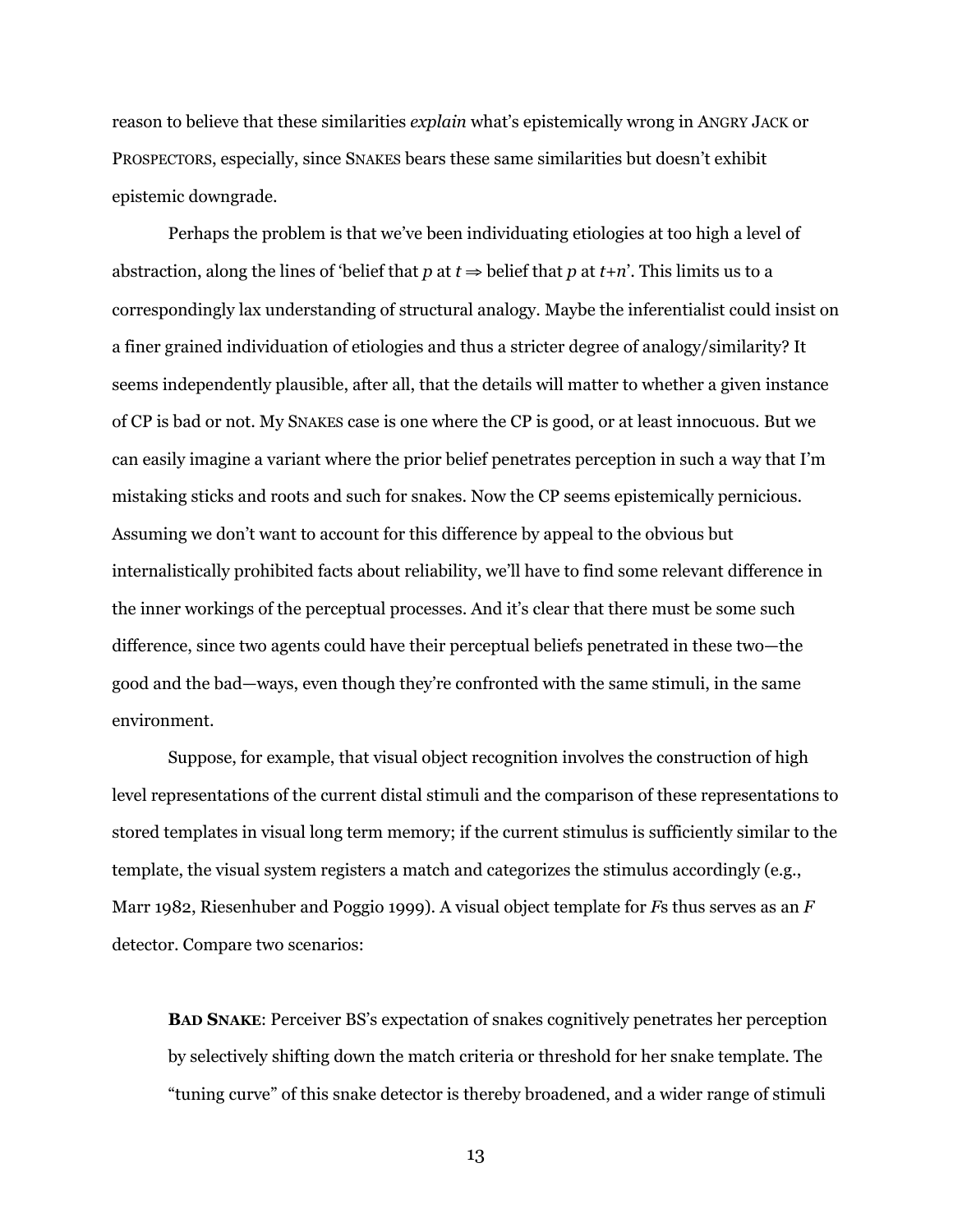will now trigger it, as the result of CP. Suppose further that top-down consequences of snake detection alter low level visual experience of color, shape, etc.

The result will be a large number of false positives and, presumably, epistemically downgraded experience and belief. BS is walking through the woods with her friend GS, whose penetration works differently.

**GOOD SNAKE**: The tuning curve of GS's snake detector remains highly selective, but the detector is, due to CP, queried early and often in the perceptual process, thus leading to increased—but non-biased—processing of snake-like stimuli. That is, the penetrating expectation influences which information gets selected for further processing (namely, the information potentially relevant to snakes) but not the results of this processing.

<span id="page-13-1"></span>The penetration here has no distorting effect[,](#page-13-0)<sup>[13](#page-13-0)</sup> but the result is that GS sees many more snakes than a non-penetrated perceiver would (and more than BS does, although the two form an equivalent number of snake *beliefs*). GS's beliefs remain perfectly well justified. The cognitive process involved in GOOD SNAKE thus offers one possible mechanism for my earlier SNAKES case.

At a very coarse grain, BS and GS employ the same process: belief that  $p \Rightarrow$  experience that  $p \Rightarrow$  belief that p. The finer grain just presented offers one way to see the needed difference between the respectively employed relevant processes, but it's not clear that this would be of any help to inferentialism. The main problem is that there doesn't seem to be any obvious candidate purely doxastic process that's strictly analogous to either the GOOD SNAKE or the BAD SNAKE process. What, for example, is the doxastic analogue of a stored visual template? If the standard canons of rational belief formation are supposed to sort the relevant processes, these won't be processes that involve primal sketches, visual form templates, and the like.

<span id="page-13-0"></span><sup>&</sup>lt;sup>[13](#page-13-1)</sup> Talk here about *distortion* is inevitably externalist talk about truth ratios in the current environment; talk about *bias*, on the other hand, is perfectly internalistically acceptable talk about whether one event influences, or changes the probability of, another.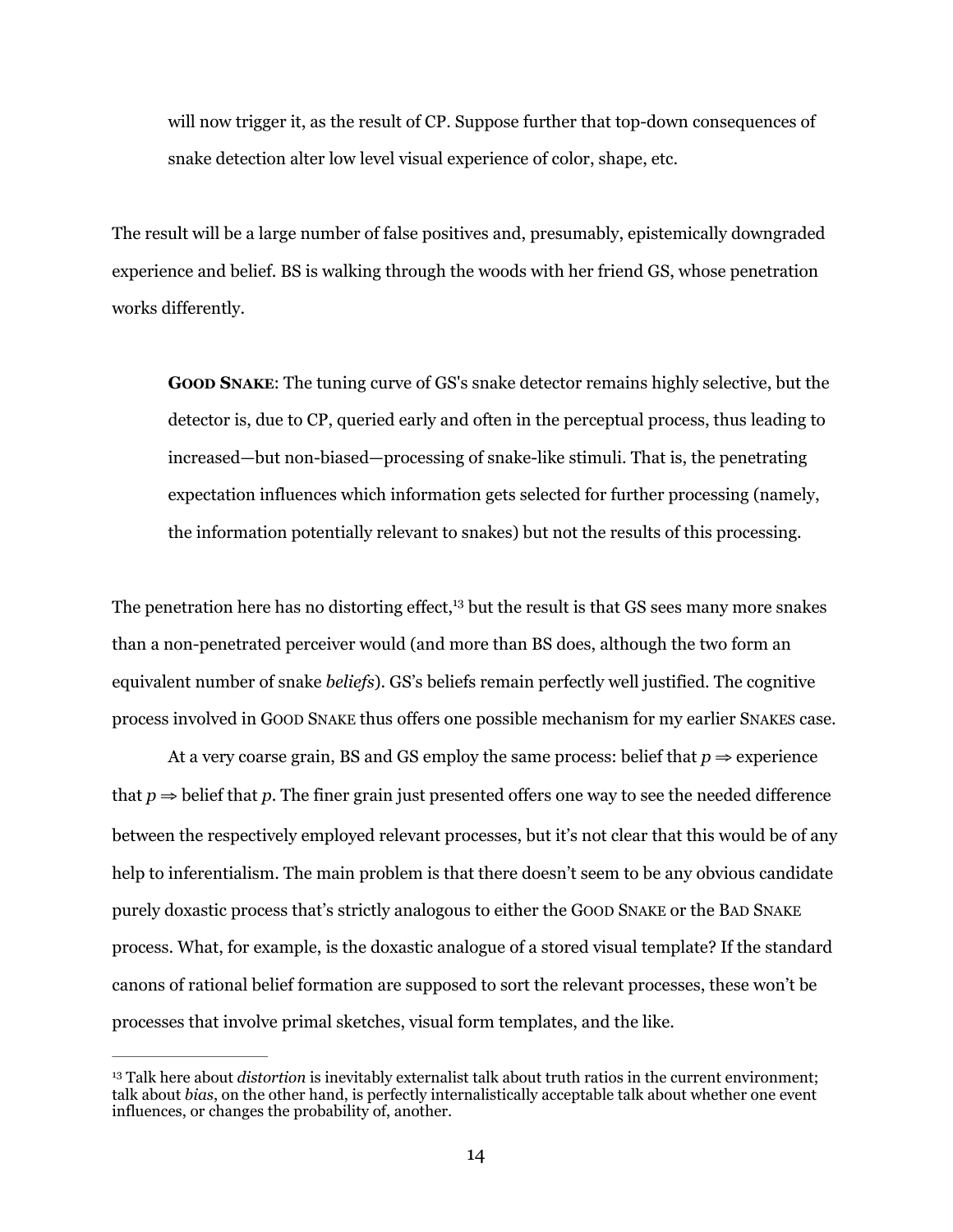In short, Siegel wants ANGRY JACK and (I presume) BAD SNAKE to end up in the same category, with GOOD SNAKE in a different one. But there's no reason to think that an inferential analogy can yield this result if the process types are individuated in the internalistic way required by the theory. If and insofar as Siegel's proposal looks at all promising, it's likely only because she has tacitly been sneaking in illicitly reliabilist factors like distortion and rate of false positives, factors that are allowed neither by inferentialism nor by the internalism it has been developed to defend.

 Finally, whatever level of generality Siegel settles on for individuating etiologies, there remains a salient and crucial difference between perception and inference: one factor highly relevant to the epistemic status of an inference is the epistemic status of the premises. An inference that takes unjustified beliefs as premises is therefore a bad inference. Perception is quite different. Suppose the penetrating belief in GOOD SNAKE is completely unjustified and irrational; still, if it makes GS better at spotting snakes, this irrationality doesn't threaten the epistemic status of the resulting perceptual beliefs. And, of course, even if the penetrating beliefs in BAD SNAKE are well justified, this doesn't make BS's perceptual beliefs any better off. This epistemic dependence on the status of the premises is a central and obvious feature of inferential justification, but there's no corresponding dependence in the perceptual case. Perception doesn't seem very similar to inference, epistemically speaking, after all.

 In more recent work (Siegel forthcoming, in prep), she argues in further detail for a structural similarity between certain bad forms of inference and certain bad forms of CP, but the view is still highly programmatic, and she doesn't reduce the vagueness and open-ended flexibility of the central notion of similarity enough for us to know whether an elaborated version of the proposal can sort the good cases from the bad, let alone whether it can do so in the right way. This means, of course, that nothing I have argued here can decisively refute her position. The complaints I have raised have thus been merely pessimistic explorations of various ways of trying to make the central notion more precise.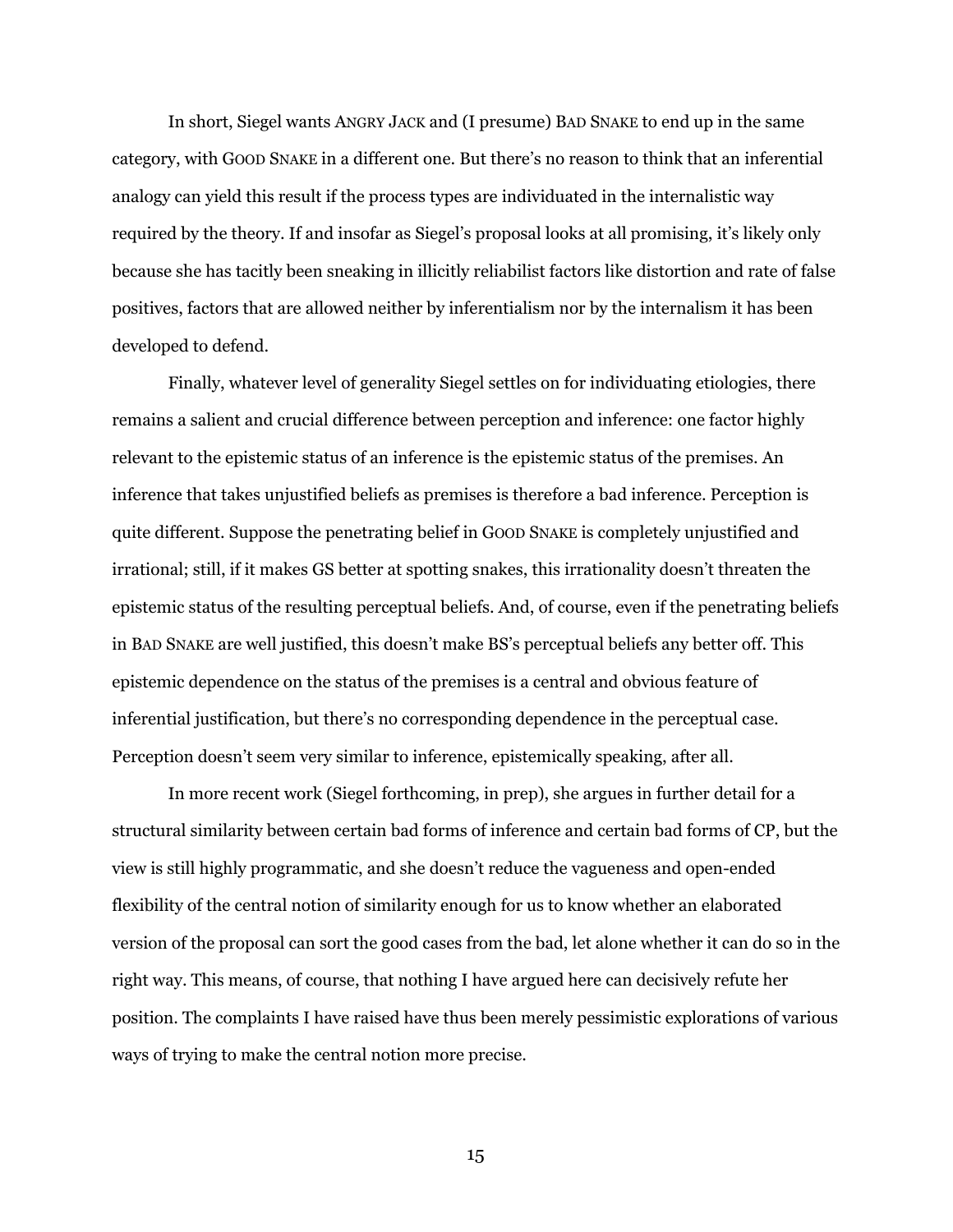The kinds of process difference that distinguish GOOD SNAKE from BAD SNAKE are, I think, highly relevant to the epistemic status of the resulting beliefs and relevant to the more general problem of PC. I allow that the different processes are internalistically specifiable, but this doesn't mean that an internalist theory can offer a decent answer to the problem of PC. It is not enough for the internalist to enumerate, in internalistic idiom, the good and the bad processes; one must also say in that same internalistic idiom what it is that all the good processes have in common and that the bad processes lack. Reliability is off the table, and the only other suggestion on offer is that the bad experience producing processes are just those that are similar to bad belief producing processes. There is little reason, I have been arguing, to think that such a suggestion can get off the ground.

 Before leaving Siegel's view, let me suggest a very different way to look at a *roughly* Siegel-style inferentialism. Because of the way that both she and I have formulated her view (again, see note 10), I have been focusing on the psychological process, rather than the canons, or norms, of belief formation. Perhaps Siegel's view would be better stated, rather than in terms of structural analogies to belief-forming processes, simply in terms of epistemic norms that govern experience in addition to belief. One such norm would prohibit retention of an unjustified belief, whether the mechanism of that retention is memorial, perseverative, or perceptual. Another norm would prohibit not the retention of a belief, whether by memorial, perseverative, or perceptual mechanisms, but increasing one's confidence in a belief in the absence of any independent reason. Both of these norms—call them "Norm 1" and "Norm 2," respectively—seem to be violated in ANGRY JACK[.](#page-15-0)<sup>[14](#page-15-0)</sup> For reasons already discussed, and to be developed further below, I think that even if we didn't have to worry about individuating

<span id="page-15-1"></span><span id="page-15-0"></span><sup>&</sup>lt;sup>14</sup>Siegel suggests to me, in correspondence, that the epistemic bad-making feature in at least some CP cases is not the retention of a belief per se, but the retention of an *unjustified* belief. She also points out that her original complaint in the ANGRY JACK case was not that Jill believed Jack to be angry, but that her penetrated perception made her *more confident than before* that Jack was angry. Thus, the contents of Norm 1 and Norm 2 come from Siegel, although the reframing in terms of norms and canons of beliefformation, instead of in terms of psychological processes, is my own attempt at a friendly modification of her view. The modification isn't friendly in the sense that I think it's any more likely to succeed—in fact, I think only a genuinely process-linked view has any hope of handling the problem of cognitive penetration —but friendly in the sense that it more naturally accommodates certain moves that she wants to make, while avoiding many of the issues raised above.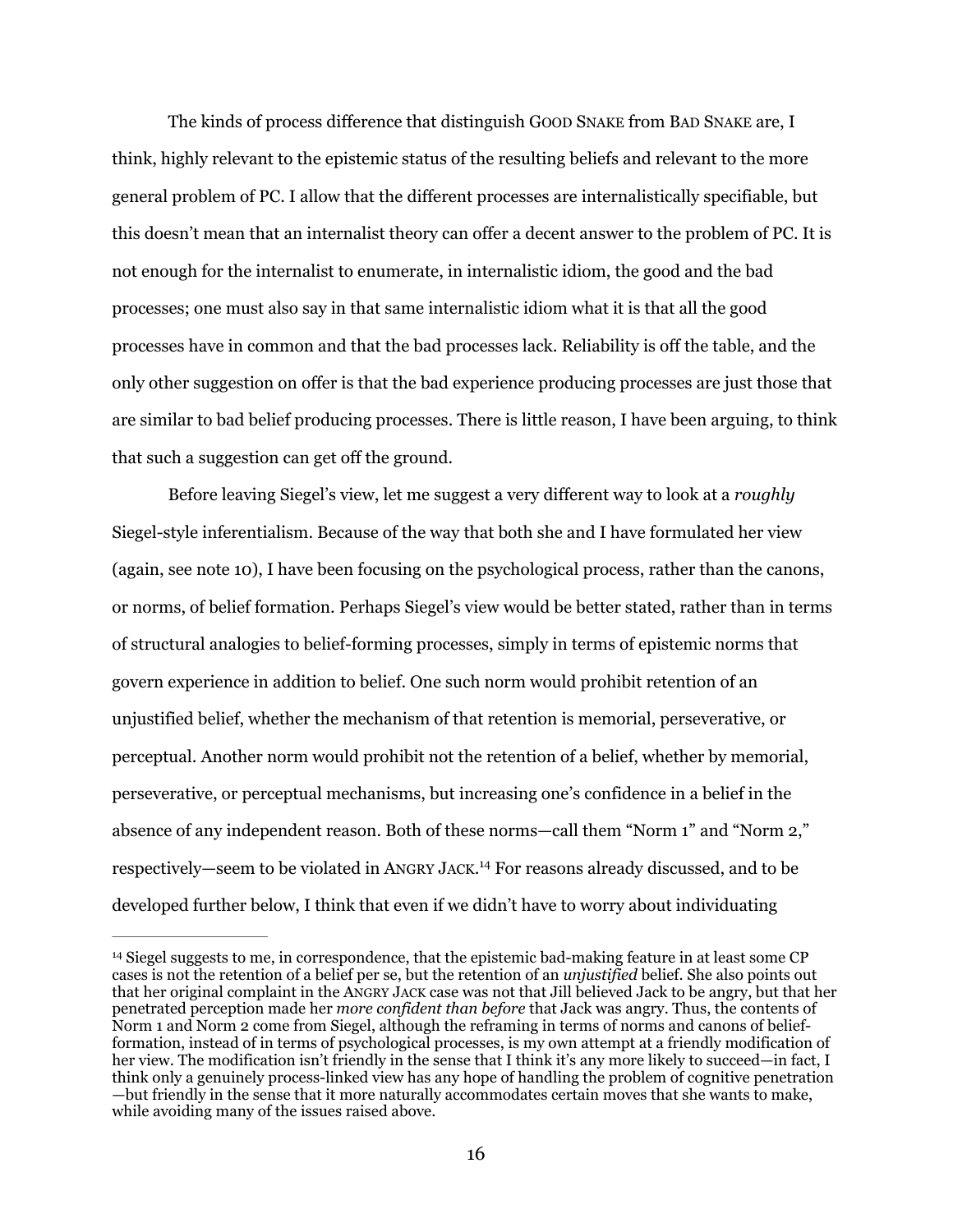processes (either because we've figured out how, or we've reformulated the view in such a way that the issue doesn't arise), the norms governing beliefs simply aren't the norms governing experiences. It is clear that the agent in SNAKES violates Norm 1, since the penetrating belief is unjustified. But the perceptual belief is justified despite this violation. Norm 2 is violated as well, at least on the assumption that CP prevents the experience from contributing a reason that's *independent* in the operative sense. Siegel could perhaps insist that the reason is indeed independent in SNAKES, despite the CP, but then it is hard to see how she could say anything different about ANGRY JACK. Also, we can imagine versions of SNAKES and ANGRY JACK where the agent merely persists in the original degree of confidence; the belief isn't strengthened. There is still an epistemic difference (the snake belief becomes justified and the angry Jack belief doesn't), which Norm 2 does nothing to elucidate.

# **3. Evidence Inferentialism**

 I call Siegel's view a kind of "process inferentialism" because it claims that the epistemic downgrade of experience results from the overall process by which that experience comes about. Some methods of belief formation are good-making and some are bad-making, and those same (or analogous) methods of experience formation are also good- or bad-making. A different way to spell out the basic inferentialist idea is in terms of the basing relation; one could claim that an experience can be based on other mental states in much the same way as an inferential belief can be, and downgrade happens whenever the content of the state on which an experience is based is not adequate evidence for the content of the experience. This is "evidence inferentialism," and is quite different from the view that Siegel endorses. For Siegel, what downgrades my experience that *p* is the fact that it is caused—in a particular sort of way—by the belief that *p*. But this isn't necessarily a matter of bad evidence, and it certainly doesn't have anything to do with any kind of mismatch between the *contents* of my belief and experience; the two match perfectly, after all (this is part of the problem). Instead, what accounts for the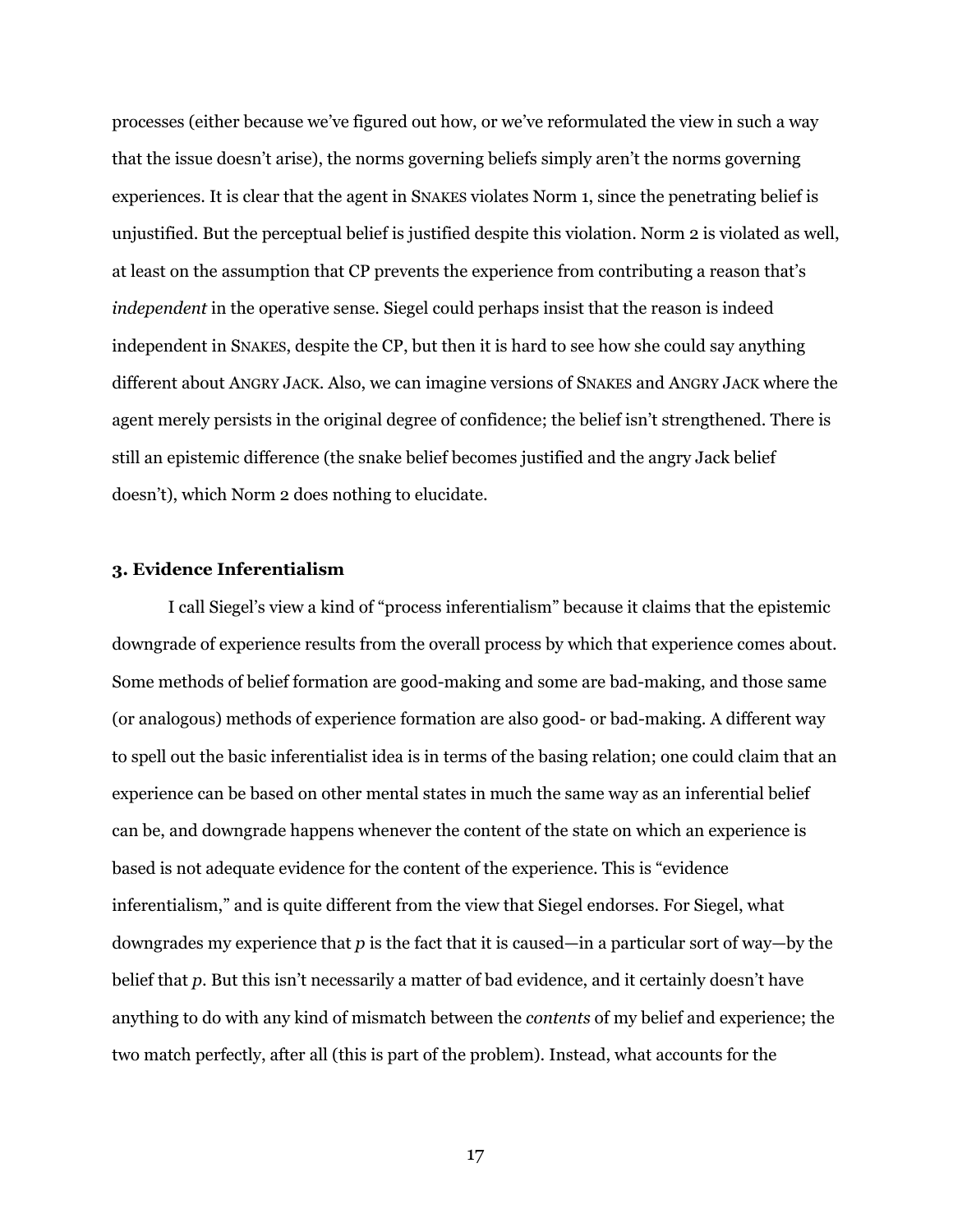downgrade is the particular way in which the belief causes the experience, rather than any evidential connection between the experience and its precursors.

 Of course, basing a belief or experience on something that isn't good evidence for it is an instance of a flawed cognitive process. In this way, evidence inferentialism can be viewed as a species of process inferentialism. (I'll follow up on this in Section 3.2.) My purposes here don't require process and evidence inferentialism to be mutually exclusive. I think the differences between the evidence inferentialist views I discuss and Siegel's version of process inferentialism will be pretty clear.

<span id="page-17-2"></span> The first person to work out an evidence inferentialism is Peter Markie (2005, 2006, 2013). Markie's view rests on the idea that perceptual experiences are in an important sense disunified; a typical experience is actually a complex consisting of separable parts. Some version of this view goes back to Reid (1764) and has been endorsed more recently by Lyons (2005, 2009), Tucker (2010), Bengson et al[.](#page-17-0) (2011), and Brogaard (2013), among others.<sup>[15](#page-17-0)</sup> A fairly standard version of the disunified view (see Lyons 2015, forthcoming) holds that sensations are the low level, modality-specific, viewpoint-dependent aspects of experience; they have nonconceptual content and the rich phenomenology that we normally associate with sense perception. Seemings, on the other hand, are high level, generic, viewpoint-independent conceptual representations of things around us.<sup>[16](#page-17-1)</sup> A *percept* is simply a perceptual seeming (I'll use both terms), though there are also mnemonic seemings and perhaps intellectual seemings as well. To the extent that seemings have a phenomenology other than forcefulness and "felt veridicality" (Tolhurst 1998), it is a bland, rather than a rich one; it is more like the phenomenology of belief than like the phenomenology of sensation. Seemings, however, are not

<span id="page-17-3"></span><span id="page-17-0"></span><sup>&</sup>lt;sup>[15](#page-17-2)</sup> Including perhaps, Lamme and Roelfsema (2000), Pylyshyn (2003), and Raftopoulos (2009), although these authors tend to focus on the discontinuity of perceptual processing, rather than the disunity of perceptual experience. And of course, some kind or other of a sensation/perception distinction has a long and respectable history in psychology.

<span id="page-17-1"></span><sup>&</sup>lt;sup>[16](#page-17-3)</sup> It is often pointed out that 'it seems to *S* as if *x* is *F*' could be interpreted in a number of importantly different ways: there is a comparative sense of 'seems', a "hedging" sense, etc. The view currently under discussion holds that one sense of the locution serves to pick out a distinctive type of mental state, which we can then call a "seeming".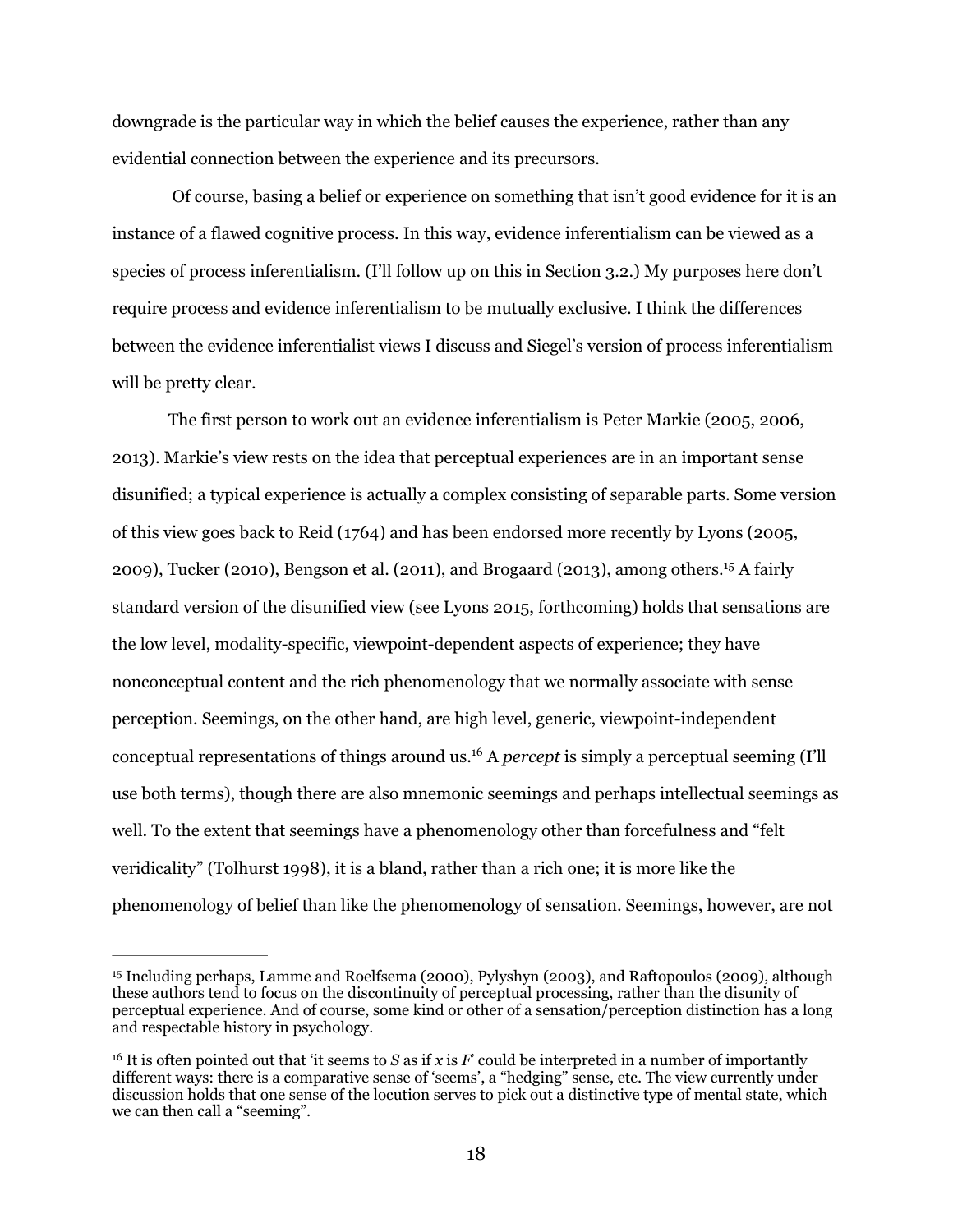beliefs: it might perceptually seem to *S* that there is a cat in front of her, even though *S* thinks she is hallucinating and thus doesn't believe that there is a cat nearby. Percepts are thus construed as nondoxastic experiential states that make up one element of perceptual experience[.](#page-18-0)<sup>[17](#page-18-0)</sup>

<span id="page-18-3"></span><span id="page-18-2"></span> A typical perceptual experience thus consists of two separable experiences: a sensation and a percept.<sup>[18](#page-18-1)</sup> This is what enables Markie to claim that some experiences are properly or improperly based; a seeming is properly based on a sensation when it's the right seeming for the cognizer to have in response to that sensation, when the sensation is—for that cognizer adequate evidence for the content of the seeming. In PROSPECTORS, for example, the two agents have the same sensation when they look at the lump of gold: it is a small, shiny, yellowish, object with a certain highly determinate shape and a certain orientation and distance. And they also have the same percept (that it's gold), but that's the problem. It looks (/seems) like gold to Gus because of his expertise, but it only looks like gold to Virgil as the result of wishful thinking. Virgil's seeming experience thus comes about in an epistemically improper way, a way that renders it unsuited for conferring justification on the relevant perceptual belief.

 Markie thus claims that the etiology of at least some experiences determines the epistemic potency of that experience. His view is this:

A perceptual seeming that *p* is epistemically appropriate iff it results from the agent's perceptual know-how.

The difference between Gus and Virgil is that Gus has perceptual know-how linking the sensation to the seeming, rendering the former good evidence for the latter, while Virgil does

<span id="page-18-0"></span><sup>&</sup>lt;sup>[17](#page-18-2)</sup> Markie treats the sensation/percept distinction fairly quickly, and it is unclear just how much of this "standard version" he would be willing to embrace. Whatever differences there are, however, between Markie and other proponents of the disunified view, they shouldn't make any difference to the larger issues of this paper. If we think of visual sensations as the introspectible products of earlier visual processing and visual percepts as the introspectible products of later visual processing, as I think we should, then a division of experience into just two seems crude and simplistic (Lyons 2009). Nonetheless, I think the two-part view is a rather harmless idealization.

<span id="page-18-1"></span><sup>&</sup>lt;sup>[18](#page-18-3)</sup> It is perhaps a bit odd outside of epistemology to treat 'experience' as a count noun. Nothing of substance hangs on it; the only substantive claim embedded in it is that the two aspects of perceptual experience (sensation and seeming) are counterfactually separable.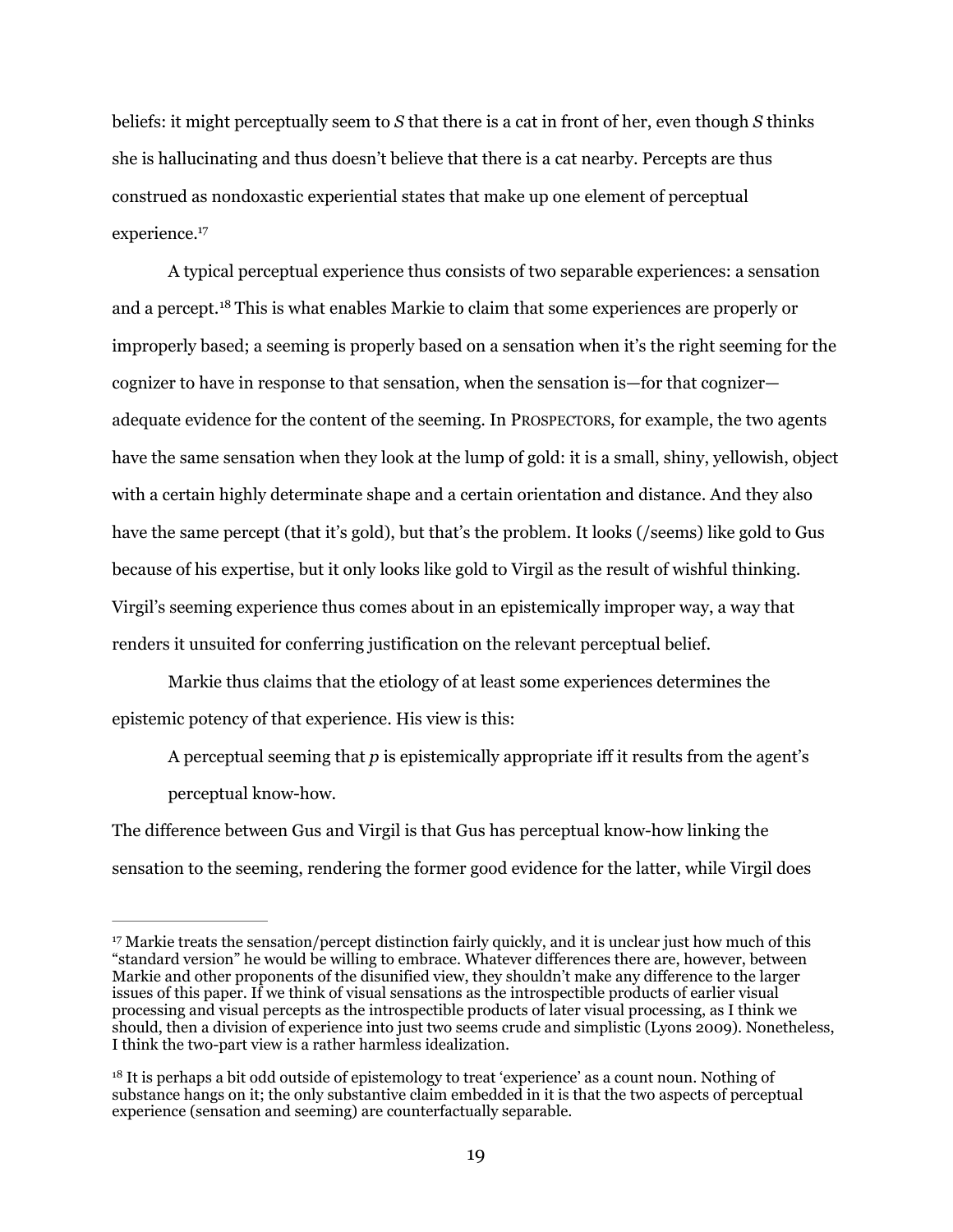not. What's wrong with Virgil's seeming, therefore, is not the fact that it's caused by a prior belief; rather, it's that the seeming fails, due to the lack of know-how, to be properly based on the corresponding sensation. The penetrating belief isn't a positively bad-making feature; what it does is causally enables the sensation-seeming transition in the *absence* of the relevant goodmaking feature: know-how.

<span id="page-19-2"></span> An evidence inferentialist is, as far as I can tell, more or less committed to a disunified view of perception; otherwise it is hard to see how perceptual experiences might be *based on*  other mental states[.](#page-19-0)<sup>[19](#page-19-0)</sup> Evidence inferentialism per se, however, is neutral with respect to what makes a certain sensation-seeming transition appropriate. One nice feature of Markie's basic know-how proposal is that it can be taken in two importantly different directions, depending on whether he wants to insist that the evidence relation is contingent. In earlier work, Markie (2005, 2006) understood perceptual know-how in terms of procedural knowledge for how to form perceptual beliefs. This renders the evidence relation contingent, because this background knowledge—in part because it is procedural, rather than declarative—does not serve as additional evidence but, rather, serves to determine what counts as evidence (for that agent) of what. This procedural "knowledge" needn't be justified; it needn't be propositional; it needn't be introspectively accessible, etc. The knowledge here plays a role akin to the role that reliability plays for indicator reliabilism, except of course that the evidence-determining factor is internal, at least in the mentalist's sense.

<span id="page-19-3"></span> His new view (Markie 2013), on the other hand, understands know-how in terms of factual knowledge about how things look.<sup>[20](#page-19-1)</sup> On this view, the background knowledge that

<span id="page-19-0"></span><sup>&</sup>lt;sup>19</sup>Evidence inferentialism in general requires that there be some other mental state that the epistemically evaluable experience is based on. Whatever mental state is first in this chain will not be evaluable, at least not in a way that evidence inferentialism can account for. The traditional view and its default epistemic potency will hold for these states. Perhaps this isn't a problem if, for instance, it is only some unconscious early visual states that are unevaluable. But it is clear that Markie at least (and, as we'll see, McGrath) needs the basis states to be introspectively available, because he wants the basing to be something that the perceiver does, rather than something done for/to her by her subpersonal mechanisms.

<span id="page-19-1"></span><sup>&</sup>lt;sup>[20](#page-19-3)</sup> The relevant factual knowledge is dispositional knowledge, or ex ante knowledge. This refinement matters a lot for certain important purposes, as I will explain in section 3.2 below, but it doesn't matter for the present purposes.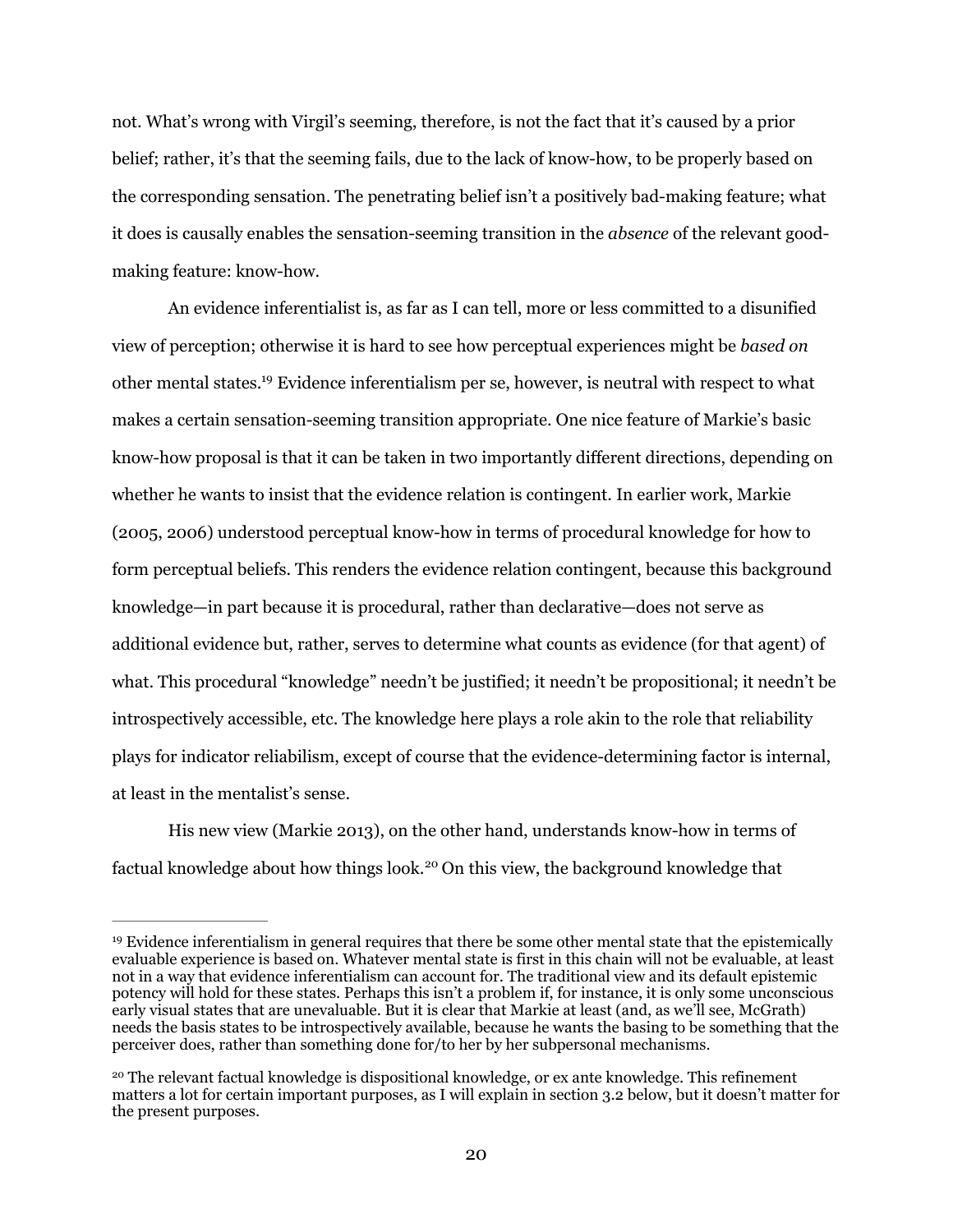constitutes the agent's know-how does play an explicitly evidential role. This newer view is therefore compatible with the claim that all evidential relations hold necessarily. On the older view, whether a sensation *s* is evidence for *p* is determined by the contingently possessed procedural knowledge of the cognizer. On the newer view, *s* is only *part* of the agent's evidence for *p*, the rest of the evidence being supplied by the background knowledge.

 So "contingent evidence inferentialism" holds that evidential relations are contingent and that what explains downgrade in CP cases is that the high level experience, the one on which the perceptual belief is based, is not itself based on another mental state that is good evidence for that high level content, *for that agent*. "Necessary evidence inferentialism" is similar, except it holds that evidential relations are necessary. To offer non-bullet-biting treatment of CP cases, it needs to hold that the sensation is only *part* of the agent's evidence relevant to the epistemic status of the high level seeming.

 The contingent and necessary versions of evidence inferentialism are importantly different. I'll discuss them separately.

#### **3.1 Contingent Evidence Inferentialism**

 Although Markie was the first to endorse contingent evidence inferentialism, the purposes of this paper are better served by focusing on a version of the view that has been recently defended by Matthew McGrath (2013a, b), who combines elements of Siegel's and Markie's views. McGrath uses Markie's appeal to the disunified theory of perceptual experience to constrain and give a clearer specification of Siegel's inferential analogy. Much of what I say about McGrath's view will apply to Markie's (2005, 2006) view as well.

 McGrath sees some experiences as receptive and others as quasi-inferential. An experiential state *e* is quasi-inferential just in case *e* comes about as the result of the agent's treating some other input mental state of hers as adequate support for *e*. An experience is receptive otherwise. McGrath thus thinks that some—though perhaps not all—seemings are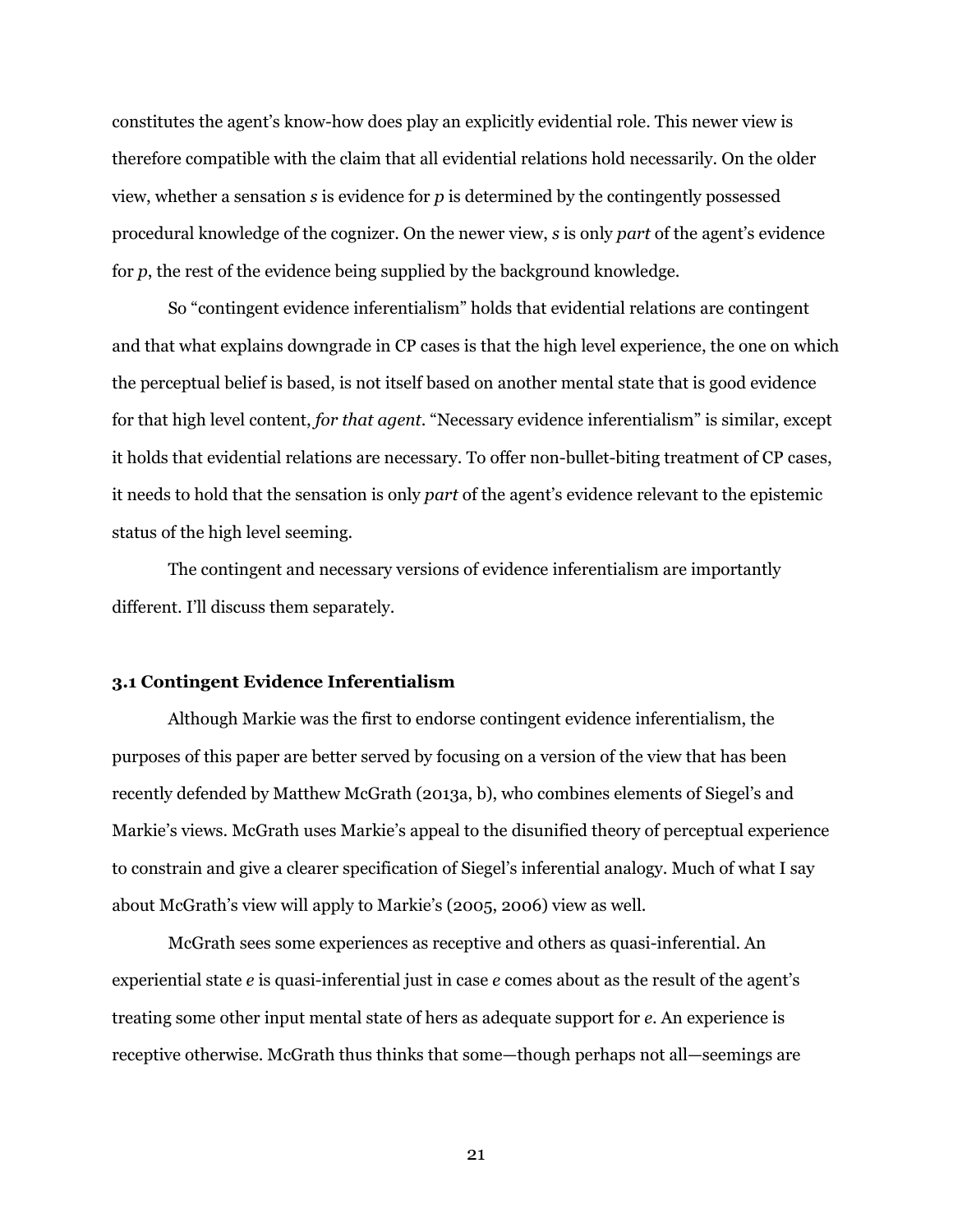<span id="page-21-1"></span>quasi-inferential; all sensations, presumably, are receptive[.](#page-21-0)<sup>[21](#page-21-0)</sup> This distinction then allows us to distinguish what is *given* to us in perception and what is of our own making. McGrath claims that whatever is given to us is automatically thereby capable of conferring justification on appropriately related beliefs, just as the traditional view has it; what we have made, however, we must have made properly. That is, receptive experiences are not subject to epistemic appraisal but enjoy a default epistemic potency; quasi-inferential experiences, on the other hand, are subject to epistemic appraisal on the basis of their etiologies.

 In particular, McGrath thinks that some transitions from sensations to percepts involve a kind of "free enrichment," very much like jumping to conclusions (2013b pp. 235-6). Virgil's experience as of gold is such an unlicensed enrichment of his experience as of a yellowish lump. More generally,

a quasi-inference is downgraded iff an (actual) inference with the same contents would be a bad inference for that subject.

Relativization to the subject is imperative if the evidence relation is contingent; Virgil and Gus presumably make the same sensation-seeming transitions, although the two contents are appropriately matched for Gus and not for Virgil, because of their respective background knowledge. This promises to handle the ANGRY JACK case as well; if Jill's sensation isn't affected by her belief that Jack is angry, then it is presumably one that should and normally would make it seem to her that he had a neutral facial expression. By having instead the seeming that he is angry, Jill is "jumping to conclusions," although at the level of experience rather than belief.

 Like Siegel, McGrath views downgrade in terms of an analogy with belief formation. But his appeal to the sensation/percept distinction solves a central problem for her view by sharply delimiting the relevant analogy. As on Markie's view, the crucial element is the transition from sensation to percept, so it is an analogy of contents, not processes. This obviates a number of the worries raised above for Siegel's view, as these concerned the vagueness and open-endedness of

<span id="page-21-0"></span><sup>&</sup>lt;sup>21</sup>McGrath doesn't use the 'sensation/seeming' terminology, calling them all "experiences" or "seemings" apparently interchangeably. I think the 'sensation/seeming' terminology is helpful, so I am translating McGrath into it.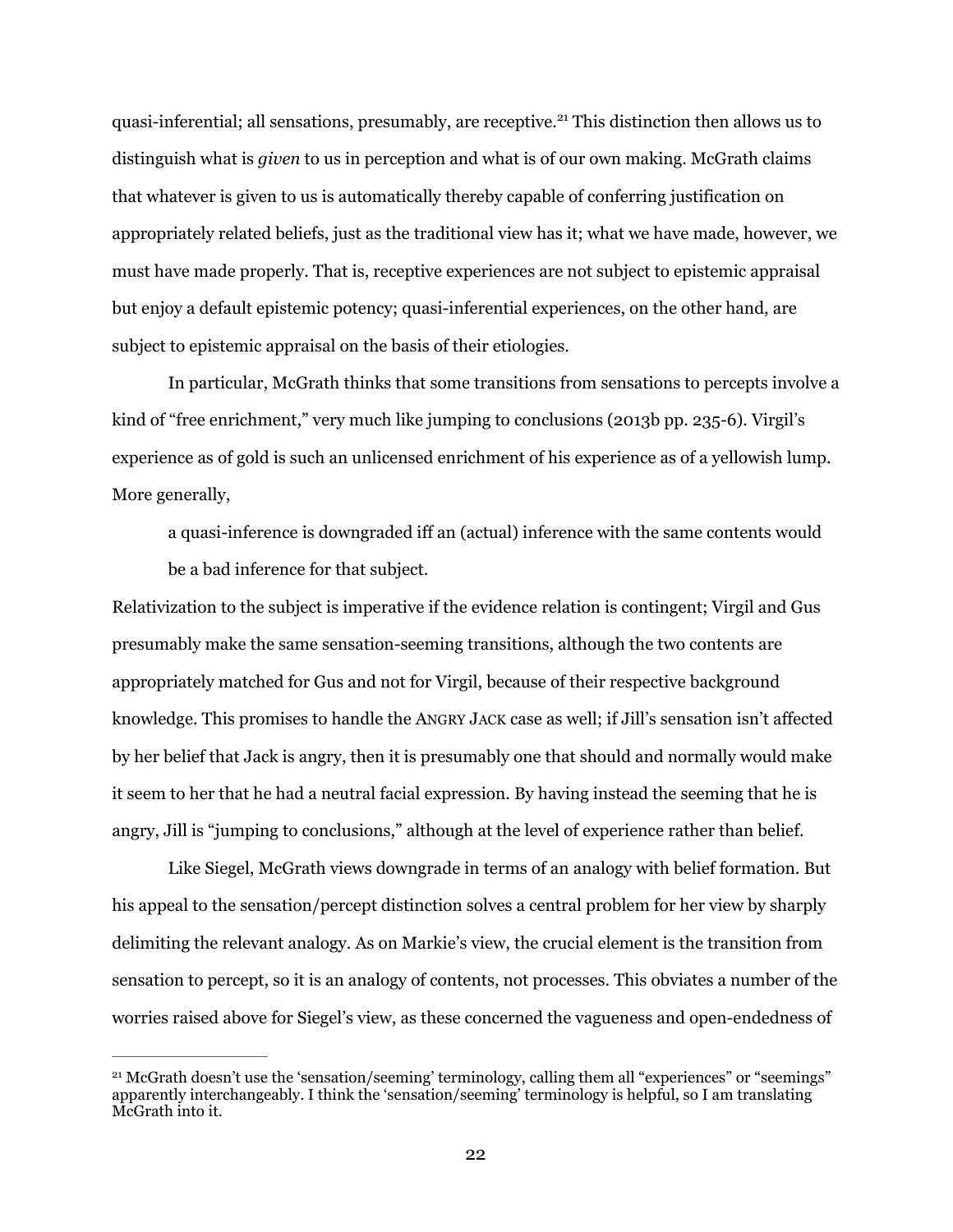the relevant analogy. However, a whole new set of problems is produced by restricting everything to the sensation-percept transition.

<span id="page-22-2"></span> First of all, the theory only addresses the problem of CP for high level experiences, but there may well be CP of sensations as well. We could easily modify the two central cases to stipulatethat the CP affects the outputs of early vision.<sup>[22](#page-22-0)</sup> Wishful thinking might cause the rock to look more yellow to Virgil than it really is; Jill's belief that Jack is angry could affect the apparent slant of his eyebrows, and so on. Because these are low level features, the kind that figure in sensations, they are not plausibly quasi-inferential, so McGrath must claim that the beliefs are perfectly well justified after all. One might reply that this isn't so bad from an internalist perspective, since the rock really does look yellow to Virgil, and he's not in a position to know that this is only true because of his wishful thinking. But the same could be said about its looking like gold to Virgil, and McGrath's theory is explicitly designed to allow him to claim that Virgil is unjustified in believing the rock to be gold. The kinds of intuitions that support access internalism and phenomenal conservatism might well mitigate the counterintuitive nature of denying that there is epistemic downgrade in cases of CP of low level perception; but if so, then they render a theory like McGrath's otiose, by mitigating the counterintuitiveness in the high level cases as well. McGrath's theory is supposed to offer an alternative to access internalism and phenomenal conservatism. All this, of course, applies to Markie's version of inferentialism as well. $23$ 

<span id="page-22-3"></span> Second, the proposal is straightforwardly nonvacuous only if there are sensation-toseemings transitions with the same contents as belief-to-belief transitions. But this is true only if

<span id="page-22-0"></span><sup>&</sup>lt;sup>[22](#page-22-2)</sup> CP of sensations is more controversial than CP of percepts. As stated from the outset, I'm not very worried about whether CP is actual but am interested in the relevant hypotheticals. However, there is some reason to think that CP of low level features, like color, is actual (Levin and Banaji 2006, Hansen et al. 2006, Macpherson 2012).

<span id="page-22-1"></span><sup>&</sup>lt;sup>[23](#page-22-3)</sup> Perhaps there is another way of motivating the claim that penetrated sensations don't get downgraded, while penetrated percepts do. The agent might be responsible for the percept in a way that she is not responsible for the sensation, for example (McGrath suggests something like in personal communication), so deontological or other considerations might justify treating sensations and percepts differently in this regard. As will become clear in my ensuing discussion of the modularity of perception, I don't believe there is any significant sense in which the agent is involved in the construction of percepts but not sensations.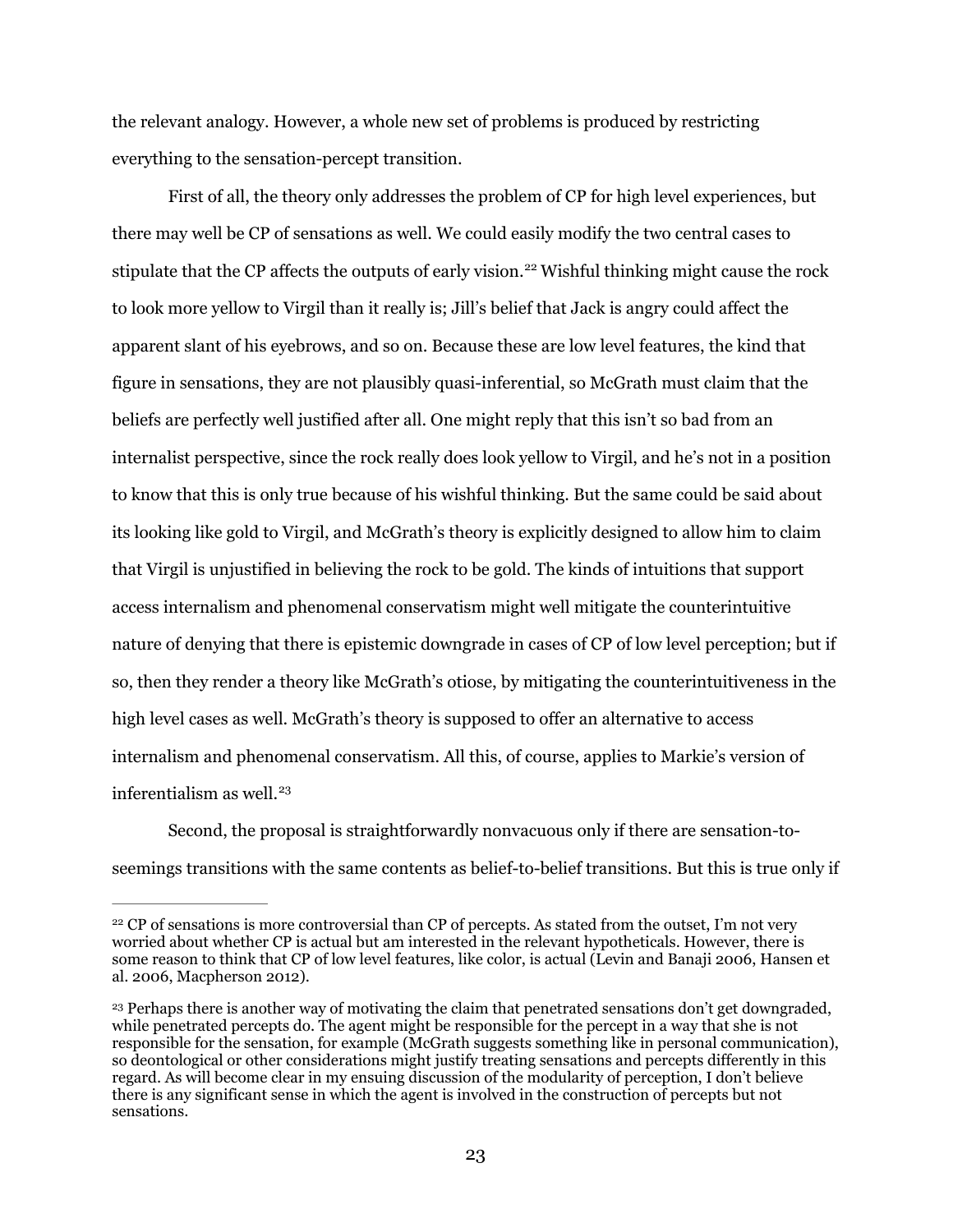<span id="page-23-2"></span>some sensations have the same contents as beliefs. Yet it is very plausible that although beliefs have fully conceptual content (I take this to be partly definitional of 'conceptual'), sensations do not[.](#page-23-0)<sup>[24](#page-23-0)</sup> It is natural to read McGrath's proposal as claiming that the quasi-inference from E1 to E2 is downgraded iff (i) there are beliefs B1 and B2, with the same contents as E1 and E2, respectively, and (ii) the inference from B1 to B2 is a bad inference for the agent. If so, then no perceptual experiences will be downgraded, because (i) won't be satisfied. Alternatively, he might have a counterfactual reading in mind: E1 to E2 is downgraded iff *were* the agent to have beliefs B1 and B2, with the same contents as E1 and E2, respectively, then the inference from B1 to B2 would be a bad inference for the agent. Evaluating such counterfactuals presumably involves holding the contents of E1 and E2 fixed, and turning to possible worlds where the agent's conceptual repertoire enables beliefs with these same contents. But if my counterpart has vastly different conceptual capacities than I do, it is unclear why the epistemic status of his inferences has anything to say about the epistemic status of my quasi-inferences.<sup>[25](#page-23-1)</sup>

<span id="page-23-3"></span> Most importantly, McGrath's view—and the same is true of Markie's view—seems to fit quite poorly with the modularity of perception.

 By 'modularity' here I mean that perception is fast, automatic, determined by domain specific principles proprietary to the perceptual system in question, *relatively* immune to cognitive penetration from occurrent beliefs and goals and the like, largely unconscious in its inner workings, and performed by systems that are relatively independent and isolable from other cognitive mechanisms. Although the term 'modularity' and the seminal statement of the view just sketched are due to Fodor (1983, 1985), I want it to be clear that the version I am

<span id="page-23-0"></span><sup>&</sup>lt;sup>[24](#page-23-2)</sup> The nonconceptual nature of sensations is something most authors agree on (e.g., Crane 1992, Tye 1995, Peacocke 2001, Burge 2010, etc.), and I think it is true (Lyons 2009). Obviously, it is too large an issue to try to argue here.

<span id="page-23-1"></span><sup>&</sup>lt;sup>[25](#page-23-3)</sup> An anonymous referee suggests that McGrath could modify his proposal to hold that a quasi-inference is downgraded iff an (actual) inference with *matching* contents would be a bad inference for that subject, where the matching relation is easier to satisfy than the identity relation. Some such matching relation is required anyway by those who think that perceptual beliefs can be justified by experiences with nonconceptual (and thus nonidentical) contents. One might try to unpack matching in various ways: in terms of conceptualizations (Burge 2010), or similarity (Siegel and Silins 2015), or canonical correspondence (Peacocke 2004), or even proper functionalist or reliabilist terms. I don't have the space here to seriously pursue all or even any of these possibilities.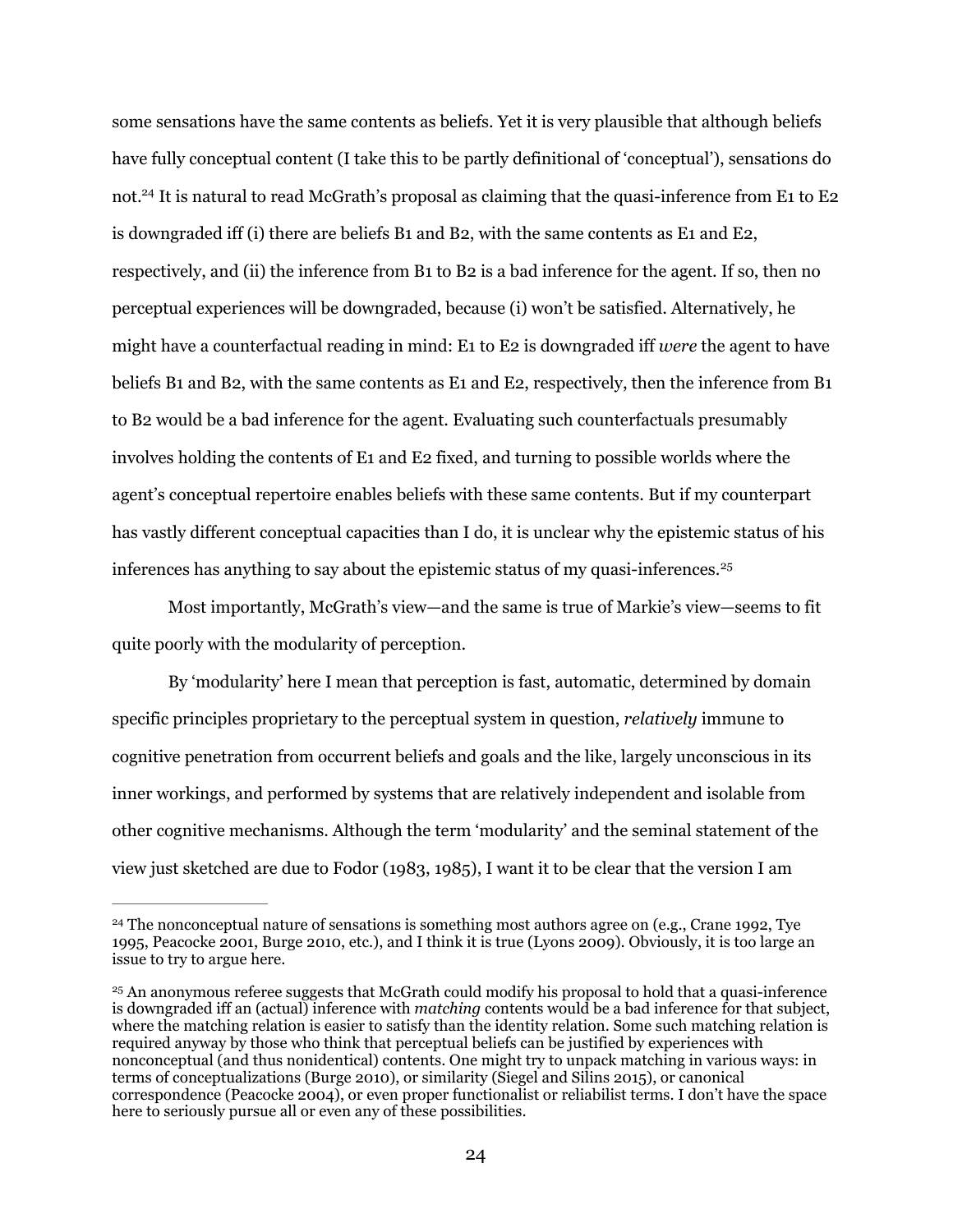endorsing is a more moderate, "weakly modular" version of the view (for more on the relevant understanding of weak modularity, see Lyons 2001, 2015). I don't, for example, want Fodor's (1983) famous nine diagnostic features to be rigidly imposed and *definitional* of modularity; if they were, the issue of CP wouldn't arise except as a purely hypothetical, academic, and uninteresting issue. Some writers (e.g., Pylyshyn 2003, Raftopoulos 2009) hold that early vision (roughly, up to and including Marr's 2 1/2-D sketch) is strictly immune to penetration from cognition, although this view is controversial. I'm thinking of perception as comprising not only early vision, but also later stages of processing, where distal objects are seen as falling under relatively high-level, commonsense concepts, such as *cat*, *cow*, and perhaps fine-grained concepts, like *red oak*. Even the staunchest proponents of modularity allow that perception at this late stage is cognitively penetrable. However, it is nonetheless obvious and uncontroversial that perception even at this late stage is *relatively* immune to CP (hence the above hedge): we can't just see whatever we want (or fear, etc.), and being convinced that the thing I'm looking at isn't really a cat (but is, say, a cleverly disguised Martian robot) won't make it stop *looking* like a cat. If CP exists, and this is a highly contentious, difficult, empirical issue, it is significantly delimited and circumscribed.

 The modularity of perception, however, leads to two pervasive, central, and deep facts about perception. The first is that perception quite generally involves moves from low- to high level states that are rationally underdetermined, in the sense that the relevant modules help themselves to "assumptions" that the larger agent might well not share or have a right to, e.g., assumptions about the direction of light, about how light propagates in the current environment (this will include general principles of optics as well as particular assumptions about the current optical medium), about prior probabilities of various arrangements of distal stimuli, etc. Thus, I don't have to know that things nearby are lit from above for them to (properly) look convex to me; I don't have to know how aerial perspective works or know the current meteorological conditions for objects to look a certain approximate distance from me; etc. The second deep fact follows partly from the first and is that high level perceptual contents are therefore "given" to us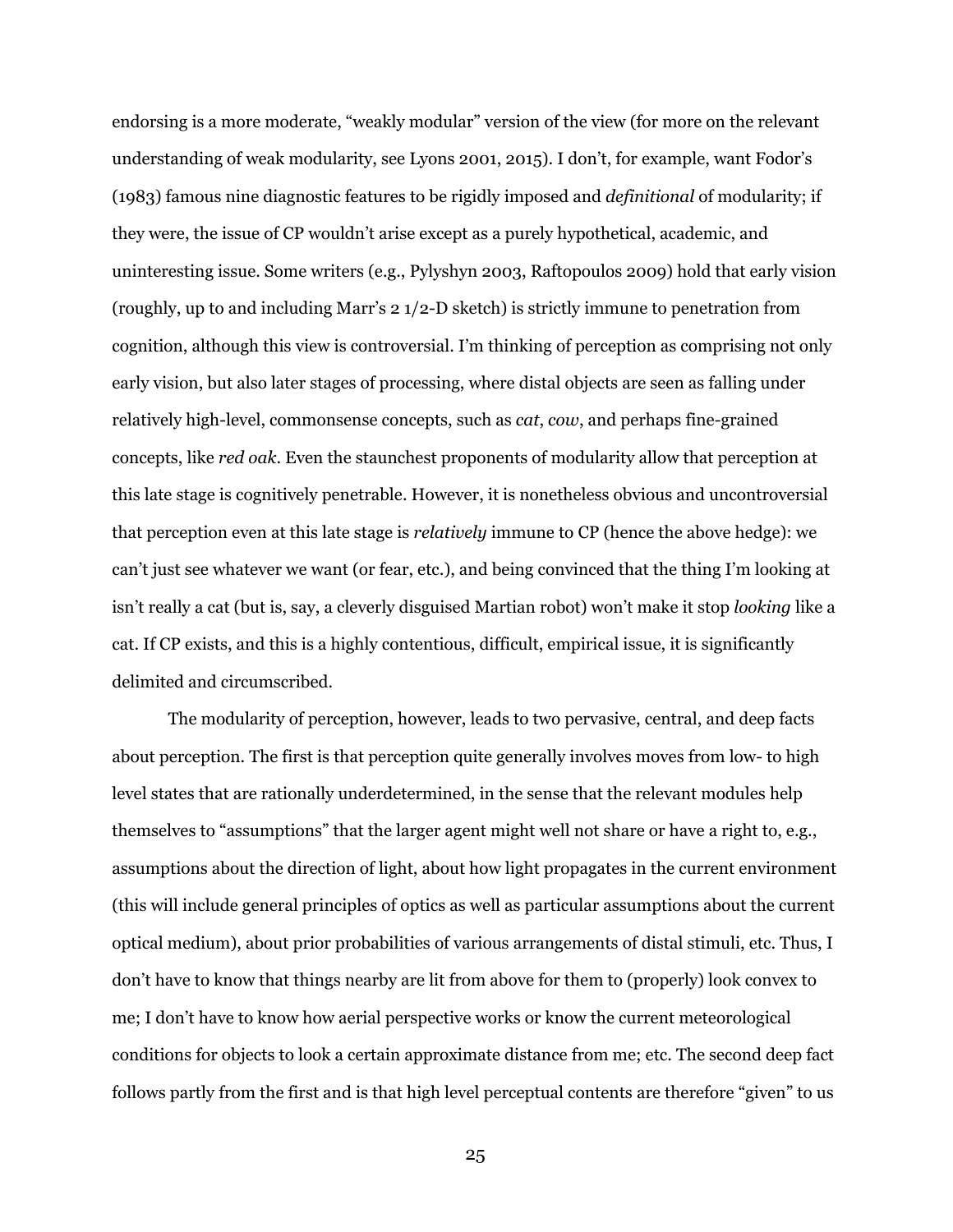in the relevant sense. I'm not *doing* anything in having objects look convex to me, even though they look convex on the basis of lower level shading information; it's not *me* that infers distance from a difference in contrast and saturation, it's simply that the one object looks farther away than the other. The Helmholtzian view of perception as a kind of unconscious inference is almost surely true, but it is not inference *on the part of the perceiver*. [26](#page-25-0)

<span id="page-25-2"></span> In virtually all cases of perception, good and bad, there is a significant gap between the low level sensation and the high level percept, or seeming (Lyons 2009). The gap is generally such that, if an ordinary agent, not deeply trained in the visual arts or perceptual psychology, were to receive an accurate and highly detailed description of the content of sensation, she would be unable to do much more than guess at the content of the corresponding high level, seeming, information. Virtually all such transitions would amount to leaping to conclusions. McGrath, of course, is aware of this and aware of how it might undermine his general theory, so he explicitly invokes a distinction between the personal and the subpersonal. Since it's not *me*, but my visual system, that's making shape-from-shading inferences, the outputs/conclusions count as receptive and are justification conferring even if the visual system is drawing inferences that I wouldn't be justified in drawing. I think this claim about receptivity and givenness is exactly right (Lyons 2009, 2014), but I don't think it helps McGrath much, because *all* genuinely perceptual seemings are going to turn out to be receptive, and he no longer has an account of the epistemic downgrade resulting from CP.[27](#page-25-1)

<span id="page-25-3"></span> For example, how exactly would McGrath handle PROSPECTORS? He claims that Virgil's gold seeming is an improper quasi-inferential seeming. But what about Gus, the expert? Is his

<span id="page-25-0"></span> $26$  This, I think, is the explanation for the asymmetry mentioned toward the end of Section 2, between perception and (real, ordinary) inference vis-a-vis the epistemic status of the input/premise beliefs. Because perception is modular in the sense described here, the inputs to the perceptual process are screened off from making any evidential contribution; their epistemic status per se doesn't matter.

<span id="page-25-1"></span><sup>&</sup>lt;sup>[27](#page-25-3)</sup> Some authors use 'personal' and 'subpersonal' as more or less synonymous with 'conscious' and 'unconscious', respectively. In contrast, the way I am using the terms, and the way I think McGrath uses them, 'personal' means 'attributable to the agent' and 'subpersonal' means, roughly, 'attributable to parts of the whole agent'. I might have certain unconscious beliefs or knowledge or make certain unconscious assumptions, but so long as those beliefs, assumptions, and knowledge are *mine*, they're person-level phenomena. If it is not me, but my visual system, that assumes that two retinally adjacent points are approximately equidistant, for example, then this is a subpersonal phenomenon.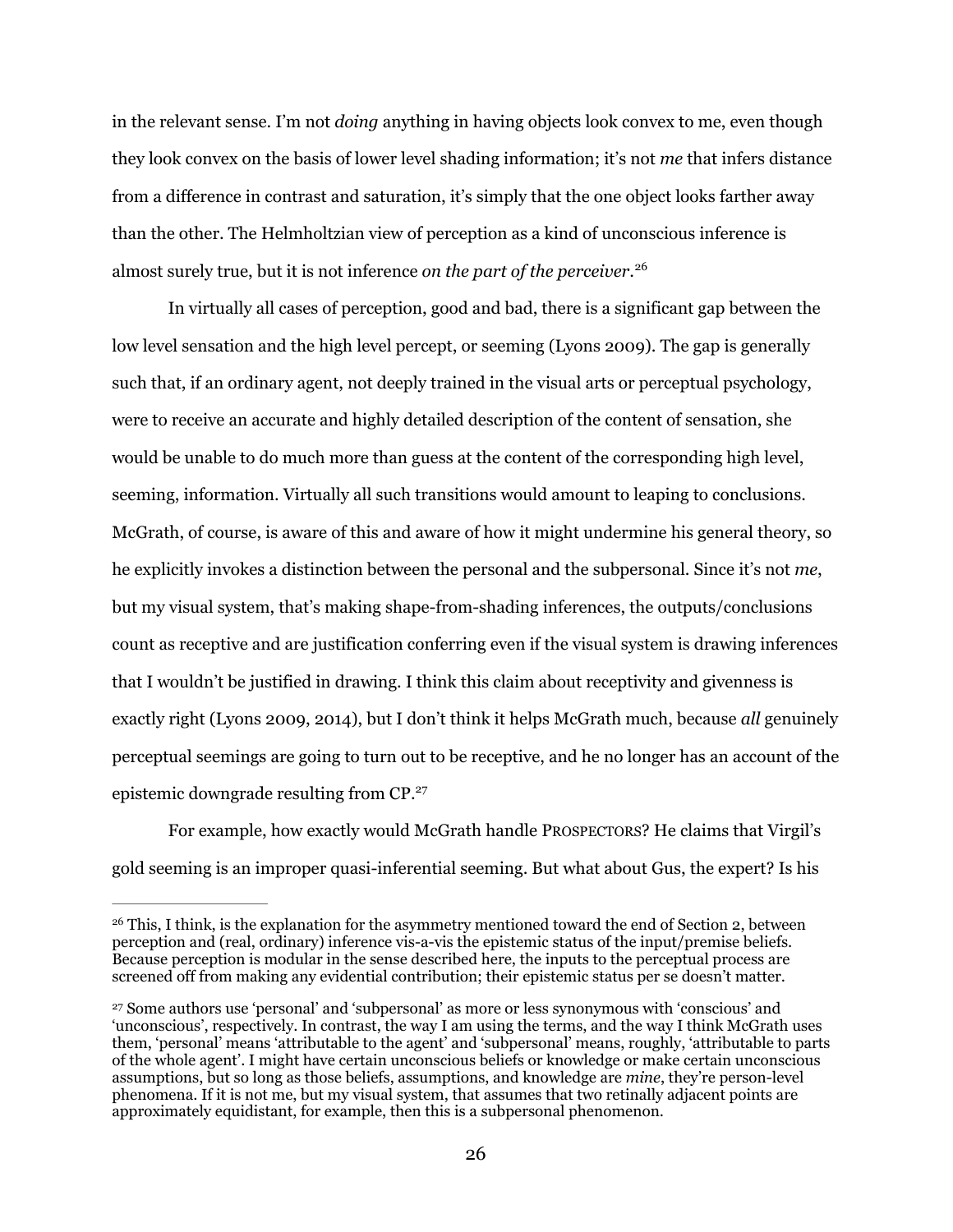gold seeming quasi-inferential, but proper for him, or is it receptive? If we really insist that quasi-inferences must be *person*-level doings, then it's not plausible that Gus's seeming is quasiinferential after all, at least not in the standard case of perceptual expertise. In the standard case of perceptual expertise, things really do look to be gold; 'gold' is a modular output, something that is given to—indeed, forcefully thrust upon—the perceiver. Person-level agency enters the picture most clearly when the perceiver *rejects* the modular output; this output is not something she agentially *constructs*. If Gus's case is supposed to be a typical case of perceptual expertise, then his changing his mind about what gold looks like won't change the fact that the rock still looks to be gold, although of course now he won't believe that it really is. Maybe we can imagine a case where Gus is agentially involved in its seeming to him that the rock is gold, but insofar as we do so, I submit, we are imagining a post-perceptual seeming of some sort, rather than a perceptual seeming.

 I look across the room, and it seems to me that the way my toddler daughter is climbing on the furniture is dangerous. This seeming of danger is presumably not a genuinely perceptual seeming, in the way that its seeming to me that my daughter is climbing on the furniture presumably is perceptual. Maybe this danger seeming is something that I have, spontaneously although at the personal level, constructed from the perceptual seeming and some inchoate background knowledge, or folk physics, or induction, or something. Perhaps there is a version of PROSPECTORS where Gus's gold seeming is like my danger seeming, where Gus has some kind of extra-perceptual, or post-perceptual, expertise that's responsible for his gold seeming. But in such a case, it doesn't literally—visually—*look* like gold to him; this gold seeming isn't a gold *percept*; for that, we need the seeming to result from a specifically *perceptual* expertise. (Of course, we might still say, using some other, nonliteral, sense of 'look', that it looks like gold to him, just as we might say that my daughter's situation looks dangerous or that it looks like my bicycle has been stolen.)

 Setting aside the previous objection concerning the nonconceptual contents of sensations, I think McGrath's view could use this kind of move to handle either variant of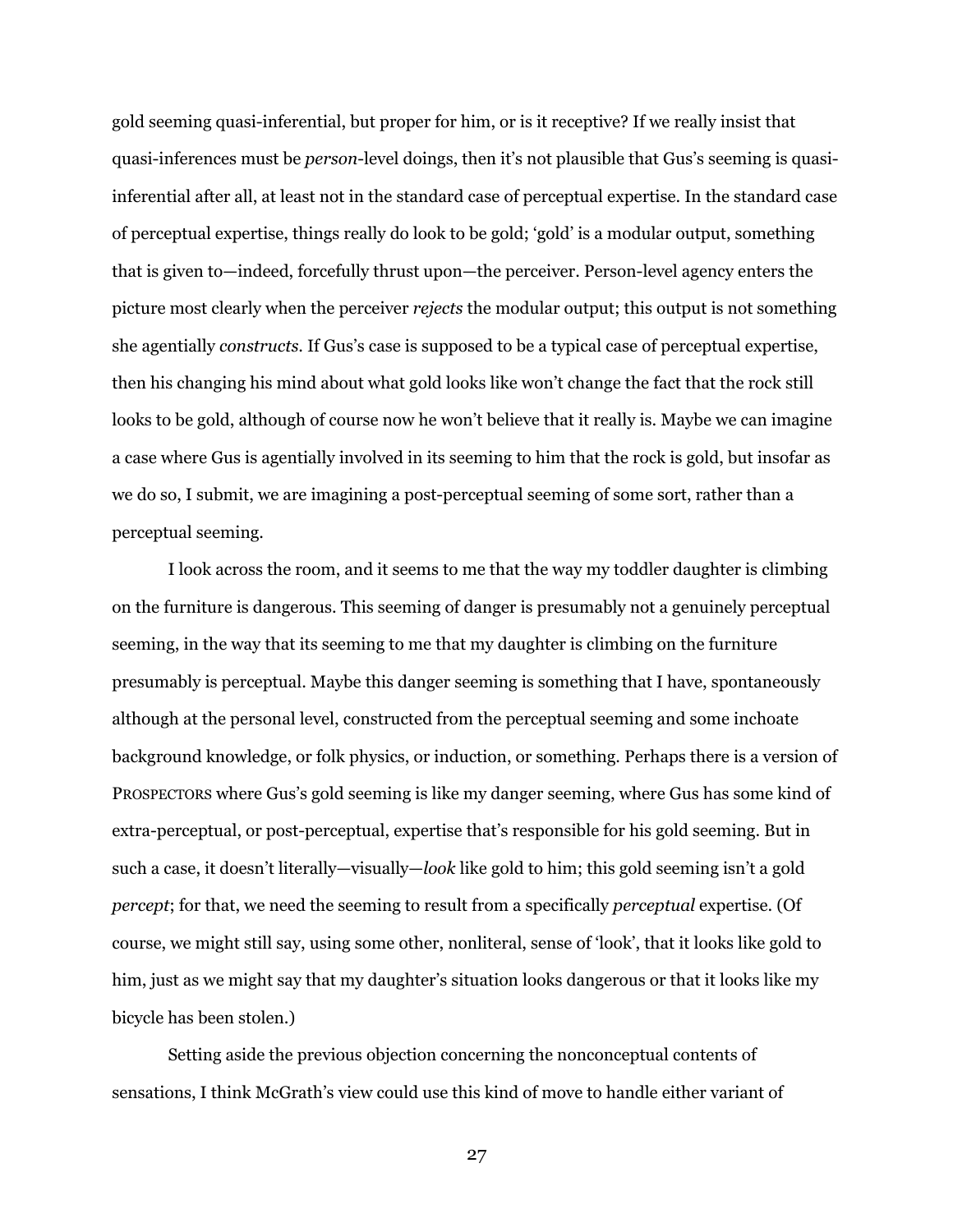PROSPECTORS, as far as Gus is concerned. The seeming is either perceptual and therefore receptive, in which case it gets default potency, or it is quasi-inferential but, we might suppose, one whose corresponding inference would be justified in virtue of Gus's post-perceptual expertise. The problem is that this view doesn't deal with Virgil in the right way. If Virgil's seeming is a cognitive, post-perceptual seeming, like my danger seeming, then McGrath can claim that it's quasi-inferential and that Virgil wouldn't be justified on the basis of the corresponding inference. But then it's not a case of cognitive penetration of *perception*, and we haven't seen the quasi-inference view offer a solution to the problem of CP. We can construe Virgil's seeming as a genuinely perceptual seeming, but then it has to be a receptive seeming, and McGrath has to count it as having the usual epistemic potency.<sup>28</sup>

<span id="page-27-1"></span> McGrath needs to lean hard on the personal/subpersonal distinction in order to avoid the result that virtually all ordinary perceptual seemings are subject to epistemic downgrade, since the inference that corresponds to the typical sensation-seeming transition generally involves a serious leap. But if CP is genuinely CP *of perception*, then this move works against him, for CP then operates at the subpersonal level, affecting one's receptive seemings. McGrath's theory then only accounts for the epistemic downgrade that results from the cognitive penetration of cognition, not the cognitive penetration of perception.

 I've raised three objections here to McGrath's version of Contingent Evidence Inferentialism: First, it only countenances downgrade for cognitively penetrated seemings, while there should also be downgrade for cognitively penetrated sensations. Second, McGrath's account of downgrade in terms of an inference with the same content founders on the face that sensations don't generally have conceptual content and thus won't have corresponding inferences. Third, it fails to do justice to the modularity of perception, either treating perception as too much of an active, person-level phenomenon, or by restricting the scope of downgrade to seemings that aren't literally perceptual.

<span id="page-27-0"></span><sup>&</sup>lt;sup>28</sup>One needn't accept my subsumption of the perceptual to the modular to embrace this argument; all we need is that *some* perceptual beliefs are modular in the current sense and nevertheless subject to an epistemically pernicious form of CP.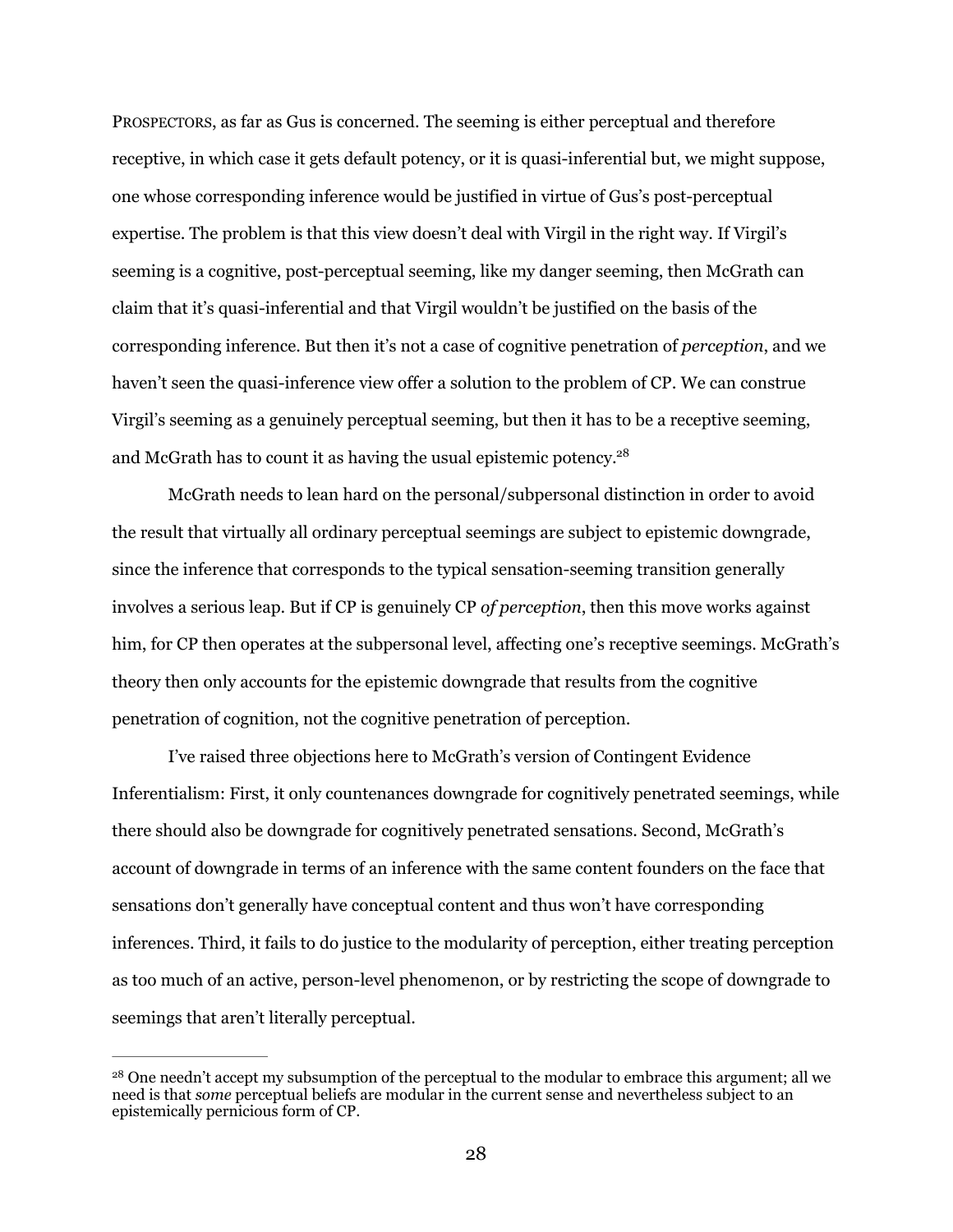The first and third of these objections apply to Markie's (2005, 2006) version of the theory as well. Because the evaluable transition for Markie is the one from sensation to seeming, downgrade can only occur at the later stage. And although Markie is less explicit about it than McGrath, his appeal to the agent's knowing how does seem to require that this know-how is a person-level, rather than a subpersonal, phenomenon. This is much more explicit in his more recent (2013) work, to which I now turn.

### **3.2 Necessary Evidence Inferentialism**

 Markie's older, contingent evidence, view held that know-how was a matter of the agent's having internalized procedural knowledge for making certain sensation-seeming transitions. His new (2013) view about perceptual know-how is much more intellectualist, for it requires the agent to have ex ante, prima facie justified *beliefs* about how things look. More exactly, the agent needs to have evidence/justification for beliefs about how things look; she needn't actually have those beliefs. Thus perceptual beliefs will still be epistemically basic, at least in the sense that their being justified doesn't require the agent to have other (ex post, doxastically) justified *beliefs*, although they would not be basic in the sense of being justified independently of evidence for other beliefs.<sup>[29](#page-28-0)</sup>

<span id="page-28-1"></span>As before, Markie holds that

A perceptual seeming that *p* is epistemically appropriate iff it results from the agent's perceptual know-how.

<span id="page-28-0"></span><sup>&</sup>lt;sup>29</sup>McGrath's new (forthcoming) view is again like Markie's new view, though again different in important ways. McGrath now claims that experiences immediately justify beliefs about the (objective) looks of things, and these beliefs, when accompanied by justified beliefs about how things look, justify ordinary "perceptual" beliefs about middle sized objects, beliefs like 'x is red' or 'there's a cat in front of me', etc. McGrath's emphasis on how things look is not being pressed into the service of *inferentialism*, because it isn't supposed to explain how *experiences* are downgraded. Rather, the relevant "perceptual" beliefs (e.g., 'there's a pig') are quite strictly inferential, i.e., nonbasic, i.e., mediately justified, for McGrath. Because he is no longer defending what I'm calling inferentialism, McGrath no longer needs the sensation-seeming distinction. CP is no longer viewed as something akin to bad inference; it simply *is* a particular kind of bad inference. The role both theories accord to beliefs about how things look, however, is similar enough that the objections I am about to raise for Markie's new view will mostly apply to McGrath's as well. I won't spell these out in detail, because space is limited and my target here is inferentialism, a view that tries to accommodate the epistemic downgrade of perceptual beliefs as a result of CP, while still allowing that these perceptual beliefs are epistemically basic.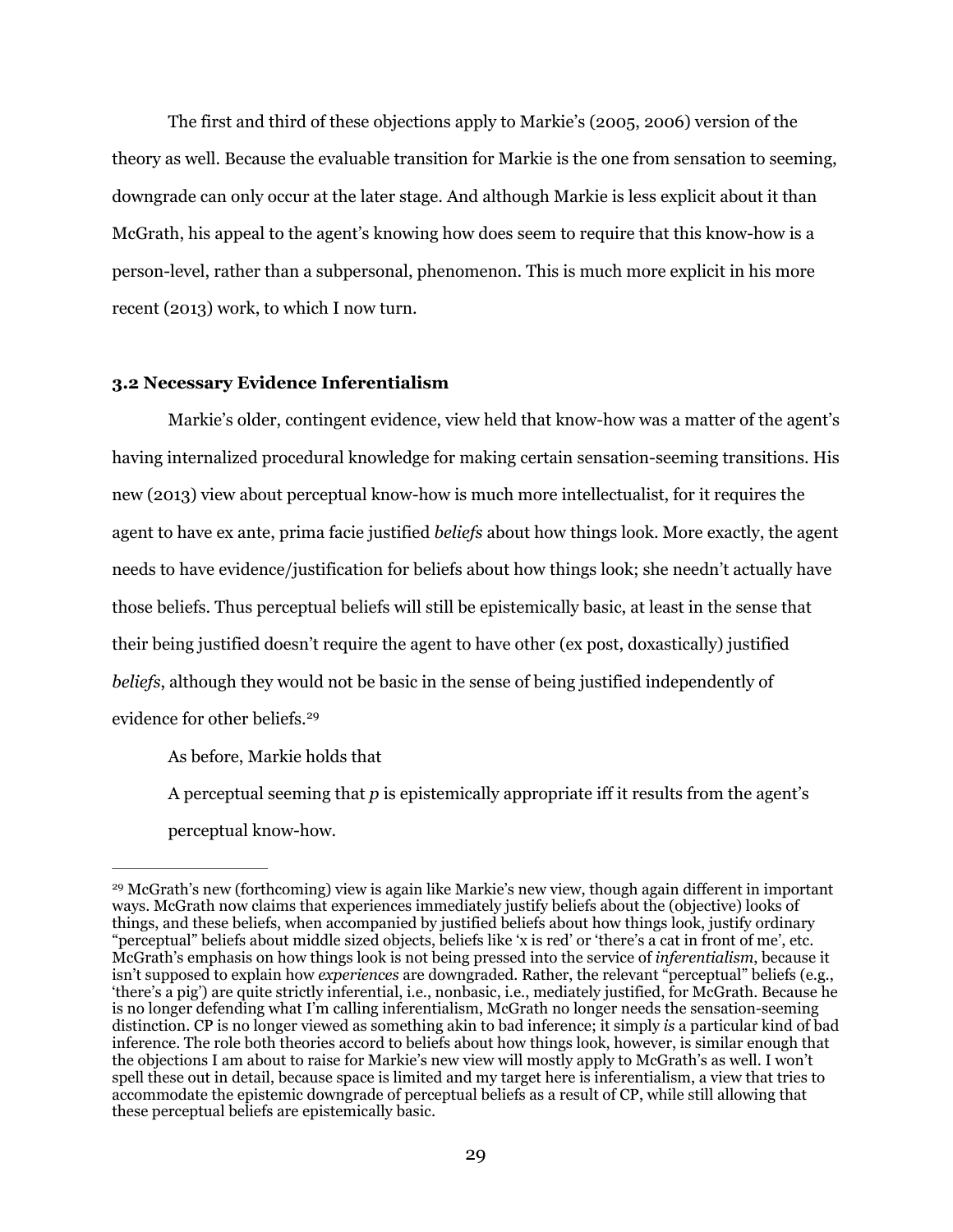Now he understands know-how as follows:

<span id="page-29-2"></span>An agent has perceptual know-how regarding *p* iff there is a sensation *s* such that the agent is disposed to have the seeming that *p* in response to *s*, and is so disposed in virtue of having evidence for thinking that *s* indicates *p*. [30](#page-29-0)

Know-how has thus gone from being a kind of procedural knowledge, which is a matter of having adopted and internalized certain dispositions, to a kind of declarative, i.e., factual, knowledge, which is a matter of being in good epistemic standing vis-a-vis certain propositions[.31](#page-29-1)

<span id="page-29-3"></span> To repeat an objection from earlier, neither Markie's old nor new view offer any theory about downgrade for cognitive penetration that occurs at the level of sensations. But this isn't an objection that will worry Markie much. Indeed, he claims (2013, 266) that if Jill's unjustified belief infects her sensations, then she is justified in believing that Jack is angry, after all. Presumably he will say the same about BS in BAD SNAKE. It's a bit surprising that his preferred form of internalism is still mentalism (2013, 248), since his view now seems to be compatible with access internalism, at least on the assumption that the evidence that constitutes know-how, and its status as evidence, are reflectively accessible.

 More important and problematic is the role that factual knowledge plays in justifying perceptual belief. Markie claims not only (a) that every time someone has perceptual know-how in the epistemically relevant sense, she also has some person-level, factual knowledge/ justification (albeit ex ante); he also claims (b) that the disposition toward a certain sensationseeming transition must hold *in virtue of* the agent's having evidence for beliefs about what things look like; that is, the ex ante justification must ground the disposition to form certain

<span id="page-29-0"></span><sup>&</sup>lt;sup>30</sup>See Markie (2013, 264). Markie does not explicitly endorse the claim that evidential relations hold necessarily, but because he insists that the sensation is only part of the evidence for the perceptual belief, with the rest of the evidence being supplied by evidence for the conditional linking the sensation to the perceptual belief, his view is compatible with that claim. This is why I treat his view as an instance of necessary evidence inferentialism.

<span id="page-29-1"></span><sup>&</sup>lt;sup>[31](#page-29-3)</sup> In what follows, I will sometimes write about factual or declarative *knowledge* rather than justified belief, simply because the former term is less cumbersome. None of my argument will rely on those features (truth, unGettieredness, etc.) that distinguish the two.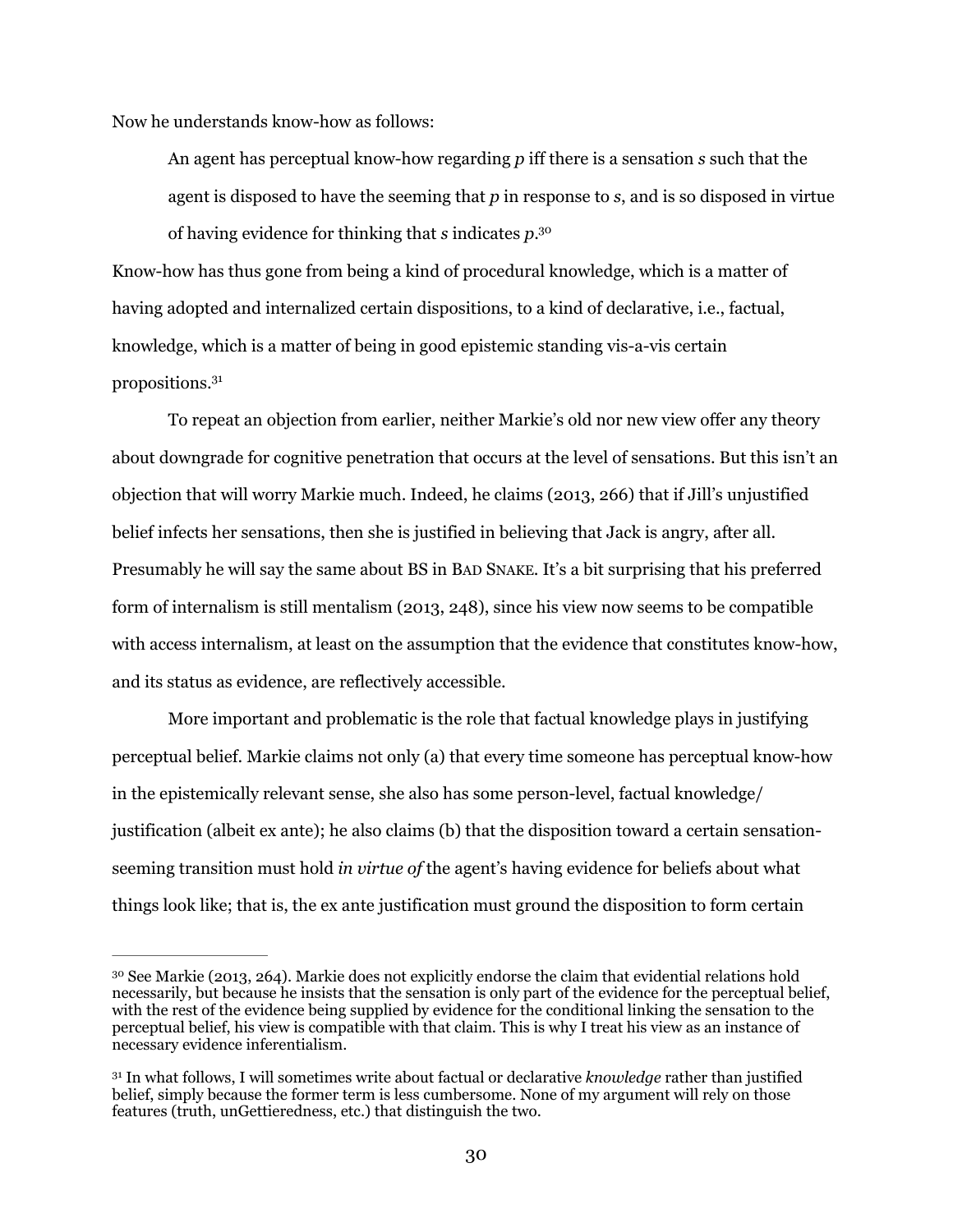seemings, in order for those seemings to be epistemically appropriate. Thus, framing things a bit crudely, we have a *KH* ⊃ *K* principle (a) and a *KH because K* principle (b). Both strike me as far too strong, again because of the modularity of perception.

 Let us first consider *KH* ⊃ *K*. When I was in college, I drove a 1962 Chevy Impala. I know the car quite well and could always—and still can, I believe—distinguish it from similar-looking cars. The most similar is a '63 Impala, but I can immediately tell whether I'm looking at a '62 or a '63. So I have whatever perceptual know-how is necessary for justified perceptual belief and for epistemically appropriate perceptual seemings. However, my person-level, factual, declarative memory for these matters is a bit fuzzy. I couldn't tell you with any confidence, for example, whether the distinctive, round, bullet-like taillights came in groups of three on each side or in groups of two. In some sense, then, I don't know what a '62 Impala looks like from behind. This is not because what the car looks like outstrips my linguistic and/or conceptual resources; it's simply because I can't remember without the car in front of me whether it has four taillights or six. I don't, in any straightforward sense, possess evidence sufficient to justify any belief I might have about which sensations indicate the presence of a '62 Impala viewed from the rear.

 It should be obvious here that I am *not* assuming that declarative/factual knowledge must have a linguistic or discursive format. I'll allow—indeed I'll soon come close to insisting that much such declarative knowledge has an essentially perceptual format. My point here is not about the representational format of the knowledge; it's that I can't call it up without being cued in appropriate ways by the environment.

 Now suppose further (as I'm pretty sure is true, but it doesn't matter, so long as it's possible) that whichever of these two it is, six taillights or four, it is also true that *if* I were to be presented with a photo of the real thing and a photoshopped version with the other number, the real one would look right to me and the photoshopped one would look wrong. This indicates that there is a quite robust sense in which I do know what a '62 Impala looks like, despite the fact that there is that just noted sense in which I don't. This kind of case, I take it, is quite common,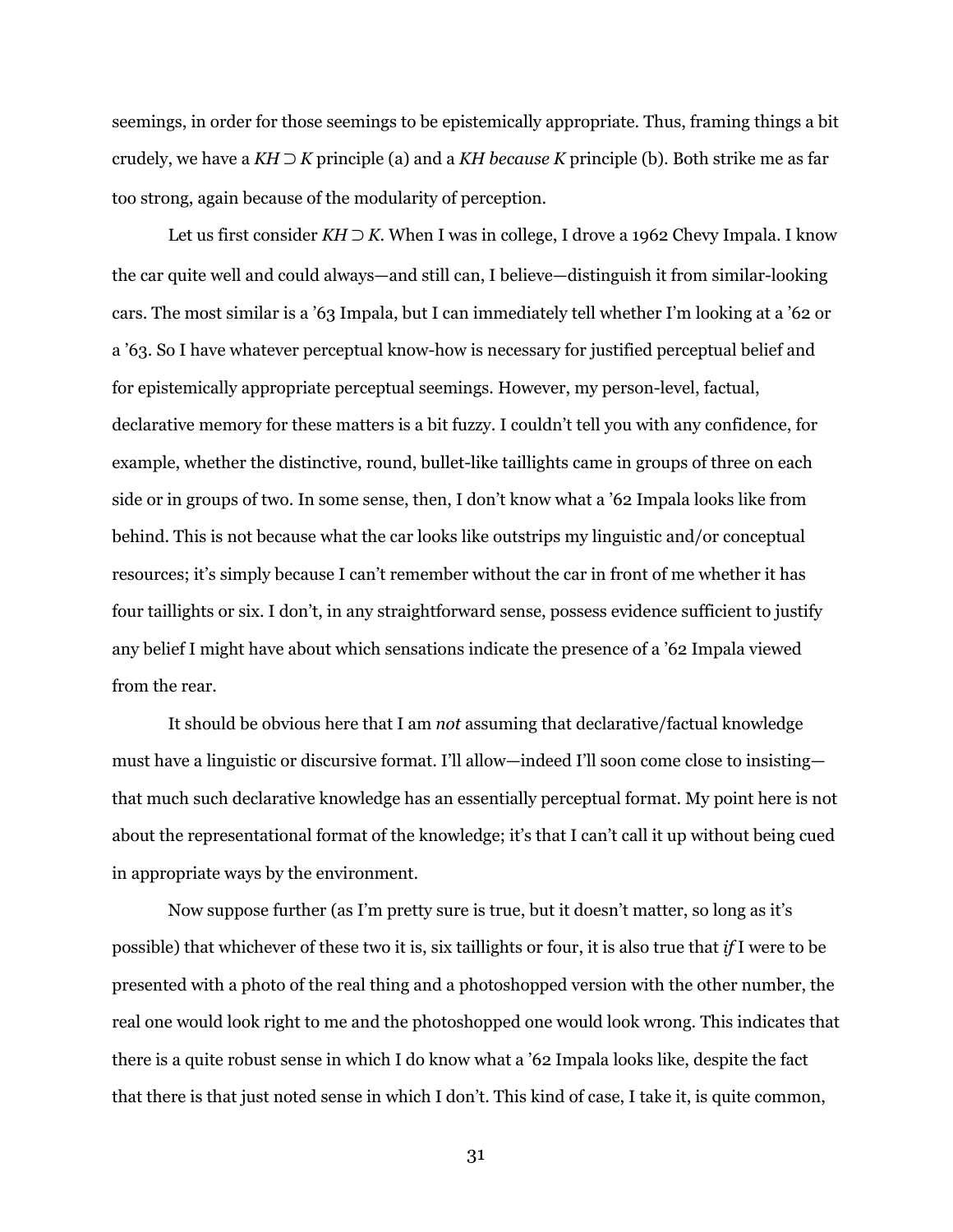and I think it is clear that the resulting perceptual beliefs are perfectly well justified even though I'm lacking the declarative knowledge. If this is right, then it follows from the *generic* know-how view (the one common to Markie's earlier and more recent views, the one that links justification and know-how) that I possess the epistemically relevant perceptual know-how, even though I lack the declarative knowledge. That is, I have KH, even though I lack K.

 One might object to this argument on the grounds that it trades on something akin to the distinction between free recall and recognition in studies of memory. Recognition ("Did you see this earlier? Yes or no?") is generally much easier than free recall ("What did you see earlier?"). Recognition implies memory and thus knowledge even in the absence of recall, so if I can recognize one of the taillight configurations as the correct one, then perhaps I do know after all how many taillights are on a '62 Impala, even if this knowledge isn't available for free recall. Thus, it's not a case of KH without K after all.

 This objection, however, misses the fact that *right now*, by hypothesis, I have the KH; I'm currently disposed to make the relevant sensation-seeming transitions in a justificationconducive way. But I don't right now have adequate evidence for any beliefs about what sensations indicate the presence of a '62 Impala. Given the way that Markie's view has to unpack the  $KH \supset K$  principle, therefore, that principle is false.

 This is compatible with the possibility that every *exercise* of KH puts one in a position to declaratively know the relevant sensation-seeming mapping. But this brings us to the next point I want to make, which is that even in cases where we do have factual, declarative knowledge of what things look like, it is far from obvious that this knowledge grounds our perceptual dispositions. I suspect, instead, that a great many cases of KH & K are not cases of KH because K, but more likely the other way around.

 I know what my mother looks like, and let's suppose (I think fairly implausibly) that I have enough declarative knowledge of what she looks like that I would be able—if only I were a better artist—to paint a convincing likeness of her from memory. This still wouldn't give us any reason to think that my ability to map sensations to perceptual seemings is dependent on my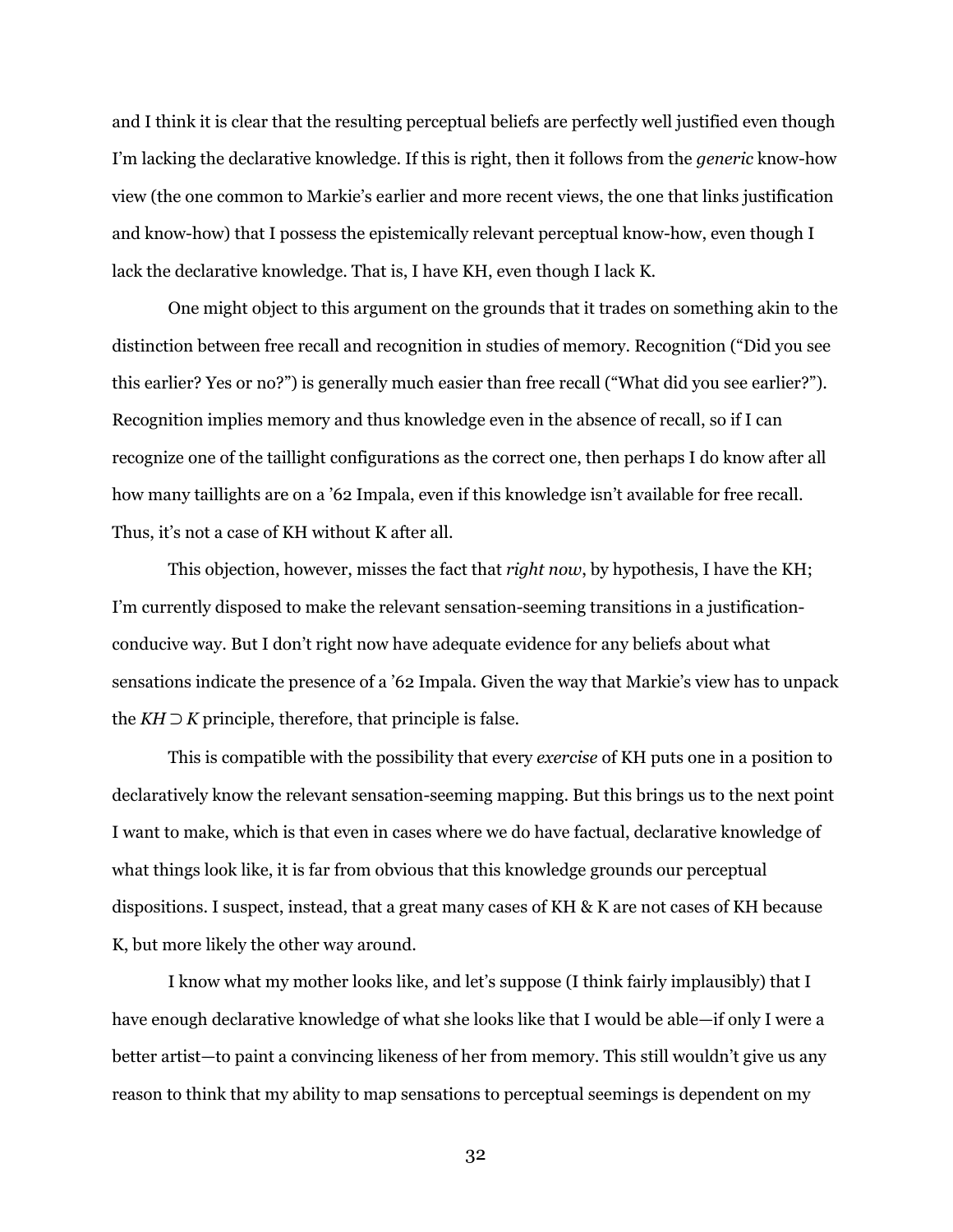declarative knowledge. More plausibly, in this sort of case, the declarative knowledge depends on the ability to map sensations to seemings.

 My argument proceeds in two stages: first I want to argue that when we do have declarative knowledge, it depends, at least in some cases, on a capacity for forming perceptual imagery; second, this imagery capacity depends on being disposed to form certain perceptual seemings in response to certain sensations. That is, it's K because KH, not KH because K.

 As for Stage 1, it is clear that we can sometimes have a certain amount of factual/ declarative knowledge of how things look *without* relying on an ability to visualize (i.e., to form perceptual imagery). If you tell me that your car is red, then I have factual knowledge about how your car looks, which doesn't appear to require any capacity for visual imagery (assuming that, e.g., having the concepts *car* and *red* doesn't require that capacity). This knowledge might, in certain highly constrained conditions, allow me to visually identify your car (although I would count the belief as perceptually-based, rather than a genuine perceptual belief). But for other cases, our declarative knowledge seems to be bound up with the capacity for imagery. A favorite textbook example involves answering the question how many windows there are in one's current home, to which subjects respond by imaginatively walking, in their mind's eye, along the periphery of their home (Shepard 1966). The idea seems especially plausible if we're interested in the knowledge that would suffice to make a particular percept epistemically appropriate. For Markie, this is a matter of having ex ante justification for beliefs of the form 'if *∑* then *p*', where ∑ is a collection of low level property instantiations represented by sensations, and *p* is a proposition concerning the external environment, like 'x is gold' or 'that's my mother'. To the extent that I can even approximate this kind of knowledge of my mother's appearance, for example, I have to call up a picture of her in my mind's eye. Of course, there are a few general facts about her appearance that I could recall from memory without using imagery (e.g., hair color, eye color, whether she wears glasses), but these facts, facts that I could easily exhaustively convey verbally to someone else, wouldn't be nearly sufficient to pick her out of a police lineup.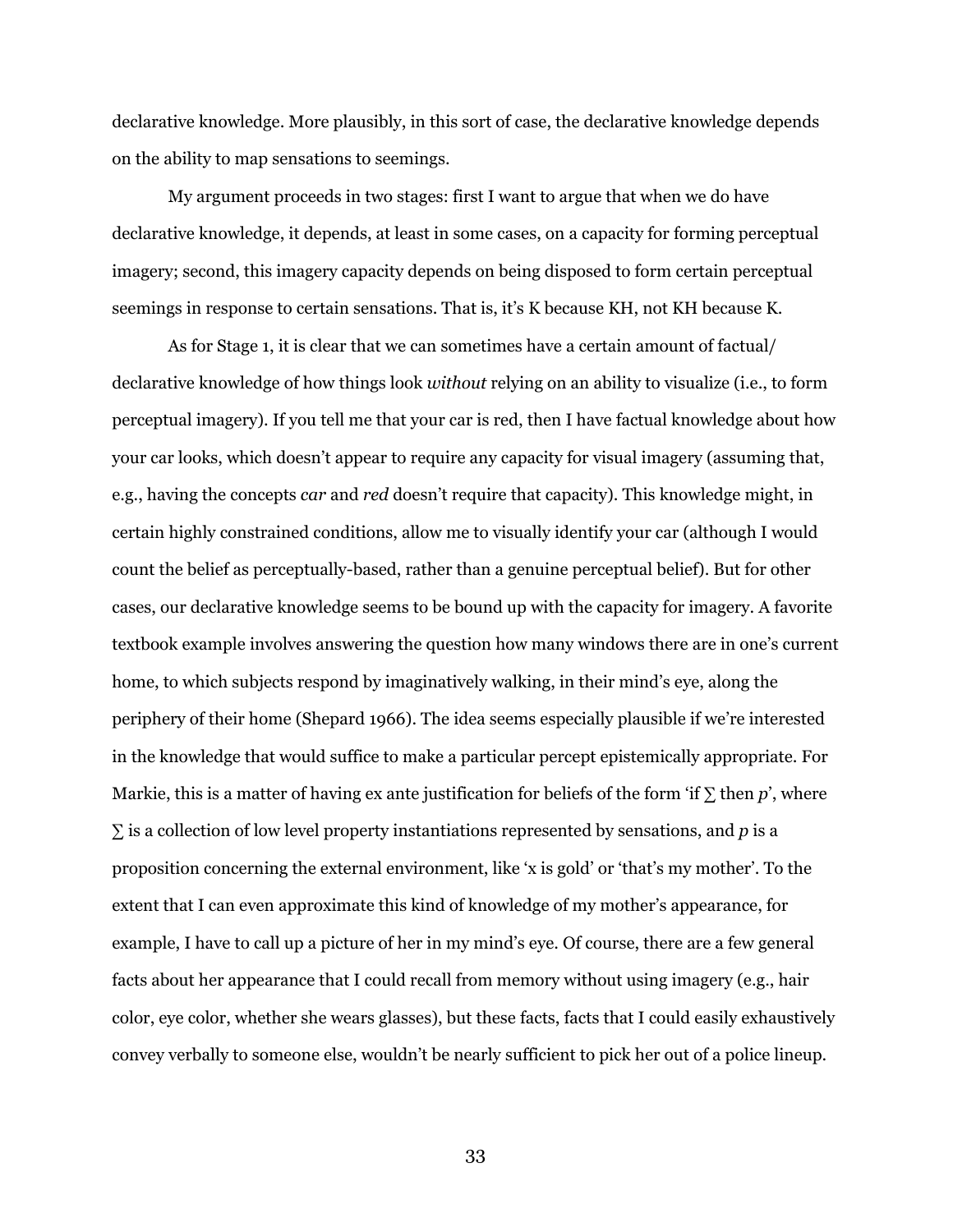And it's not surprising that we would be dependent on imagery for certain declarative knowledge about how things look. The visual system needs to rely on stored knowledge to identify things, and it is more efficient to keep this knowledge coded in a visual format, especially since the capacity for visual imagery makes this knowledge more generally available whenever needed. If I frequently had reason to answer questions about my mother's facial features, or draw out some of their deductive consequences, it might be worth the time and effort and storage to separately and redundantly code a number of relevant facts in some amodal format, but as things are, leaving most of the information in the visual format seems to work just fine.

<span id="page-33-1"></span> Because much of this knowledge hasn't been separately coded, a good deal of our declarative knowledge seems to depend counterfactually on our capacities for imagery. Were I to lose the ability to visually imagine my mother's face, I would not have sufficient factual knowledgeabout what she looks like to reliably or justifiedly visually identify her.<sup>[32](#page-33-0)</sup> One might prefer the slightly more modest claim that I would then no longer *have access to* sufficient factual knowledge to reliably or justifiedly visually identify her, though the knowledge might still exist. We sometimes think this way about items encoded in long term memory that we can't retrieve: the knowledge is still there, even though we can't access it. However, I think that in both these cases, we would rightly deny that *the agent* knows whatever it is that she can't access. Knowledge that exists in me but that I can't access is knowledge I don't have.

 This brings us to Stage 2. The counterfactual dependence just described strongly suggests that the relevant declarative knowledge depends on the ability to visualize and not the other way around, even in cases of ordinary, justified perceptual belief. If so, then one could have the imagery ability without having the declarative knowledge (if, for instance, something went wrong in the process of forming beliefs by reflecting on the results of the imagery process).

<span id="page-33-0"></span>[<sup>32</sup>](#page-33-1) If this kind of declarative knowledge is stored in a partly perceptual format, then the knowledge would constitutively depend on a capacity for forming perceptual imagery. If (as some might hold, but I am not assuming here) declarative knowledge must therefore be coded in some more discursive format, then the dependence will be merely causal. All my argument requires is that the declarative knowledge, whatever its nature, depends counterfactually on the ability to form perceptual imagery.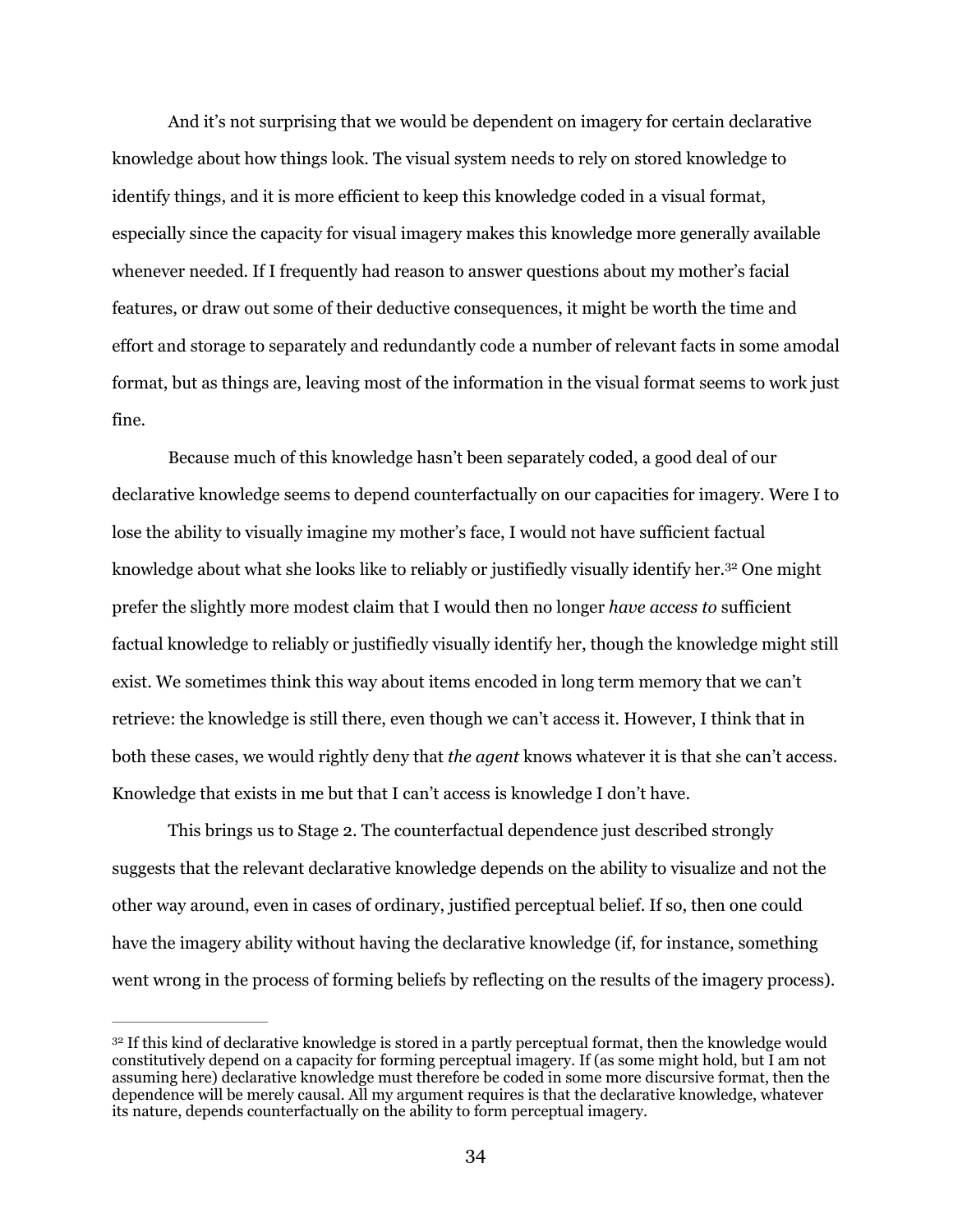Now, if the ability to visualize is materially sufficient for having the disposition to make the appropriate sensation-percept transitions (i.e., if everyone who can visualize also happens to be able to map sensations to percepts), then one could have that disposition without having the declarative knowledge, and this shows that the disposition doesn't depend on the declarative knowledge, contrary to Markie's view. (For that matter, the above argument for KH without K shows this.) But I want to endorse the even stronger claim, that the declarative knowledge depends on the disposition.

 I think the stronger claim follows from the fact that the formation of perceptual imagery involves the offline simulative use of the ordinary perceptual systems (Currie 1995, Wheeler et al. 2000, Slotnick et al. 2011). To produce visual imagery of an *F* is to use the information structurally encoded in the visual system to token, albeit in an offline manner, the sensations one would have while looking at an *F*. What it is for us to be disposed to map certain sensations to certain percepts is to have a perceptual system wired up in such a way that it does, in fact, map these sensations to those percepts. The system may have gotten that way as the result of perceptual learning, or having internalized some norms (Markie 2006), or it might have been innately wired that way. Thus, my ability to form perceptual imagery depends on my having certain now-wired-in dispositions to map sensations to percepts. And since my having declarative knowledge depends, as already noted, on having the capacity for imagery, this declarative knowledge depends—by transitivity of dependence—on the mapping disposition.

 I will assume that if having the declarative knowledge depends on having the mapping disposition, then having the mapping disposition does not also depend on having the declarative knowledge. Thus, it is not the case that KH because K.

More explicitly:

- 1. For some instances of justified perceptual belief, one's declarative knowledge of how things look depends on one's ability to form perceptual imagery.
- 2. The ability to form perceptual imagery depends in turn on being disposed to form certain perceptual seemings in response to certain sensations.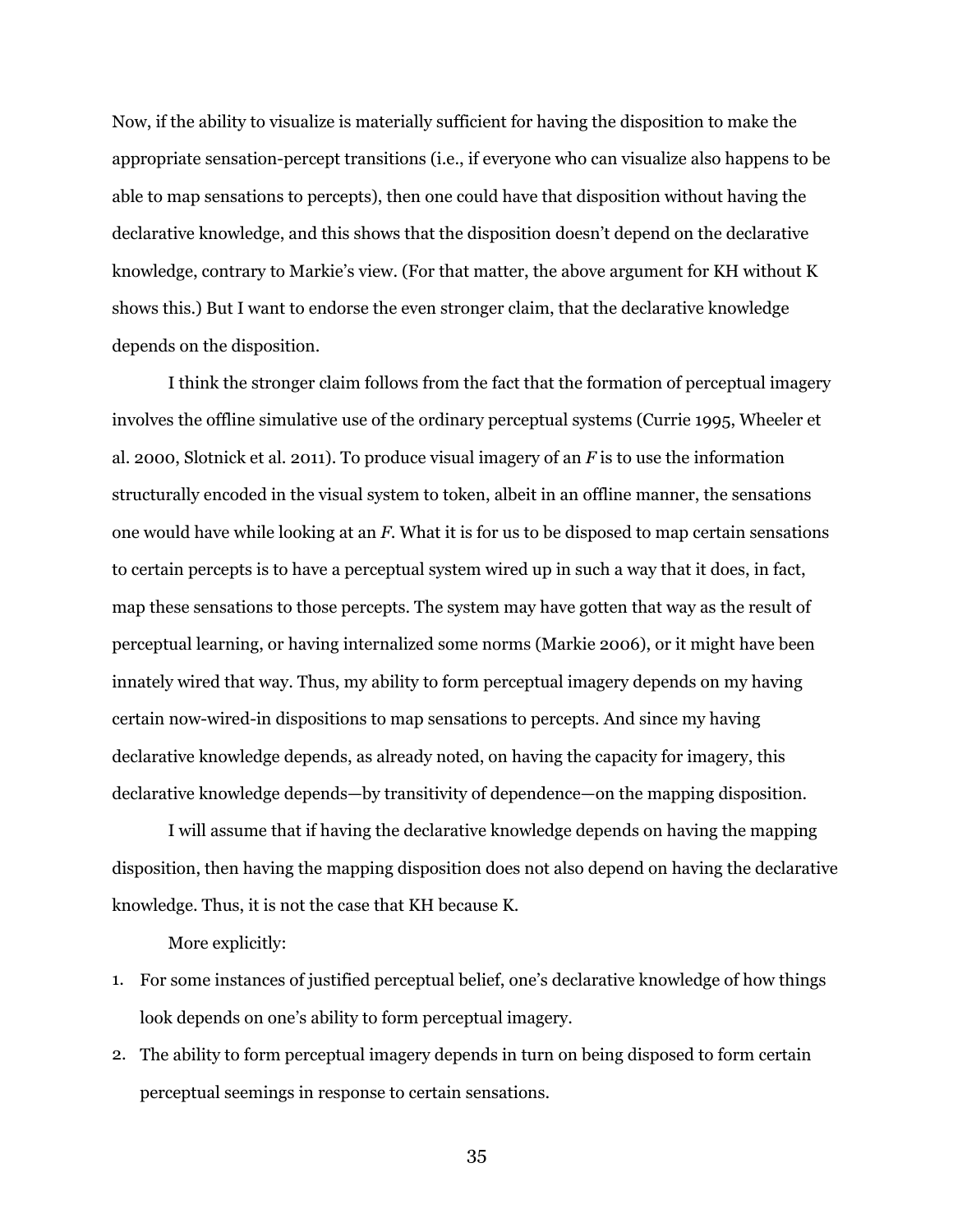- 3. So, by transitivity, some declarative knowledge of how things look depends on the agent's having certain sensation-seeming mapping dispositions.
- 4. If the declarative knowledge depends on the disposition, then the disposition doesn't depend on the declarative knowledge.
- 5. Therefore, in some instances of justified perceptual belief, our being disposed to produce certain perceptual seemings in response to certain sensations does not depend our our having declarative knowledge about how things look.

And this conclusion directly contradicts Markie's theory.

 None of this will be very surprising if we take at all seriously the modularity and consequent autonomy of perception. To the extent that perceptual systems are modular, they operate independently of the beliefs, goals, and expectations of the larger organism. CP, on this view, is a relatively rare phenomenon. But the causally mediating role that Markie accords to perceptual know-how, construed as agent-level declarative knowledge, requires that perception be consistently and quite pervasively penetrated by cognition. It requires that the perceptual systems simply wouldn't be able to do their jobs of constructing percepts in response to sensations, were it not for person-level knowledge of how things look. This is exactly what the modularity thesis denies.

 Here's one way to summarize what I've been arguing: for a substantial range of cases, much of *my* knowledge of what Fs look like is parasitic on *my visual system's* knowledge of what Fs look like, although Markie requires it to be the other way around. You could talk me out of my person-level beliefs about what Fs look like, but this wouldn't change my visual system's knowledge, due to the modularity of perception. If there are two bodies of declarative knowledge here, the one that's connected to procedural knowledge for how to map sensations to percepts is the subpersonal knowledge, not the person-level knowledge. Again, Markie's theory needs it to be the other way around.

 Markie could, of course, deny that perception is at all modular. Doing so, however, would be taking on a very substantial empirical burden, especially given the highly heterodox nature of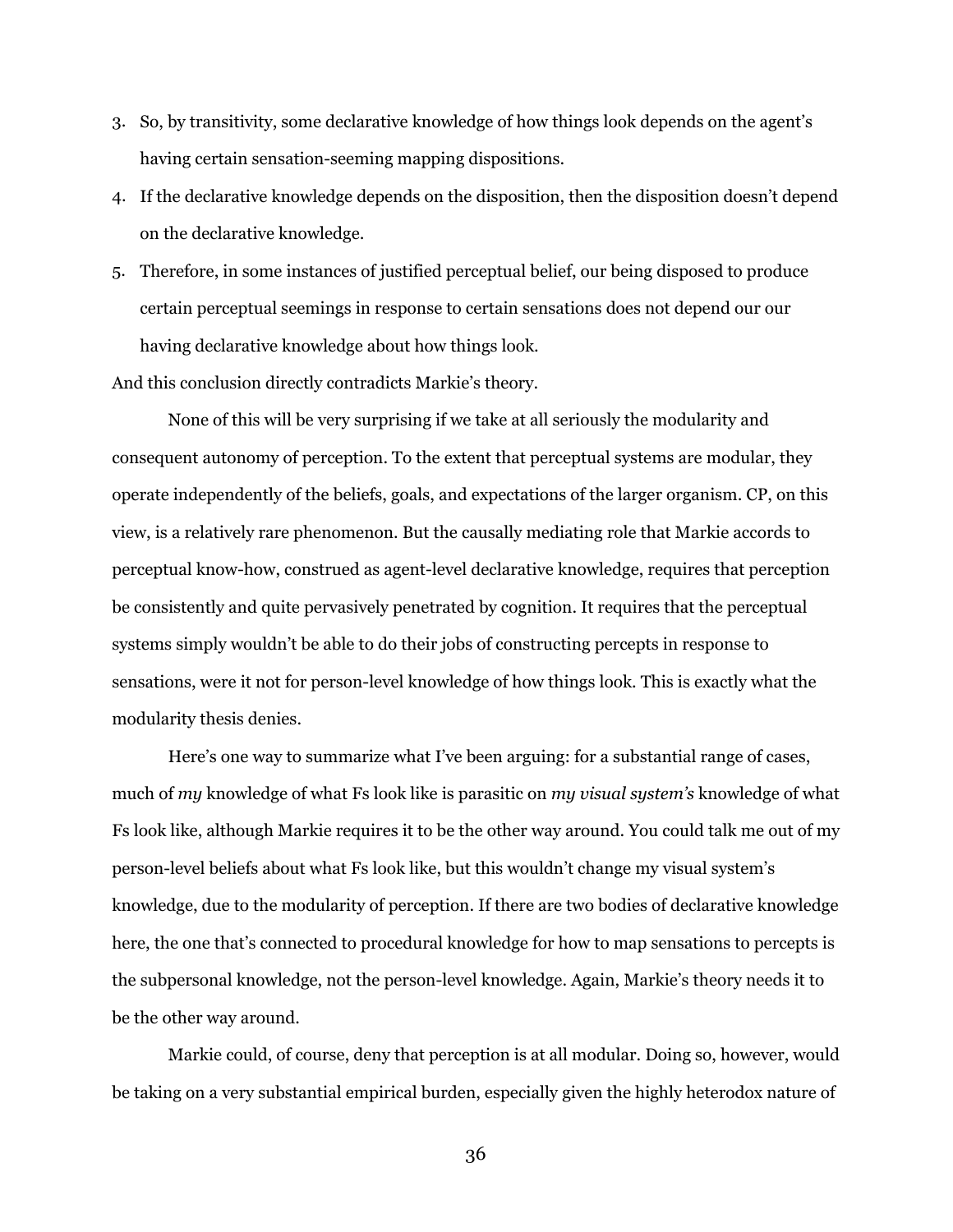the empirical assumptions implicit in Markie's view. It's not just that the received view embraces a fair degree of modularity for perception; the *kind* of failure of modularity that Markie would be proposing would be a novel and surprising kind. Not even such a staunch and thoroughgoing antimodularist as Andy Clark, for example, espouses this particular kind of cognitive penetration. On Clark's (2013) predictive coding view, perception is highly influenced by the agent's expectations about what's present in the environment. These expectations then filter down the processing hierarchy to be tested against incoming sensory stimulation. But the perceptual know-how that causally mediates this filtering is very much procedural, rather than declarative. The visual system, on Clark's view, is highly plastic and susceptible to learning, but the learning it undergoes is still a slow, laborious process that requires repeated real-world interaction with objects and has little to do with the agent's occurrent, potentially transient, beliefs about the looks of things. The only transient states that play a significant role are the expectations about the layout of the distal environment. My changing my beliefs about how things look would not, on Clark's view, change the internal structure of the perceptual systems and thus not affect the mapping from sensations to percepts. Even on Clark's view, perception is presumably modular in this regard. Not even the most vigorous proponents of CP claim that it is pervasive in the particular way Markie would require it to be.

 A substantial difference between me and Markie concerns a difference in how we think as yet unsettled empirical issues will turn out. I believe that, as a matter of empirical fact, actual cases like Gus's belief typically involve the training of a modular visual system to produce 'gold' outputs and that cases like Virgil's involve an untrained module producing something like 'yellowish rock', from which Virgil quickly, automatically, and improperly infers 'gold'. Markie's theory requires that Gus's case is like I've just described Virgil's, except of course that the inference (or transition to seeming) is proper, given Virgil's background evidence. Thus, Markie and I disagree about how far into the processing streams perception remains modular in the relevant sense; I think it remains modular quite a bit later in processing than he does. Recall that the relevant sense of modularity here requires merely that perceptual processing occurs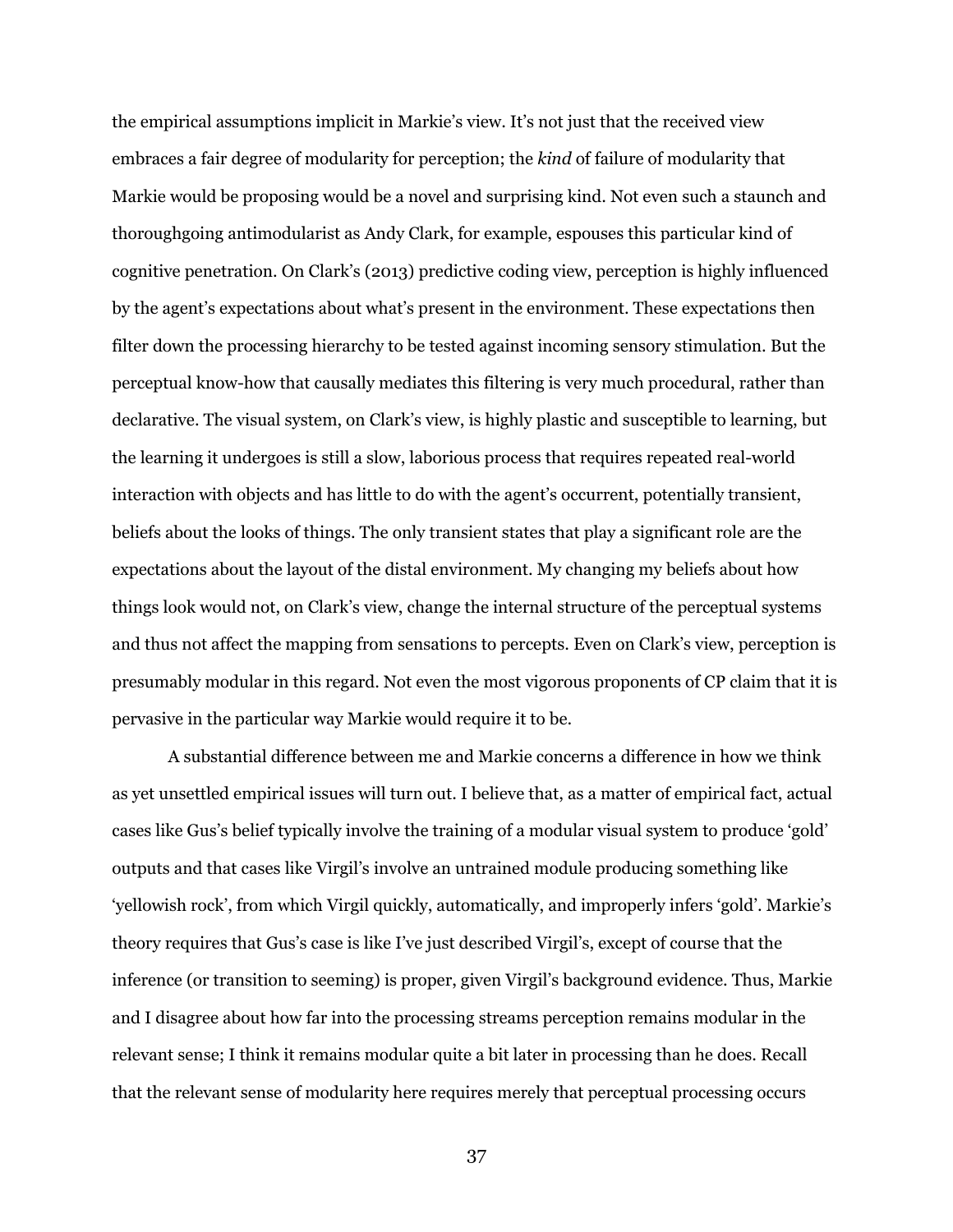autonomously, in a way that is not synchronically causally dependent on person-level beliefs about how things look, or on person-level evidence for such beliefs.

 It is important to clarify that the way I am understanding Gus's case, he is forming a perceptual belief to the effect that the thing in front of him is gold; we might suppose that Gus has a Mentalese term that means *gold* and that he tokens in response to the current stimulus. This is *not* the belief that the thing in front of him is *called* 'gold'; this belief involves a quite different Mentalese term, one that refers to the *word* 'gold'. I expect that this latter belief, even if it arises spontaneously and automatically, is extra-modular and thus has person-level beliefs and inferences in its causal history. If so, we could causally interfere with this belief by convincing Gus that he's been getting the names wrong (say, he's somehow had 'gold' and 'silver' backward all this time), without this interfering with the former belief.

 A certain kind of recalcitrance, best exemplified by the persistence of known illusion, is usually taken as evidence of modularity: the lines of the Müller-Lyer illusion still look to be of different lengths, because the processes involved are modular (e.g., Fodor 1983, 1984). But this kind of recalcitrance is highly typical of the perceptual seemings that result from perceptual learning. Once I've learned to recognize my wife's voice, or to spot chanterelles in the forest, things can spontaneously and insistently sound like her voice or look like chanterelles even if I'm carefully avoiding drawing the obvious conclusions. This is at the same time (some) evidence for the claim that the responsible processes are modular in the relevant sense and also evidence that the sensation-seeming transitions are not causally dependent on person-level knowledge or evidence about looks. These sorts of examples suggest that perceptual processing remains modular a good distance into the processing streams, that relatively late stages are still modular and thus that relatively high level properties will be perceptible independently of the agent's declarative knowledge.

 When we're new to some perceptual domain, identifying properties or categorizing objects is sometimes a matter of running through a mental checklist, of agent-level inference. But that's not perception; it's inference. Markie seems to think that what perceptual learning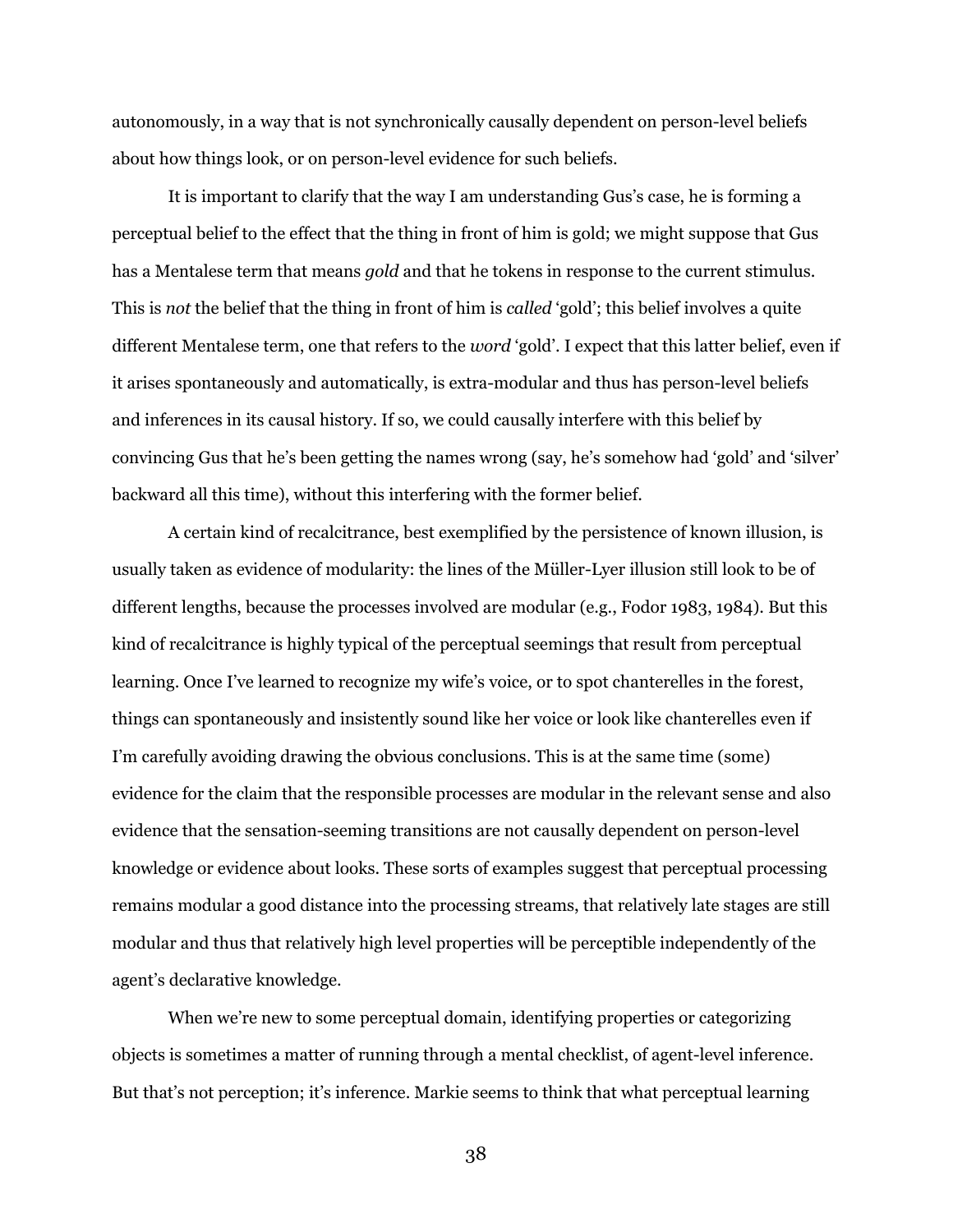does is to automatize this inferential part, in such a way that it's still the agent doing it, but now the agent can do it without thinking about it and without even tokening the operative beliefs. But that still wouldn't be perception. I agree that automatization of this general sort sometimes happens (Lyons 2014, 545-6), but I don't believe that this is typically, or maybe even ever, what happens in perceptual learning. If this learning were person-level/extramodular, it should be susceptible to disruption by testimony, in the way described two paragraphs back. But it generally isn't.[33](#page-38-0)

<span id="page-38-1"></span> The crucial disagreement here has to do with modularity and the subsequent autonomy and independence from person-level knowledge about how things look. Simple introspection won't tell us whether a given belief is the result of a modular process, because as Markie rightly insists, certain kinds of automatization result in a similar spontaneity. Because the point of contention is a causal claim, the only way to resolve it is to look to the counterfactuals, in this case about whether the seemings would still be produced in the absence of the person-level knowledge.

### **4. Conclusion: Inference and the Deep Facts About Perception**

 More generally, the modularity of perception renders any kind of inferentialism a highly dubious approach. I claimed above that the modularity of perception leads to two deep and pervasive facts about perception: first, that the intramodular computations are rationally underdetermined in an important sense, and second, that the outputs of perceptual processing are given, or receptive, in the sense that the perceiver is not agentially involved in their construction. The second fact makes it possible to argue that, even though the psychological processes leading up to the formation of a percept are inferential in some Helmholzian sense, this does not make them inferential in any epistemic sense. The first fact makes this move a highly desirable one, since the alternative would result in skepticism. Together, however, these

<span id="page-38-0"></span>[33](#page-38-1) McGrath (forthcoming) holds a view very similar to Markie's in this respect. Although I'm not treating it in detail here, since it's no longer a version of inferentialism, the problems that I'm raising here for Markie's view apply to McGrath's as well.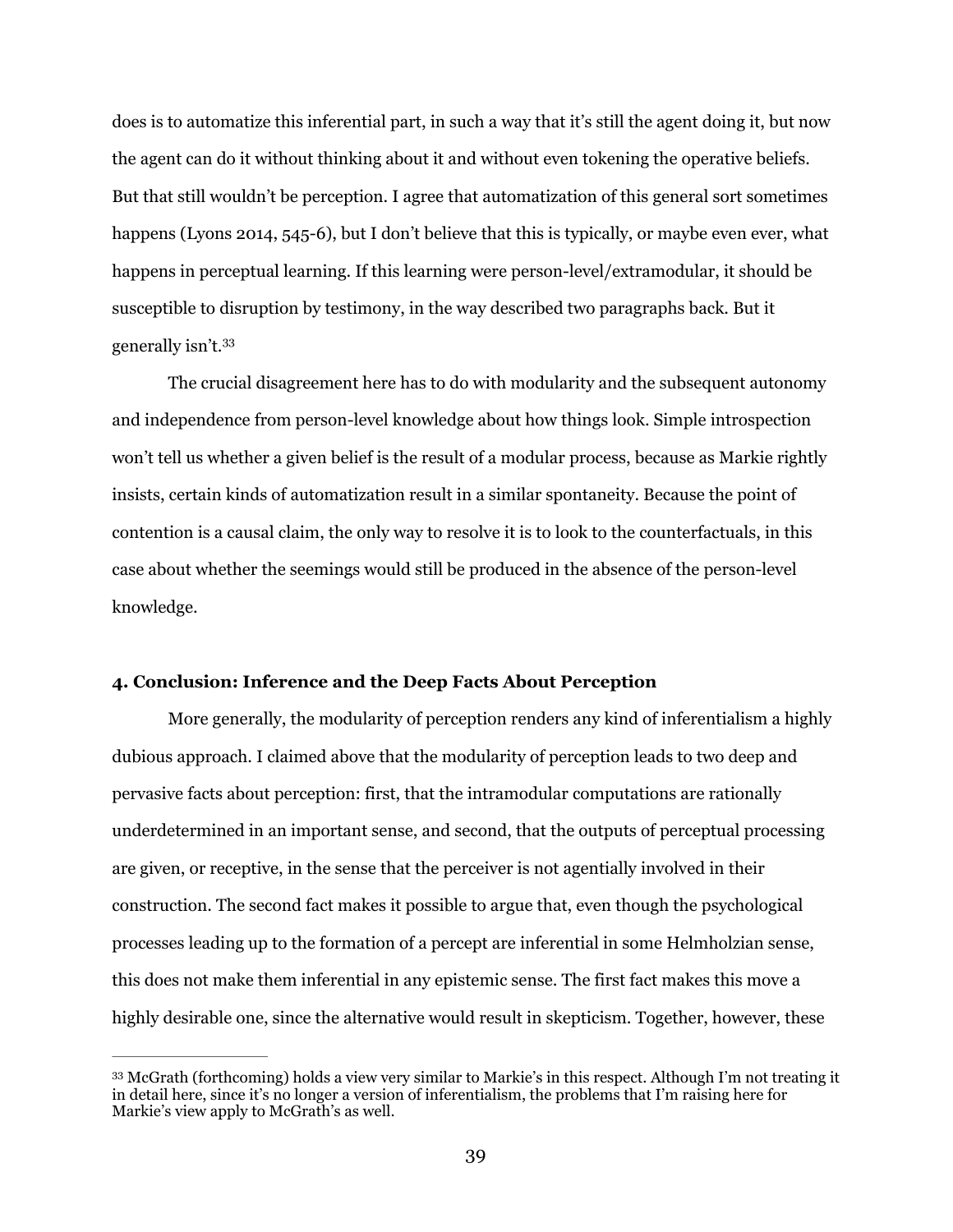facts suggest that the epistemology of perception has very little to do with the epistemology of inference.

 The problem of cognitive penetration is an instance of a more general problem, which is that of finding a way to attribute different epistemic statuses to different perceptual beliefs. We have independent reasons for thinking that various kinds of inference yield conclusions with different epistemic statuses, and it would be nice if we could offer a unified account of what makes good inferences good and what makes good perceptual beliefs good. Reliabilism does this by finding some more general feature—reliability—that good inferences and well-formed perceptual beliefs have in common. Inferentialism tries to do it by subsuming the standards of perceptual belief formation under already existing canons of rational inference. Even setting aside the particular counterexamples I've offered here, I think that the general idea of inferentialism is ill-conceived. The first deep fact about perception implies that if perceptual beliefs are justified, then the epistemic rules that govern perception must be quite different from the rules that govern inference. If this is right, then the generic inferentialist project is a singularly unpromising one.

 This doesn't mean that it is impossible to find general epistemic principles that encompass the rules of inference and the rules of perception; I think reliabilism offers such principles. It doesn't even mean that it's impossible for an internalist to formulate any such epistemic principles, even if plausible candidates don't leap to mind. But I think the internalist needs to look somewhere else than inferentialism; the rules for good perception aren't likely to fall directly out from, or even have very much to do with, the rules for good inference.<sup>34</sup>

# <span id="page-39-1"></span>**References:**

<span id="page-39-0"></span><sup>&</sup>lt;sup>[34](#page-39-1)</sup> Earlier versions of this paper were presented at Katholieke Universiteit Leuven and the University of Geneva. Some of the criticisms of Siegel's view were presented at the SOFIA conference in Huatulco, Mexico. Thanks to these audiences, especially Ariel Cecchi, Pascal Engel, Harmen Ghijsen, Peter Graham, Chrisoph Kelp, Lisa Mirrachi, Ram Neta, Susanna Siegel, Bram Vaassen, and Wayne Wu. Thanks also to Matt McGrath and an anonymous referee for comments on an earlier draft of this paper.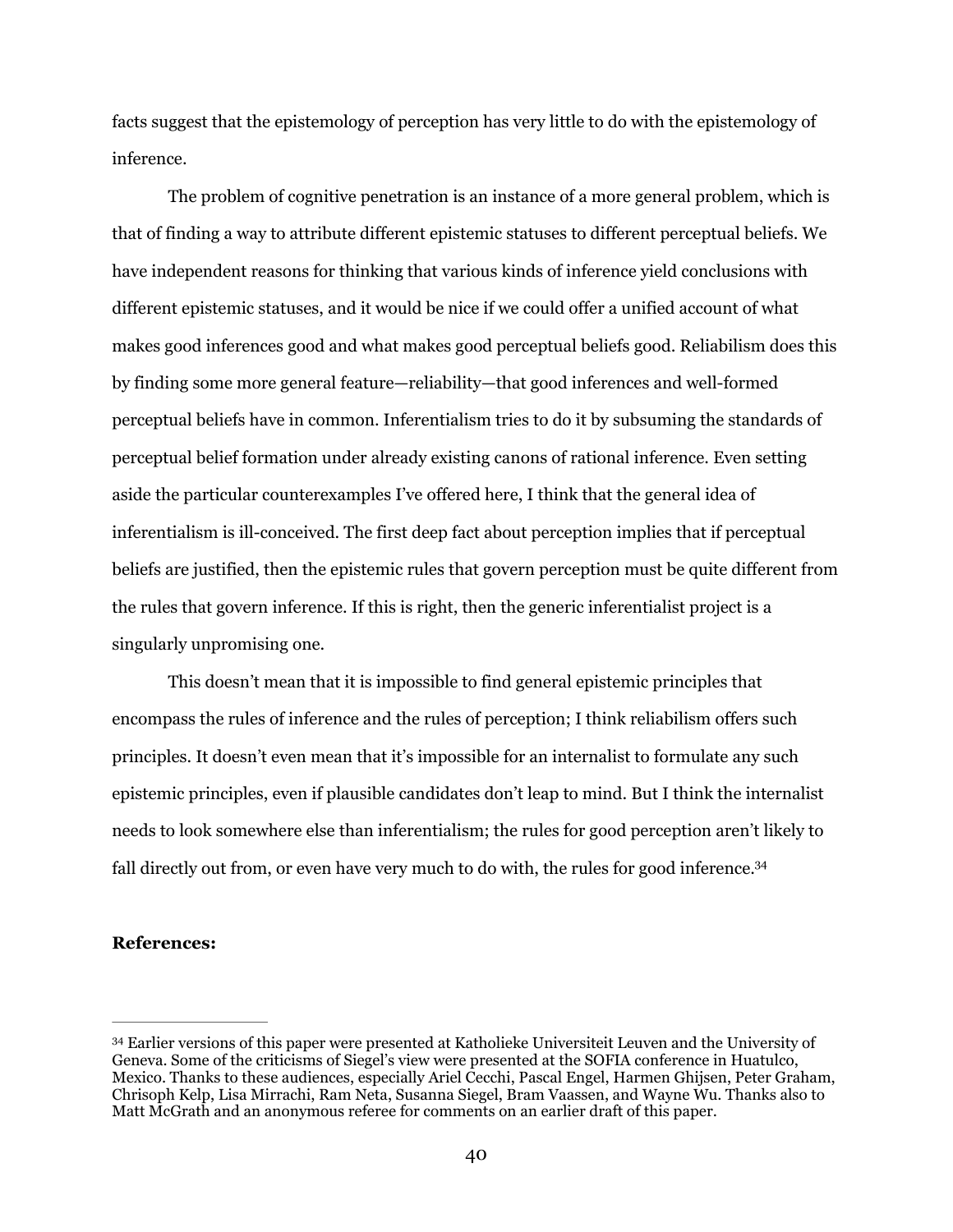Bengson, J., E. Grube, & D. Z. Korman (2011). A new framework for conceptualism. *Noûs* 45, 167 - 189.

BonJour, L. (1985). The structure of empirical knowledge. Cambridge: Harvard UP.

Brogaard, B. (2013). Phenomenal seemings and sensible dogmatism. In Chris Tucker, ed.,

*Seemings and Justification*. New York: Oxford University Press.

Burge, T. (2010). *Origins of Objectivity.* Oxford: Oxford University Press.

Clark, A. (2013). Whatever next? Predictive brains, situated agents, and the future of cognitive science. *Behavioral and Brain Sciences* 36, 181-204.

Conee, E. (1988). The basic nature of epistemic justification. *The Monist* 71, 389-404.

Conee, E. & R. Feldman (2004). *Evidentialism*. Oxford: Oxford University Press.

Conee, E. & R. Feldman (2008). Evidence. In Q. Smith, ed., *Epistemology: New Essays*, Oxford: Oxford University Press.

Crane, T. (1992). The nonconceptual content of experience. In T. Crane (Ed.), *The contents of experience*, Cambridge: Cambridge University Press.

Currie, G. (1995). Visual Imagery as the Simulation of Vision. *Mind and Language* 10, 25-44.

Davidson, D. (1986). A coherence theory of truth and knowledge. In E. Lepore, ed., *Truth and* 

*interpretation: Perspectives on the philosophy of Donald Davidson*. New York: Blackwell.

Fodor, J. A. (1983). *The modularity of mind*. Cambridge, MA: MIT Press.

Fodor, J. A. (1984). Observation reconsidered. *Philosophy of Science* 51, 22-43.

Fodor, J. A. (1985). Precis of *the modularity of mind*. *Behavioral and Brain Sciences* 8, 1-42. Fumerton, R.(2013). Siegel on the epistemic impact of "checkered" experience. *Philosophical Studies* 162, 733-739.

Goldman. (2011). Toward a synthesis of reliabilism and evidentialism? Or: Evidentialism's problems, reliabilism's rescue package. In T. Dougherty, ed., *Evidentialism and its discontents*. Oxford: Oxford University Press.

Gupta, A. (2006). Empiricism and experience. Oxford: Oxford UP.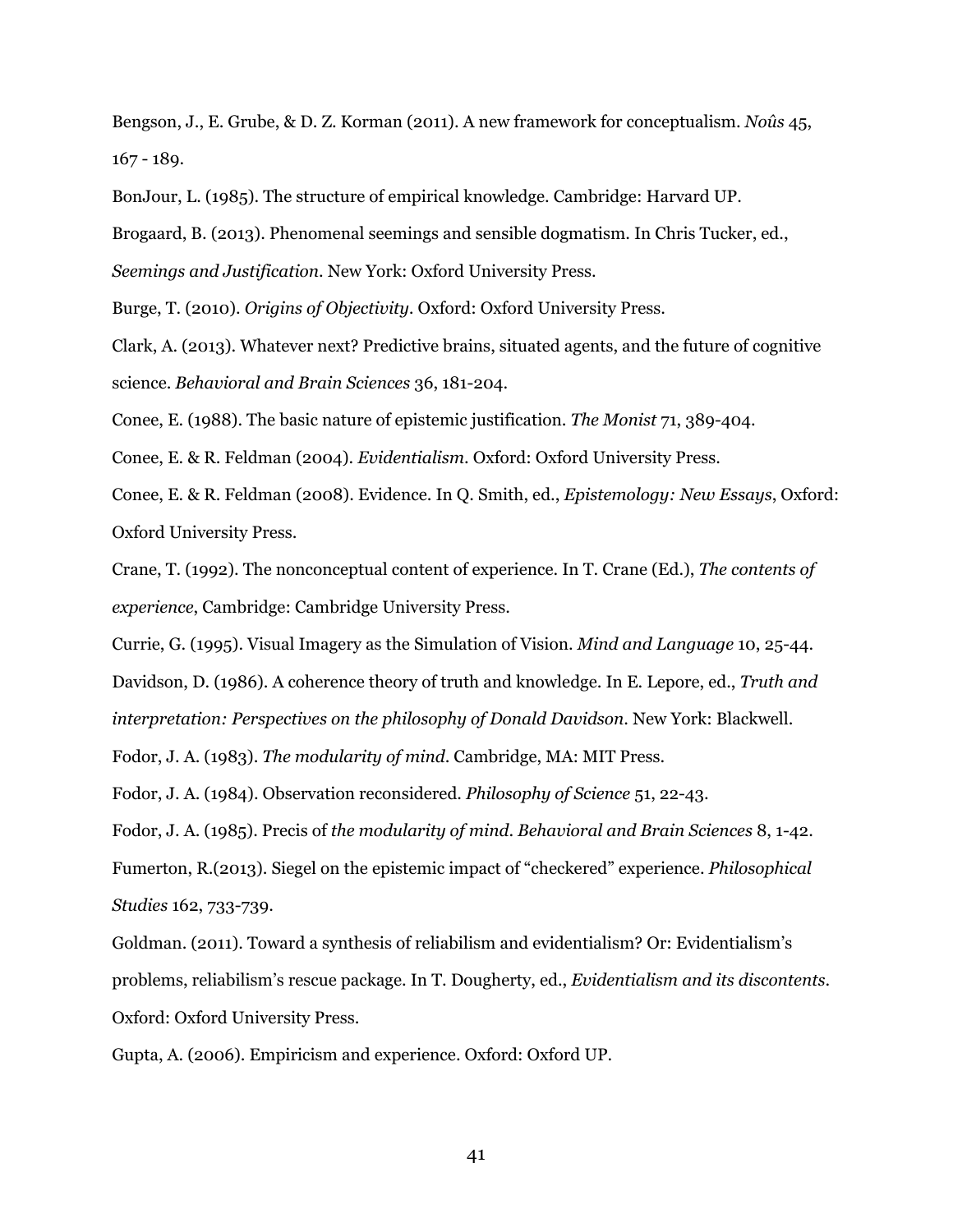Hansen, T., Olkkonen, M., Walter, S., & Gegenfurtner, K. R. (2006). Memory modulates color appearance. *Nature Neuroscience* 9, 1367–1368.

Huemer, M. (2007). Compassionate phenomenal conservatism. *Philosophy and Phenomenological Research* 74, 30-55.

Huemer, M. (2013). Epistemological asymmetries between belief and experience. *Philosophical Studies* 162, 741-748.

Kvanvig, J. L., & W. D. Riggs (1992). Can a coherence theory appeal to appearance states? *Philosophical Studies* 67, 197-217.

Lamme, V. A., & P. R. Roelfsema (2000). The distinct modes of vision offered by feedforward and recurrent processing. *Trends in neurosciences* 23, 571-579.

Levin, D. T., & Banaji, M. R. (2006). Distortions in the perceived lightness of faces: The role of race categories. *Journal of Experimental Psychology: General* 135, 501–512.

Lyons, J. C. (2005). Perceptual belief and nonexperiential looks. *Philosophical Perspectives* 19, 237-56.

Lyons, J. C. (2009). *Perception and basic beliefs: Zombies, modules, and the problem of the external world*. New York: Oxford University Press.

Lyons, J. C. (2011). Circularity, reliability, and the cognitive penetrability of perception". *Philosophical Issues* 21, 289-311.

Lyons, J. C. (2014). The epistemological import of morphological content. *Philosophical Studies* 169, 537-47.

Lyons, J. C. (2015 a) Critical notice of Chris Tucker, ed., *Seemings and Justification: New Essays on Dogmatism and Phenomenal Conservatism*. *Analysis* 75, 153-164.

Lyons, J. C. (2015 b). Unencapsulated modules and perceptual judgment. In J. Zeimbekis and A. Raftopoulos, eds. *The Cognitive Penetrability of Perception*. Oxford: Oxford University Press.

Lyons, J. C. (forthcoming). Perception and intuition of evaluative properties. In A. Bergquist and R. Cowan (eds.) *Evaluative Perception*. Oxford: Oxford University Press.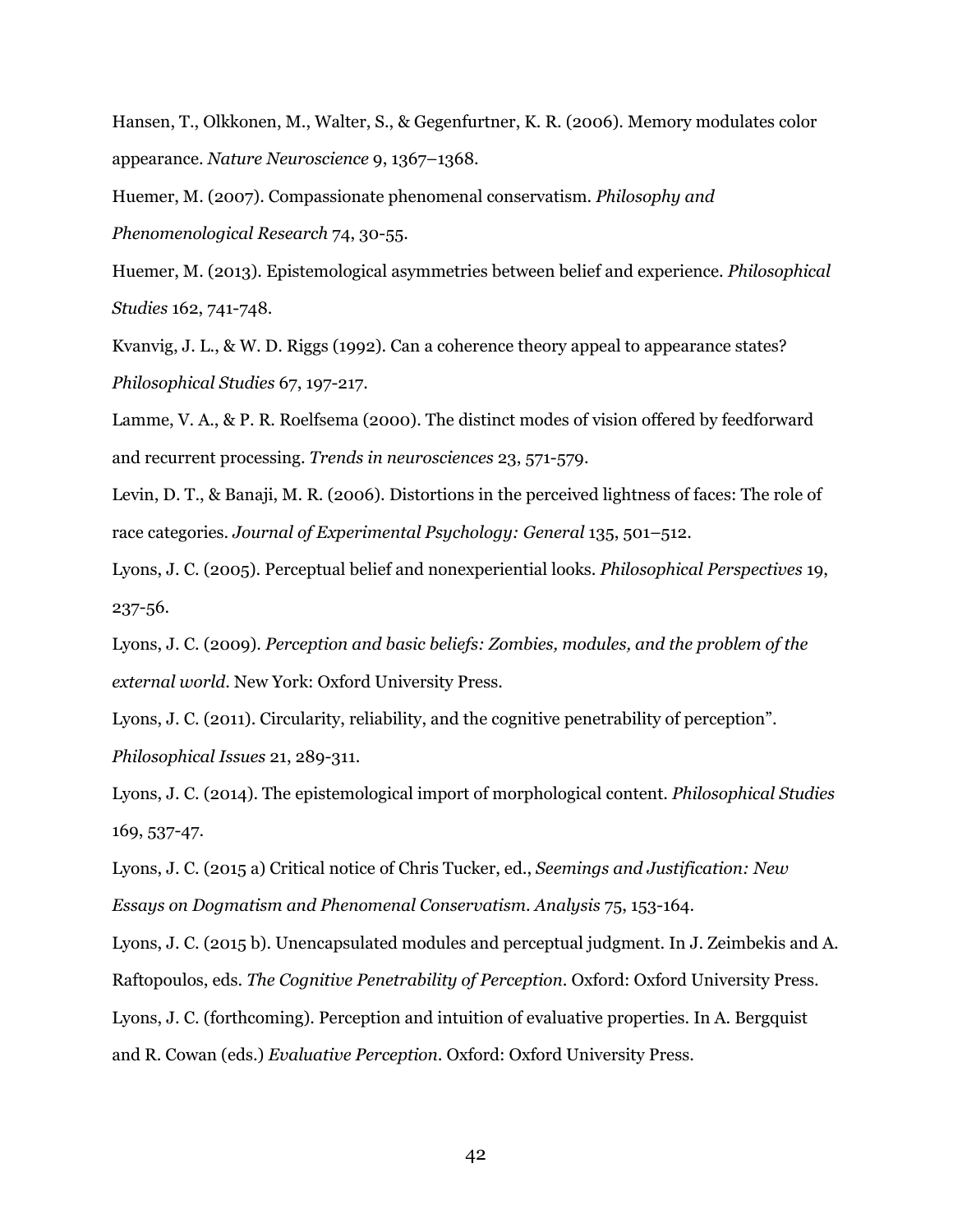Macpherson, F. (2012). Cognitive penetration of colour experience: Rethinking the issue in light of an indirect mechanism. *Philosophy and Phenomenological Research* 84, 24–62.

Markie, P. J. (2005). The mystery of direct perceptual justification. *Philosophical Studies* 126, 347-373.

Markie, P. J. (2006). Epistemically appropriate perceptual belief. *Noûs* 40 (1):118-142.

Markie, P. J. (2013). Searching for true dogmatism. In Chris Tucker (ed.), *Seemings and Justification*. Oxford: OUP.

Marr, D. (1982). *Vision*. London: Allen and Unwin.

McGrath, M. (2013a). Siegel and the impact for epistemological internalism. *Philosophical Studies* 162 (3):723-732.

McGrath, M. (2013b). Phenomenal conservatism and cognitive penetration: The bad basis counterexamples. In Chris Tucker (ed.), *Seemings and Justification*. Oxford: OUP.

McGrath, M. (forthcoming). Looks and perceptual justification. *Philosophy and* 

*Phenomenological Research*.

Peacocke, C. (2001). Does perception have a nonconceptual content? *Journal of Philosophy* 98,

239–264.

Peacocke, C. (2004). *The Realm of Reason*. Oxford: Oxford University Press.

Pryor, J. (2000). The skeptic and the dogmatist. Nous 34, 517-49.

Pylyshyn, Z. W. (2003). *Seeing and visualizing: It's not what you think*. Cambridge, MA: MIT Press.

Raftopoulos, A. (2009). *Cognition and perception: How do psychology and neural science* 

*inform philosophy?* Cambridge, MA: MIT Press.

Reid, T. ([1764] 1997). *An inquiry into the human mind on the principles of common sense*. D.

Brooks, ed. Edinburgh: Edinburgh University Press.

Riesenhuber, M., & T. Poggio (1999). Hierarchical models of object recognition in cortex. Nature Neuroscience 2(11), 1019-1025.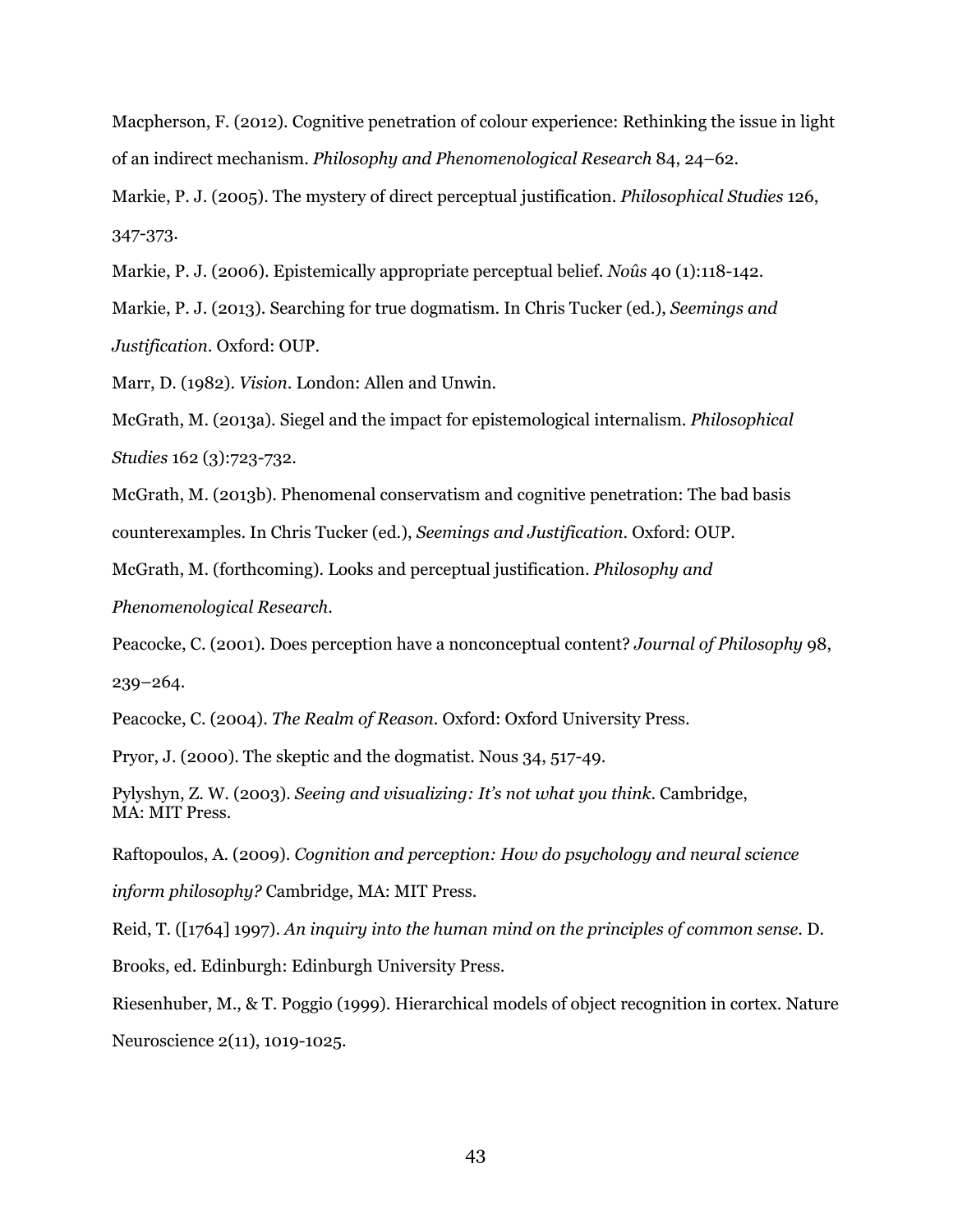Sellars, W. (1956). Empiricism and the philosophy of mind. In H. Feigl & M. Scriven, eds. *Minnesota studies in the philosophy of science*, vol 1. Minneapolis: University of Minnesota Press.

Shepard R. N. (1966). Learning and recall as organization and search. *Journal of Verbal Learning and Verbal Behavior* 5, 201–204.

Siegel, S. (2012). Cognitive penetrability and perceptual justification. *Nous* 46, 201-22.

Siegel, S. (2013a). The epistemic impact of the etiology of experience. *Philosophical Studies* 162, 697-722

Siegel, S. (2013b). Reply to Fumerton, Huemer, and McGrath. *Philosophical Studies* 162, 749-757.

Siegel, S. (2013c). Can selection effects on experience influence its rational role? In Tamar Gendler (ed.), *Oxford Studies in Epistemology volume 4*. Oxford: OUP.

Siegel, S. (forthcoming). How is wishful seeing like wishful thinking? *Philosophy and Phenomenological Research*.

Siegel, S. (in preparation). *The rationality of perception*.

Siegel, S. & N. Silins (2015). The epistemology of perception. In Mohan Matthen, ed., *Oxford Handbook of Philosophy of Perception*. Oxford: Oxford University Press.

Slotnick, S. D., Thompson, W. L., & Kosslyn, S. M. (2012). Visual memory and visual mental imagery recruit common control and sensory regions of the brain. *Cognitive Neuroscience* 3, 14-20.

Tolhurst, W. E. (1998). Seemings. *American Philosophical Quarterly* 35, 293-302.

Tye, M., (1995). Ten Problems of Consciousness, Cambridge MA: MIT Press.

Tucker, C. (2010). Why open-minded people should endorse dogmatism. *Philosophical Perspectives* 24, 529-545.

Tucker, C. (2014). If dogmatists have a problem with cognitive penetration, you do too. *Dialectica* 68, 35-62.